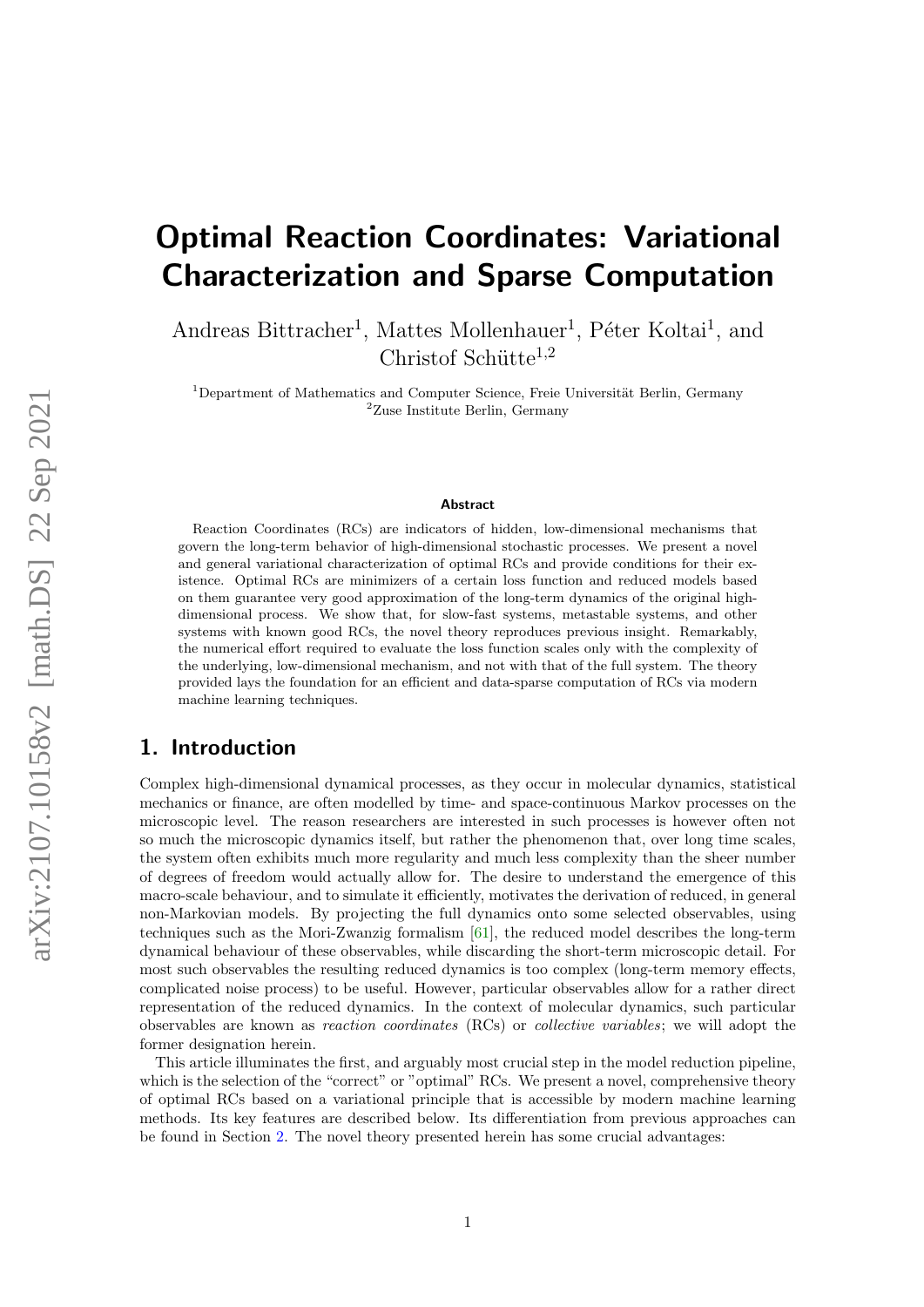Variational characterization with dynamical meaning. Our theory is the first to explicitly describe a dynamically interpretable variational principle for optimal RCs that goes beyond alternative approaches based on spectral decomposition or autocorrelation [\[45,](#page-31-0) [60\]](#page-32-1) by avoiding any linearization steps. We derive a loss function that measures how well a given RC and the associated reduced dynamics preserve the long-term behaviour of the full system. To quantify the discrepancy in the long-term behaviour, a special metric based on two specific, dynamically interpretable and intuitive properties is used. Optimal RCs, i.e., the global minimizers of the loss function, then inherit this interpretability naturally.

**Consistency with established theory.** The new theory covers system classes for which good RCs are predefined by established theory or are intuitively clear. Applied to slow-fast dynamical systems [\[44\]](#page-31-1), or systems with a timescale gap separating slowly and quickly equilibrating subprocesses [\[55\]](#page-31-2), our variational principle correctly characterizes the respective slow components as optimal RCs. Moreover, our theory extends the transition manifold framework [\[5\]](#page-29-0), which has been used to successfully identify RCs in several high-dimensional biomolecular systems [\[3,](#page-29-1) [6\]](#page-29-2). By utilizing transition manifold theory, it can be shown how to control the approximation error between the long-term behavior of the original system and the reduced model for optimal RCs.

Sparse sampling of low-rank dynamics. Key parts of our variational problem are insensitive to the curse of dimensionality. By interpreting the existence of a latent low-dimensional reduced model as a low-rank like property, and using arguments similar to low-rank matrix approximation [\[23\]](#page-30-0) and compressive sampling [\[18\]](#page-30-1) techniques, we show that approximating our loss function requires only short simulations started from sparsely sampled starting points. More precisely, the number of required starting points does not scale with the dimension of the full system, but only with the dimension and complexity of the reduced system.

Leverage point for modern machine learning. The variational problem can be used directly as a loss function in deep learning methods. We expect that a numerical scheme based on a combination of massively parallel dynamical sampling, automatic differentiation and stochastic gradient descent minimization of our loss function will be effective in identifying interpretable RCs in largescale real-world systems, such as biomolecular complexes.

This article is structured as follows: Section [2](#page-1-0) compares our approach to related work. Section [3](#page-3-0) introduces our characterization of good and optimal RCs, and confirms the compatibility of that characterization with established concepts. Section [4](#page-14-0) derives the variational principle in form of a loss function for optimal RCs. Section [5](#page-17-0) shows how this loss function can be efficiently approximated via a Monte Carlo method with sparse samples. It also discusses the applicability of modern machine learning methods. Finally, section [6](#page-20-0) demonstrates the variational principle and the sparse loss function approximation by two synthetic examples. Section [7](#page-28-0) contains the conclusions, and an outlook on future work.

# <span id="page-1-0"></span>2. Related work

Characterization of dynamically meaningful RCs. Existing definitions of "good" RCs were mostly motivated by applications in computational physics and chemistry. However, these field to this date still predominantly use heuristic RCs in their model reduction efforts. This practice of manually selecting and combining coordinates from a pool of candidate physical observables such as bond angles or residue distances comes with obvious shortcomings with respect to dynamical meaningfulness, optimality and scalability. Mostly, one is mainly interested in reproducing statistical quantities like the free energy correctly without any strict characterization of the dynamical meaning. We now discuss the most popular of the few approaches to the identification of dynamically meaningful RCs.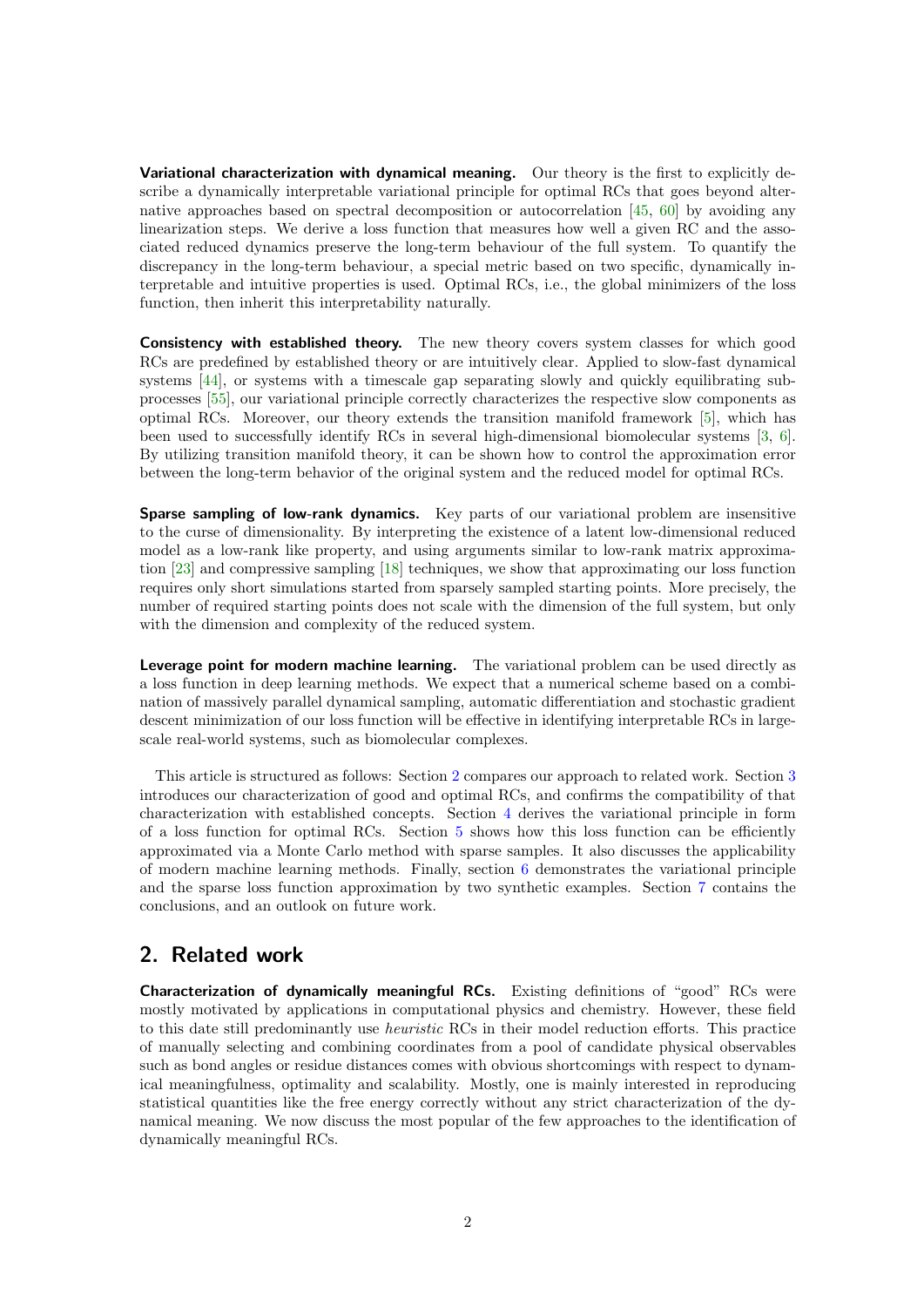The committor function is a one-dimensional reaction coordiante, which for some reactant and some product state indicates the probability to hit the latter before hitting the former [\[17,](#page-29-3) [35\]](#page-30-2). However, the committor can only be expected to describe the system's rate-limiting processes well for sensible choices of the reactant and product (which obviously requires a priori macro-scale knowledge of the system).

The dominant eigenfunctions of the system's transfer operator (or equivalently its Fokker Planck operator) are mathematically related to committor functions [\[52\]](#page-31-3). These eigenfunctions linearly decompose the system into independent sub-processes, which equilibrate with a rate determined by the associated eigenvalue [\[55\]](#page-31-2). Hence, the dominant eigenfunctions have been used as RCs [\[37\]](#page-31-4). While this correspond well with our definition of a good RC, it has been demonstrated that the dominant eigenfunctions themselves can be reduced further, if the associated sub-processes are in some way "nonlinearly dependent" on each other [\[5\]](#page-29-0). Our second example system (Section [6.2\)](#page-25-0) demonstrates this situation. A RC composed of dominant eigenfunctions is therefore in general not optimal in terms of its dimensionality.

The TICA (time-lagged independent component analysis) method constructs RCs as those linear combinations of the original degrees of freedom with the highest autocorrelation [\[39,](#page-31-5) [45\]](#page-31-0). Assuming the system is reversible, the TICA coordinates are the aforementioned eigenfunctions of the transfer operator projected onto the linear basis functions  $\psi_i(x) = x_i$  [\[30\]](#page-30-3). They therefore suffer from the same non-optimality as the eigenfunction RCs, and in addition from non-optimality due to the overhead of linear approximation.

The most frequently analyzed special case of timescale-separated systems are *slow-fast systems* (see [\[44\]](#page-31-1) for a text book introduction). They are characterized by the existence of a coordinate transformation such that the new coordinates can be subdivided into one quickly and one slowly moving part, and the two parts are approximately decoupled. The slow coordinates, which form a parametrization of the system's slow manifold [\[59\]](#page-32-2), can be considered, and can be used as a good RC of the system [\[57,](#page-32-3) [19\]](#page-30-4). We will see later that our characterization encompasses that of slow variables.

The RCs conceptually most alike to the definition presented in this article are the transition manifold RCs, proposed in  $[5]$  and further refined in  $[7]$ . Transition manifold theory characterize good RCs as a parametrization of a low-dimensional manifold in a certain function space. This transition manifold emerges from the system's transition densities with progressing equilibration. The characterization presented in the present article is a significant generalization of [\[7\]](#page-29-4).

Computational strategies. Most of the aforementioned approaches to dynamically meaningful RCs come with a proposed numerical scheme for their computation. The committor function, which satisfies a backward Kolmogorov equation [\[17\]](#page-29-3), can be computed using numerical PDE solvers (although this was never proposed as a practical scheme and a vastly more efficient scheme was proposed soon-after [\[35\]](#page-30-2)). RCs based on transfer operator eigenfunctions (including TICA) can be computed by an eigendecomposition of a suitable discretization of that operator [\[12,](#page-29-5) [54,](#page-31-6) [15,](#page-29-6) [45\]](#page-31-0). Approaches that characterize RCs as parametrization of some manifold use unsupervised manifold learning methods such as diffusion maps to learn the variables in an equation-free manner [\[57,](#page-32-3) [19,](#page-30-4) [5,](#page-29-0) [4\]](#page-29-7).

Over time, deep-rooted relationships between the different RCs, as well as extensions and generalizations were discovered (see [\[28\]](#page-30-5) for a partial overview), which led to alternative and more efficient schemes for their computation. While a comprehensive listing would go beyond the scope of this article, we want to point out an emerging trend in these efforts: the formulation of a variational principle for the respective RC. There now exist variational approaches for the committor function [\[27\]](#page-30-6), the TICA coordinate [\[60\]](#page-32-1), the transfer operator eigenfunctions [\[36\]](#page-30-7), and related dominant subspaces [\[46\]](#page-31-7). Alternative approaches try to maximize timescale separation between slow and fast processes via maximum caliber-based frameworks [\[43\]](#page-31-8). The driving force behind this trend is of course the desire to profit from the impressive performance that modern deep learning and neural network-based methods have demonstrated with regard to their generalization power, robustness to overfitting and seeming immunity to the curse of dimensionality [\[2\]](#page-29-8).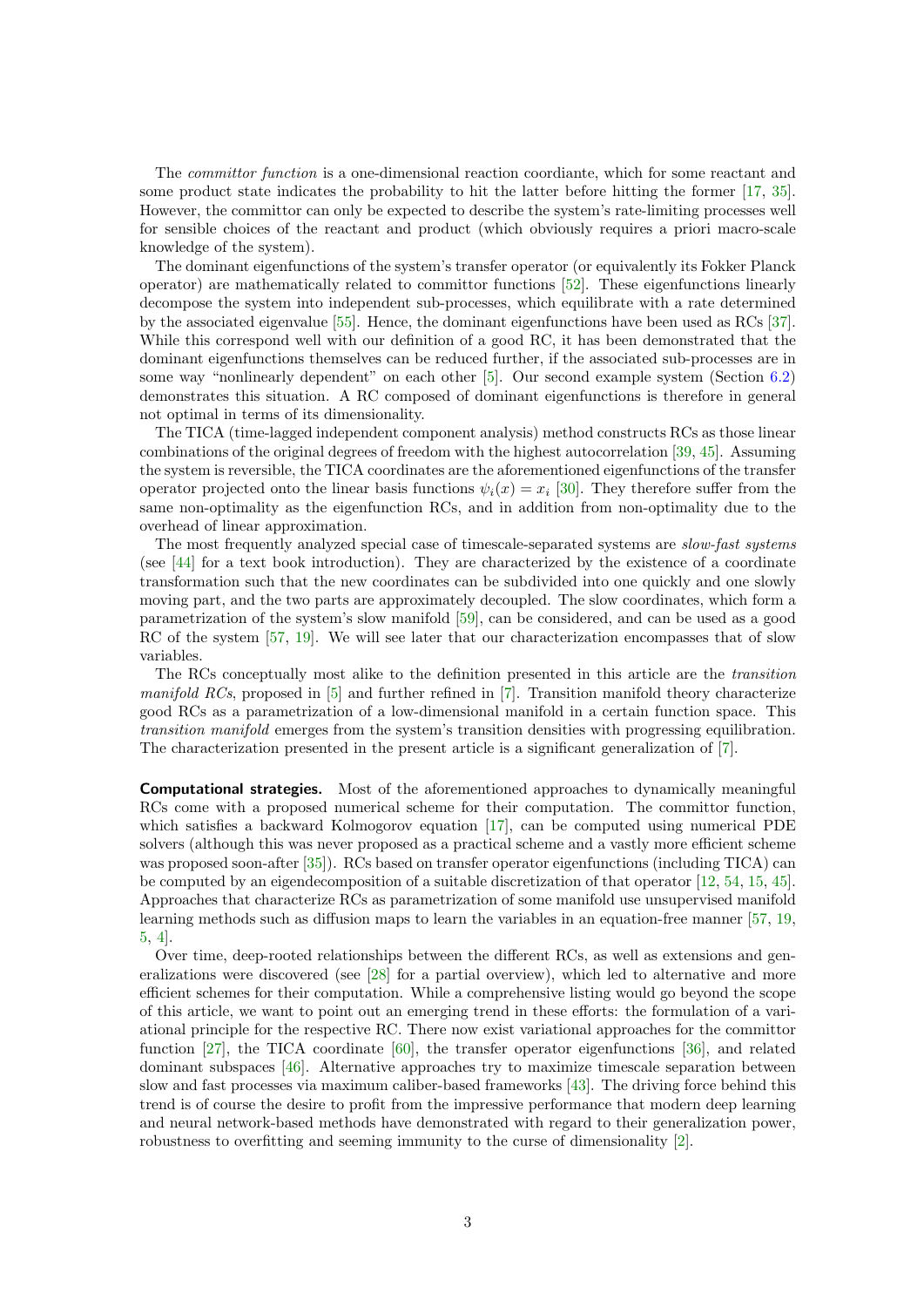Notably missing from the above list is however a variational principle for manifold-based RCs. As mentioned before, the characterization presented in this article generalizes the transition manifold, which in turn generalizes the slow manifold, so it can be seen as a completion in that regard. The variational approach then offers the additional advantage of yielding a closed form of the RC (in some finite-dimensional ansatz space), unlike the aforementioned geometric manifold learning algorithms, which output only discrete point-evaluations of the RC.

**Sparsity.** Our strategy to approximate the loss function from sparse samples of the dynamics shows parallels to other computational techniques that implicitly exploit some form of hidden regularity of the problem.

In a recent publication [\[8\]](#page-29-9), a discrete version of the sparse sampling strategy to time- and spacediscrete Markov chains was proposed. There it was assumed that the long-term behavior of a large (i.e., many-state) Markov chain is essentially determined by transitions between certain aggregates of these states. It was shown that the aggregates and the transition probabilities between them could be discovered from a vastly undersampled version of the transition matrix of the original chain (obtainable through simulations starting from random states). Some of the key ideas of [\[8\]](#page-29-9) will be exploited herein by putting them into the continuous setting.

The fundamental idea behind both the discrete and continuous sparse sampling strategies is heavily inspired by the field of compressive sensing, see [\[18\]](#page-30-1) for an introduction. The impressive feat of compressive sensing is its ability to re-construct a signal (a high-dimensional vector) from far less samples than the Nyquist–Shannon sampling theorem would actually demand by means of solving vastly underdetermined linear equations. The necessary assumption is that the system is sparse in some basis (for example the frequency domain), though the location or precise number of the sparse entries does not need to be known. In a way, the dominance of a Markov process by a single low-dimensional mechanism can be interpreted as a sort of "non-linear dynamical sparsity".

Finally we would like to point out that the apparent similarity of our sampling strategy to randomized matrix low-rank approximation techniques  $[23]$  like the Nyström method  $[16]$  or randomized feature approximation [\[47\]](#page-31-9) is rather superficial. While for these techniques a (nearly) low-rank structure of the target matrix is necessary to achieve low approximation error, they do not interpret this low rank as an underlying structure "generating" the matrix. Indeed, in [\[58\]](#page-32-4) it has been argued that an (approximate) low rank is a generic property of large data matrices, and that the attribution of that rank to some "physical reason" is in general not possible. Consequently, this rank and with it the sampling requirement still scales with the size of the matrix (typically logarithmically [\[58\]](#page-32-4)). In contrast, our theory asssumes and exploits the existence of an underlying mechanism of fixed low dimension that governs the micro-scale model, which effectively decouples the sampling requirement from the size of the full model.

# <span id="page-3-0"></span>3. Characterization of good RCs

This section contains the central definition of good RCs and corresponding conditions on the dynamics for their existence. First, however, we introduce the notation and the dynamical setting.

## 3.1. Definition of the dynamics and fundamental assumptions

Let  $\mathbb{X} \subset \mathbb{R}^n$  be a Lebesgue-measurable set (the *state space*) and  $(X_t)_{t \in \mathbb{R}^+}$ , or short  $(X_t)$ , be a time- and space-continuous Markov process on X. Let  $P^t$ :  $\mathbb{X} \times \mathscr{B} \to [0, 1]$  denote the *transition* probability function of  $(X_t)$ , where  $\mathscr B$  is the Borel  $\sigma$ -algebra on  $\mathbb X$ , i.e.,

$$
P^{t}[x, B] = \text{Prob}[X_{t_0+t} \in B \mid X_{t_0} = x] \text{ for all } t_0 \ge 0.
$$

For any  $t > 0$  and  $x \in \mathbb{X}$ ,  $P^t(x, \cdot)$  is a probability measure on  $\mathscr{B}$ , and  $P^t(\cdot, B)$  is a  $\mathscr{B}$ -measurable function for any  $B \in \mathcal{B}$  [\[50\]](#page-31-10). Moreover, let the process be ergodic, such that a unique stationary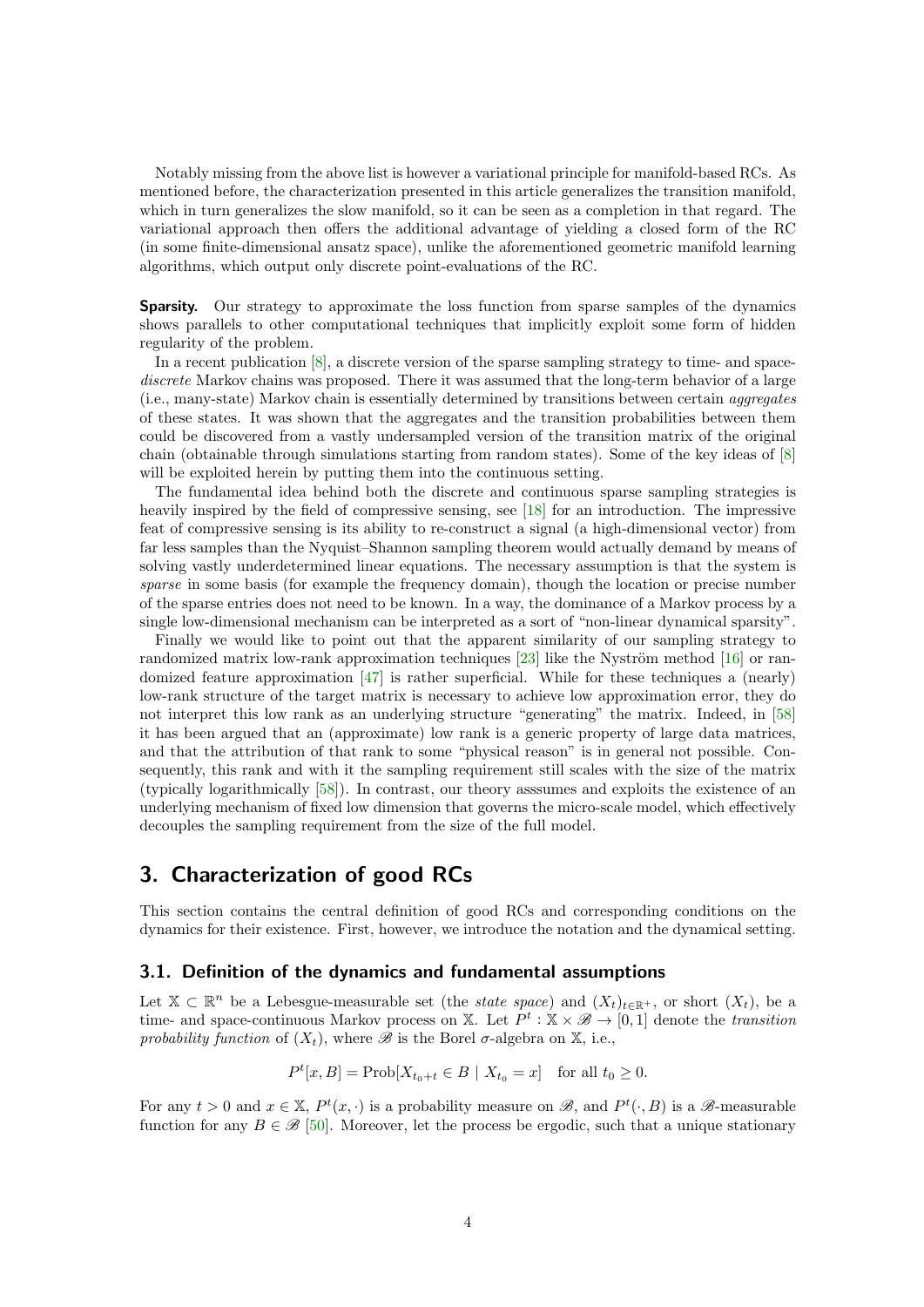measure  $\mu : \mathscr{B} \to \mathbb{R}_0^+$  exists. We require  $\mu$  to be absolutely continuous with respect to the Lebesgue measure, i.e., there exists a density  $\pi : \mathbb{X} \to \mathbb{R}^+$  such that

$$
\mu(B) = \int_B \pi(x) \, dx.
$$

Moreover, we require that  $\pi$  is continuous and strictly positive.

We also require the  $P^t(x, \cdot)$  to be absolutely continuous with respect to the Lebesgue measure. Thus, we may assume that there exists a family of functions  $p^t : \mathbb{X} \times \mathbb{X} \to \mathbb{R}^+$  such that

$$
P^{t}(x, B) = \int_{B} p^{t}(x, y) dy \quad \text{for all } \tau > 0, \ x \in \mathbb{X}, \ B \in \mathcal{B}.
$$
 (1)

Many classes of Markov processes are absolutely continuous, including Itô diffusions with smooth coefficients [\[32\]](#page-30-8). Also, we assume that the system is reversible with respect to  $\pi$ , i.e., the *detailed* balance equation holds:

<span id="page-4-1"></span>
$$
p^{t}(x, y)\pi(x) = p^{t}(y, x)\pi(y) \quad \text{for all } x, y \in \mathbb{X}, \ t \in \mathbb{R}^{+}.
$$
 (2)

The existence of good RCs will be determined by specific properties of the function  $p<sup>t</sup>$ , hence we now examine it more closely. As a function of the second argument,  $p^t(x, \cdot) \in L^1$  is the time-t transition density function of  $(X_t)$ , i.e.

$$
p^{t}(x,\cdot) = \text{Law}\left(X_{t_0+t} \mid X_{t_0} = x\right) \quad \text{for all } t_0 \ge 0.
$$

On the other hand,  $p^t(\cdot, y)$  as a function of the first argument is harder to interpret, and discussed less in the literature of stochastic processes. Let  $L^1_\mu(\mathbb{X})$  be the space equipped with the norm

$$
||f||_{L^1_\mu} := \int_{\mathbb{X}} f(x) \, d\mu(x).
$$

We then have  $p^t(\cdot, y) \in L^1_\mu$ , since, by reversibility of  $X_t$ ,

$$
\int_{\mathbb{X}} p^t(x, y) d\mu(x) = \int_{\mathbb{X}} p^t(x, y)\pi(x) dx
$$
  
= 
$$
\int_{\mathbb{X}} p^t(y, x)\pi(y) dx \le ||\pi||_{\infty} ||p^t(y, \cdot)||_{L^1} < \infty.
$$

To distinguish it from the transition density, we call  $p^t(\cdot, y)$  the time-t transition observable of y.

As a function of two arguments, we call  $p^t : \mathbb{X} \times \mathbb{X} \to \mathbb{R}$  the time-t transition kernel of  $(X_t)$ . It can be interpreted as an element of the space of functions  $L^1_{\mu\times\lambda}(\mathbb{X}^2)$ , where  $\mu\times\lambda$  is the product measure on the space  $\mathbb{X}^2$  given by the invariant measure  $\mu$  and the Lebesgue measure  $\lambda$  on  $\mathbb{X}$ . For simplicity, we use the shorthand notation

<span id="page-4-0"></span>
$$
\mathbb{K} := L^1_{\mu \times \lambda}(\mathbb{X}^2).
$$

Note that by Fubini–Tonelli, we have

$$
||p(*, \cdot)||_{\mathbb{K}} := || ||p(*, \cdot)||_{L^{1}(\mathbb{X})} ||_{L^{1}_{\mu}(\mathbb{X})}
$$
\n(3)

as the norm on  $\mathbb{K}$ , where in [\(3\)](#page-4-0) the inner norm applies to the argument ".", and the outer norm applies to the argument "∗" (this will be a convention from now on).

## 3.2. Lumpability and decomposability

We will now introduce two seemingly different conditions for a system/RC pair. Each condition may individually be taken as a definition for what a good RC is. It will turn out, however, that the two conditions are equivalent to each other for reversible systems, so a good RC with respect to one condition is a good RC with respect to the other.

Let  $r < n$ , and  $\mathbb{Z} \subset \mathbb{R}^r$  be a domain. We call any function  $\xi \in C(\mathbb{X}, \mathbb{Z})$  an r-dimensional RC. Later, in particular in Section [4,](#page-14-0) we will require  $\xi$  to be "smooth":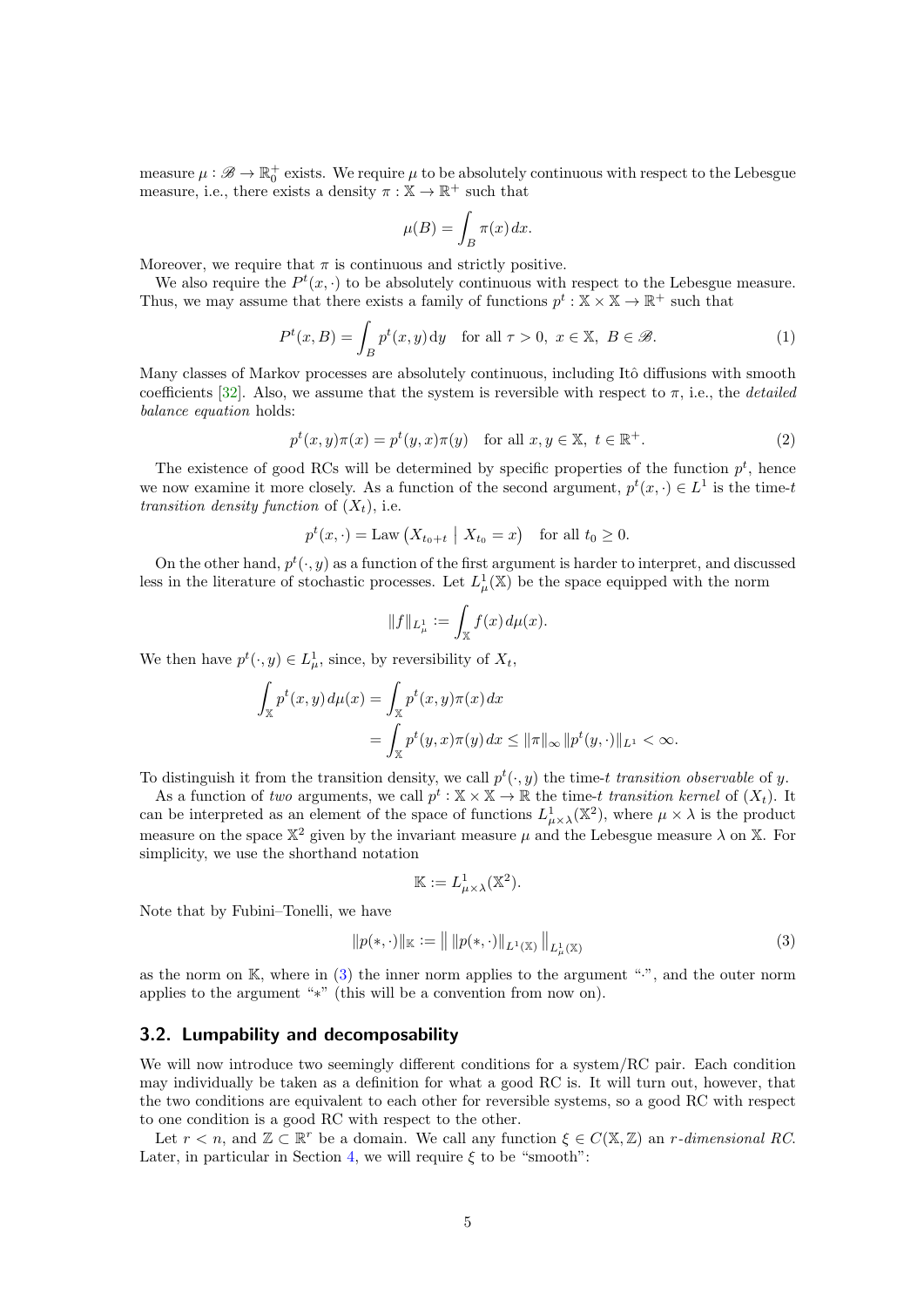<span id="page-5-3"></span>**Definition 3.1** (Smooth RCs). Let  $r < n$ , and  $\mathbb{Z} \subset \mathbb{R}^r$  be a domain. If  $\xi : \mathbb{X} \to \mathbb{Z}$  fulfils the two assumptions

- 1.  $\xi$  is continuously differentiable,
- 2. for all  $z \in \mathbb{Z}$ , the level sets

<span id="page-5-2"></span>
$$
\Sigma_{\xi}(z) := \{ x \in \mathbb{X} \mid \xi(x) = z \}
$$

are  $n-r$ -dimensional topological submanifolds of  $X$ ,

we call  $\xi$  a smooth r-dimensional RC. We denote the function space of smooth RCs from  $\mathbb X$  to  $\mathbb Z$ by  $S(\mathbb{X}, \mathbb{Z})$ .

In case where  $\xi \in S(\mathbb{X}, \mathbb{Z})$ , the marginal stationary measure  $\mu_z$  on  $\Sigma_{\xi}(z)$  can be defined by

$$
\int_{\Sigma_{\xi}(z)} f(x) d\mu_z(x) = \int_{\Sigma_{\xi}(z)} f(x) \pi(x) \det \left( \nabla \xi(x)^\intercal \nabla \xi(x) \right)^{-1/2} dH_{n-r}(x),\tag{4}
$$

where  $H_d$  denotes the d-dimensional Hausdorff measure. By  $|\mathbb{Z}|$ , we denote the Lebesgue-measure of  $\mathbb{Z}$ .

We emphasize, however, that we do not require smoothness for the following characterizations of good RCs.

#### Lumpability

The first condition on the process  $(X_t)$  is as follows:

**Definition 3.2** (Lumpability). If there exists a domain  $\mathbb{Z} \subset \mathbb{R}^r$ , a function  $\xi \in C(\mathbb{X}, \mathbb{Z})$ , a family of time-parametrized functions  $p_L^t : \mathbb{Z} \times \mathbb{X} \to \mathbb{R}^+$  and a lag time  $\tau > 0$  such that

<span id="page-5-0"></span>
$$
\frac{1}{|\mathbb{Z}|} \| p^t(*, \cdot) - p^t_L(\xi(*), \cdot) \|_{\mathbb{K}} \le \varepsilon
$$
 (L)

is fulfilled for all  $t \geq \tau$ , we say the system is  $\varepsilon$ -lumpable with respect to  $\xi$ .

In words, lumpability means that for sufficiently large t, the transition densities  $p^t(x, \cdot)$ , i.e., the probabilities of transitions starting from x, depend essentially only on the value  $\xi(x)$  of the RC at x, and not on the precise location of x on the  $\xi(x)$ -level set of  $\xi$ . Condition [\(L\)](#page-5-0) is therefore a sensible definition for a RC that is supposed to describe the effective long-term dynamics of  $X_t$ .

Remark 3.3. Our definition of lumpability can be seen as a continuous version of the lumpability condition for discrete Markov chains, originally formulated by Kemeny and Snell [\[26\]](#page-30-9). There it has been shown that the discrete version of lumpability is a necessary and sufficient condition for the Markov chain to be "compressible" into a Markov chain between certain aggregates of the original chain. In general, this compression however leads to a loss of information, i.e., restoration of the original chain is in general not possible under the lumpability assumption alone.

#### Decomposability

The second condition on  $(X_t)$  we will discuss is the following:

**Definition 3.4** (Decomposability). If there exists a domain  $\mathbb{Z} \subset \mathbb{R}^r$ , a function  $\xi \in C(\mathbb{X}, \mathbb{Z})$ , a family of time-parametrized functions  $p_D^t : \mathbb{X} \times \mathbb{Z} \to \mathbb{R}^+$  and a lag time  $\tau > 0$  such that

<span id="page-5-1"></span>
$$
\frac{1}{|\mathbb{Z}|} \| p^t(*, \cdot) - p_D^t(*, \xi(\cdot)) \pi(\cdot) \|_{\mathbb{K}} \le \varepsilon
$$
 (D)

is fulfilled for  $t \geq \tau$ , we say the system is  $\varepsilon$ -decomposable with respect to  $\xi$ .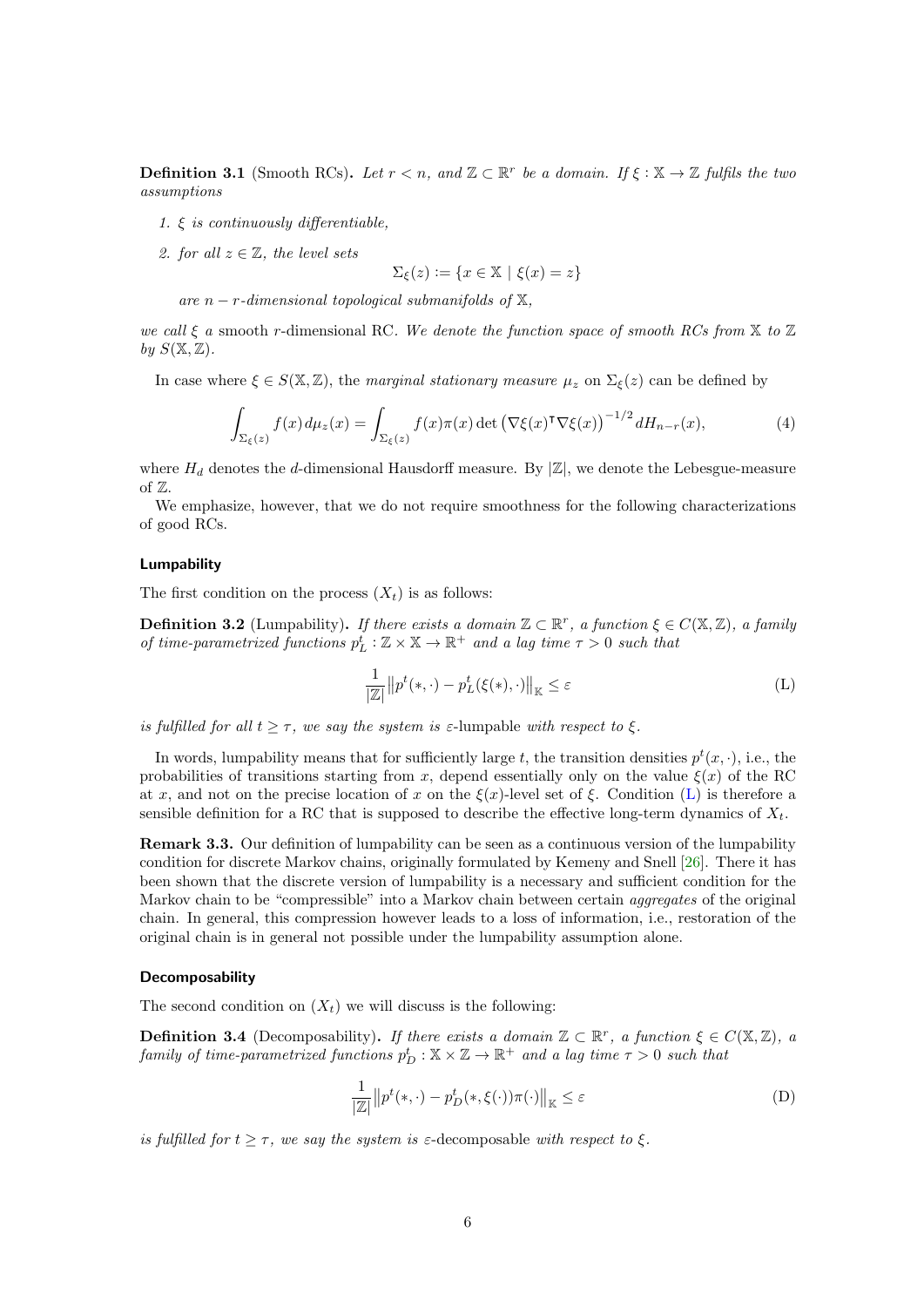The value of  $p^t(x, y)$  can be interpreted as the transition probability from an infinitesimal neighborhood around x to an infinitesimal neighborhood around  $y$ . Decomposability now holds, among others, for systems for which this transition can be decomposed into two consecutive stages:

- 1) a slow transition from x to anywhere on the level set  $\Sigma_{\xi}(\xi(y))$ , for which the (infinitesimal) transition probability is given by  $p_D^t(x,\xi(y))$ , and
- 2) an instantaneous equilibration on that level set with respect to the invariant density  $\pi(y)$ , which does no longer depend on the starting point.

Hence, for systems for which this decomposition exists, condition [\(D\)](#page-5-1) again describes a sensible definition of good RCs. Note however that not only such "physically decomposable" systems fulfil the above definition, but that [\(D\)](#page-5-1) describes a more generic "conceptual decomposability", as we will see in Section [3.3.](#page-7-0)

Remark 3.5. The above notion of decomposability also has a time- and space-discrete equivalent for discrete Markov chains, which was defined by some of the authors in [\[8\]](#page-29-9) (however the condition was called "deflatability" there). There it was shown that for Markov chains fulfilling both the lumpability and deflatability condition, a "compressed" Markov chain between certain aggregates of the original states exists, and that the full Markov chain can be restored from the compressed chain.

<span id="page-6-1"></span>Remark 3.6. It should be noted that, for large enough lag time, every uniformly ergodic system is trivially lumpable and decomposable since

$$
\sup_{x \in \mathbb{X}} \| P^t(x, \cdot) - \mu(\cdot) \|_{TV} = \sup_{x \in \mathbb{X}} \frac{1}{2} \| p^t(x, \cdot) - \pi(\cdot) \|_{L^1} \to 0
$$
\n(5)

as  $t \to \infty$  (see for example [\[49,](#page-31-11) Section 3.3 together with Proposition 3(f)]. Hence, choosing  $p_L^t(z, \cdot) = \pi$  and  $p_D^t(z, \cdot) = 1$  in the above definitions will give lumpability and decomposability with respect to any constant RC since then  $p<sub>L</sub><sup>t</sup>$  and  $p<sub>D</sub><sup>t</sup>$  are independent of x. Likewise, every system is trivially lumpable and decomposable, for any tolerance and lag time, with respect to the trivial *n*-dimensional RC  $\xi(x) = x$ , since choosing  $p_L^t(x, \cdot) = p^t(x, \cdot)$  and  $p_D^t(\cdot, y) = p^t(\cdot, y)/\pi(y)$ fulfils [\(L\)](#page-5-0) and [\(D\)](#page-5-1) with  $\varepsilon = 0$ . We emphasize that in this paper we specifically care about systems which are lumpable/decomposable with respect to intermediate lag times  $\tau$  that are much smaller than the equilibration time scale of the system, as well as small dimensions r and  $\varepsilon > 0$ .

Moreover, a system may be lumpable/decomposable with respect to more than one non-trivial combination of  $\varepsilon, \tau$  and r. In cases where no clear time scale separation exists in the full system, a balance has to be struck between the achievable approximation error of a reduced model built using  $\xi$  (acceptable  $\varepsilon$ ), the time scale above which the reduced model is valid (choice of  $\tau$ ), and the dimension of the reduced model (choice of  $r$ ).

Although an interesting objective especially in systems with cascades of time scales, optimizing the choice of r and  $\tau$  are not subject of this paper. We will later consider r and  $\tau$  to be fixed, and search for corresponding "optimal" RCs, i.e. an r-dimensional  $\xi$  for which [\(L\)](#page-5-0) and/or [\(D\)](#page-5-1) are fulfilled for the smallest possible  $\varepsilon$  (more on that in Section [4\)](#page-14-0).

#### Connection to Reversibility

As mentioned above, the two conditions  $(L)$  and  $(D)$  are equivalent in reversible systems:

<span id="page-6-0"></span>**Proposition 3.7.** Let the system be reversible, i.e., let [\(2\)](#page-4-1) hold. Then the system is  $\varepsilon$ -lumpable if and only if it is  $\varepsilon$ -decomposable.

*Proof.* Let [\(L\)](#page-5-0) hold for some family of functions  $p_L^t : \mathbb{Z} \times \mathbb{X} \to \mathbb{R}$ . Define the family of functions  $p_D^t : \mathbb{X} \times \mathbb{Z} \to \mathbb{R}$  by

$$
p_D^t(x, z) := \frac{p_L^t(z, x)}{\pi(x)}.
$$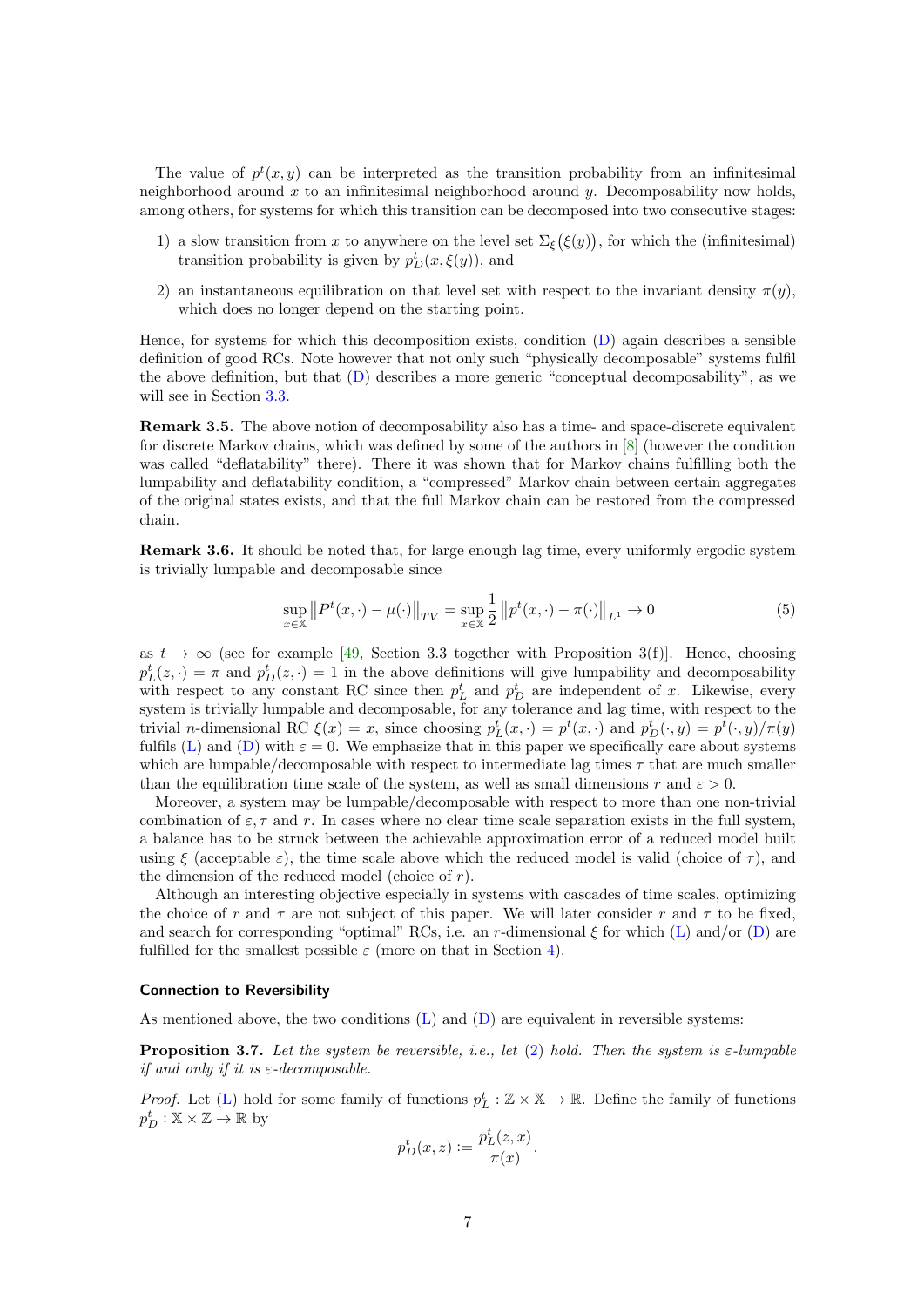Then

$$
||p_D^{\tau}(x,\xi(\cdot))\pi(\cdot) - p^{\tau}(x,\cdot)||_{L^1} = ||p_L^{\tau}(\xi(\cdot),x)\frac{\pi(\cdot)}{\pi(x)} - p^{\tau}(x,\cdot)||_{L^1}
$$
  

$$
\stackrel{(2)}{=} ||p_L^{\tau}(\xi(\cdot),x)\frac{\pi(\cdot)}{\pi(x)} - p^{\tau}(\cdot,x)\frac{\pi(\cdot)}{\pi(x)}||_{L^1}
$$
  

$$
= ||p_L^{\tau}(\xi(\cdot),x) - p^{\tau}(\cdot,x)||_{L^1_{\mu}}\pi(x)^{-1}.
$$

Hence, with this  $p_D^t$ , it holds

$$
\frac{1}{|\mathbb{Z}|} ||p^{\tau}(*,\cdot) - p_D^{\tau}(*,\xi(\cdot))\pi(\cdot)||_{\mathbb{K}} = \frac{1}{|\mathbb{Z}|} \int_{\mathbb{X}} ||p^{\tau}(x,\cdot) - p_D^{\tau}(x,\xi(\cdot))\pi(\cdot)||_{L^1} d\mu(x)
$$

$$
= \frac{1}{|\mathbb{Z}|} \int_{\mathbb{X}} ||p_L^{\tau}(\xi(x),\cdot) - p^{\tau}(x,\cdot)||_{L^1_{\mu}} \pi(x)^{-1} d\mu(x)
$$

$$
= \frac{1}{|\mathbb{Z}|} ||p_L^{\tau}(\xi(*),\cdot) - p^{\tau}(*,\cdot)||_{\mathbb{K}} \le \varepsilon.
$$

For the reverse direction, let [\(D\)](#page-5-1) hold for some family of functions  $p_D^t : \mathbb{X} \times \mathbb{Z} \to \mathbb{R}$  and define  $p_L^t : \mathbb{Z} \times \mathbb{X} \to \mathbb{R}$  by

$$
p_L^t(z, y) := p_D^t(y, z)\pi(y).
$$

We then obtain  $\varepsilon$ -lumpability with respect to  $\xi$  and this  $p_L^t$  by performing the above transformations in reverse.

**Remark 3.8.** Proposition [3.7](#page-6-0) implies that, whenever a system is  $\varepsilon$ -lumpable or  $\varepsilon$ -decomposable, there exists a reduced transition kernel  $\tilde{p}^t : \mathbb{Z} \times \mathbb{Z} \to \mathbb{R}^+$ , such that

$$
\left\|p^t(*,\cdot)-\tilde{p}^t(\xi(*),\xi(\cdot))\pi(\cdot)\right\|_{\mathbb{K}}\leq\varepsilon
$$

for  $t \geq \tau$ . Under this condition, knowing the triple  $(\xi, \tilde{p}^t, \pi)$  allows us to approximately re-construct the effective long-term dynamics of the full system. This represents the theoretical justification of our definition of a good RC.

## <span id="page-7-0"></span>3.3. Examples of lumpable and decomposable systems

An obvious question is whether the conditions [\(L\)](#page-5-0) and [\(D\)](#page-5-1) are consistent with established concepts of reducible systems. We hence now present several systems with known good RCs and show that they are indeed either lumpable or decomposable.

## 3.3.1. Existence of a transition manifold

Lumpability is strongly connected to the concept of the so-called transition manifold, which was introduced a few years ago by some of the authors in order to formulate a geometrical approach to the computation of optimal RCs [\[5\]](#page-29-0).

**Definition 3.9** (Reducibility and Transition Manifold). For  $\varepsilon > 0, r \le n, \tau \in \mathbb{R}_0^+$ , we call the system  $(\varepsilon, r, \tau)$ -reducible if there exists an r-dimensionally parametrizable manifold M ⊂  $\{p^{\tau}(x, \cdot), \ x \in \mathbb{X}\}\$  so that for all  $x \in \mathbb{X}$ 

<span id="page-7-1"></span>
$$
\left\| \mathcal{Q}\left(x\right) - p^{\tau}\left(x, \cdot\right) \right\|_{L_{1/\pi}^2} \le \varepsilon,\tag{6}
$$

where  $\mathcal{Q}: \mathbb{X} \to \mathbb{M}$  is the nearest point projection onto  $\mathbb{M}$ .

$$
\mathcal{Q}\left(x\right) := \underset{p \in \mathbb{M}}{\arg\min} \left\|p^{\tau}(x,\cdot) - p\right\|_{L_{1/\pi}^2}.\tag{7}
$$

We call any  $M$  that fulfills  $(6)$  a transition manifold of the system.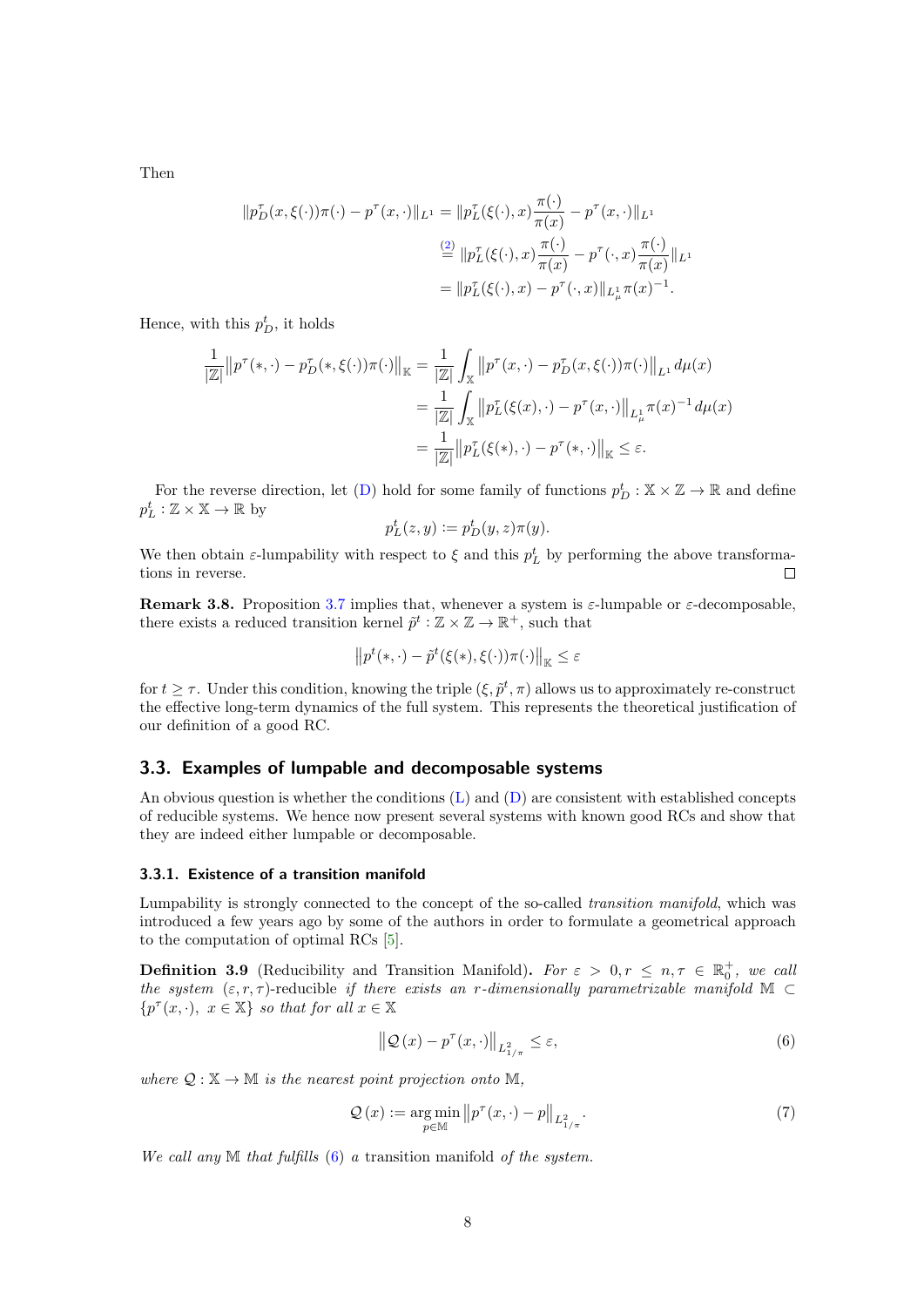The intuition behind [\(6\)](#page-7-1) is that the set of all transition densities  $\{p^t(x, \cdot), x \in \mathbb{X}\}\)$  clusters  $\varepsilon$ closely around an r-dimensional manifold M with respect to the  $L^2_{1/\pi}$  norm. The density  $\mathcal{Q}(x)$  can be understood as the reduced density  $p_L^{\tau}(\xi(x) \cdot)$  in [\(L\)](#page-5-0). Let  $\mathcal{E} : \mathbb{M} \to \mathbb{R}^r$  be any parametrization of M. It can be shown that the transition manifold RC

<span id="page-8-1"></span>
$$
\xi(x) := \mathcal{E}\left(\mathcal{Q}(x)\right) \tag{8}
$$

is a good RC, in the sense that the projection error of the leading transfer operator eigenfunctions onto ξ is at most  $ε$  [\[5\]](#page-29-0).

The computational strategy behind the transition manifold approach now is to sample the set  ${p<sup>t</sup>(x, \cdot), x \in X}$  (for example by randomly selecting starting points  $x_m \in X$ ,  $m = 1, 2, ...$  and estimating the  $p^{\tau}(x_m, \cdot)$  by parallel simulation), and applying an unsupervised manifold learning method (such as diffusion maps  $[11]$ ) to the samples. This strategy has been successfully applied to multiple high-dimensional molecular systems and was confirmed to produce physically interpretable RCs [\[3,](#page-29-1) [4\]](#page-29-7).

The concept of the transition manifold was recently re-visited and extended to a broader class of dynamical systems [\[7\]](#page-29-4) (the central object now being called weak transition manifold), by requiring the closeness to the manifold now only averaged over the level sets of Q. It however requires the restriction to the following class of "smooth" transition manifolds:

**Definition 3.10** (Smooth manifold). We call an r-dimensionally parametrizable manifold  $\mathbb{M} \subset$  $\{p^{\tau}(x, \cdot), \ x \in \mathbb{X}\}$  smooth, if for its nearest point projection Q holds

- 1. Q is continuously differentiable,
- 2. for each  $p \in \mathbb{M}$ , the level set

$$
\Sigma_{\mathcal{Q}}(p) = \{x \in \mathbb{X} \ | \ \mathcal{Q}(x) = p\}
$$

is an  $n-r$ -dimensional topological submanifold of  $X$ .

With that we can introduce the weak transition manifold:

**Definition 3.11** (Weak reducibility and weak transition manifold). For  $\varepsilon > 0, r \le n, \tau \in \mathbb{R}_0^+$ , we call the system weakly  $(\varepsilon, r, \tau)$ -reducible if there exists an r-dimensionally parametrizable smooth manifold  $\mathbb{M} \subset \{p^{\tau}(x, \cdot), \ x \in \mathbb{X}\}\$  so that for all  $x \in \mathbb{X}$ 

<span id="page-8-0"></span>
$$
\int_{\Sigma_{\mathcal{Q}}(\mathcal{Q}(x))} \left\| \mathcal{Q}(x) - p^{\tau}(x', \cdot) \right\|_{L^2_{1/\pi}} d\mu_{\mathcal{Q}(x)}(x') \le \varepsilon,
$$
\n(9)

where  $\mu_{\mathcal{Q}}$  is the marginal invariant measure on  $\Sigma_{\mathcal{Q}}(p)$ , defined analogously to [\(4\)](#page-5-2). We call any smooth manifold  $M$  that fulfils  $(9)$  a weak transition manifold.

It is easy to confirm that every reducible system with a smooth transition manifold is weakly reducible.

The closeness condition for the weak transition manifold [\(9\)](#page-8-0) is similar in nature to the lumpa-bility condition [\(L\)](#page-5-0), in that the original transition density functions,  $p^{\tau}(x, \cdot)$ , are close so some projected or reduced transition density function,  $\mathcal{Q}(p^{\tau}(x, \cdot))$  and  $p_L(\xi(x), \cdot)$ , respectively. Indeed, we will now show that a system which is weakly  $(\varepsilon, r, \tau)$ -reducible is  $\varepsilon$ -lumpable with respect to the transition manifold RC  $\xi$ . Lumpability, and equivalently decomposability, are therefore generalizations of weak reducibility.

**Proposition 3.12.** Let the system be weakly  $(\varepsilon, r, \tau)$ -reducible with transition manifold M. Assume that there exists a parametrization  $\mathcal{E}: \mathbb{M} \to \mathbb{Z} \subset R^r$  such that  $\xi$  defined by [\(8\)](#page-8-1) is a smooth RC (see Definition [3.1\)](#page-5-3). Then there exists a family of functions  $p_L^t : \mathbb{Z} \times \mathbb{X} \to \mathbb{R}^+$  such that [\(L\)](#page-5-0) is fulfilled with respect to  $\xi$ .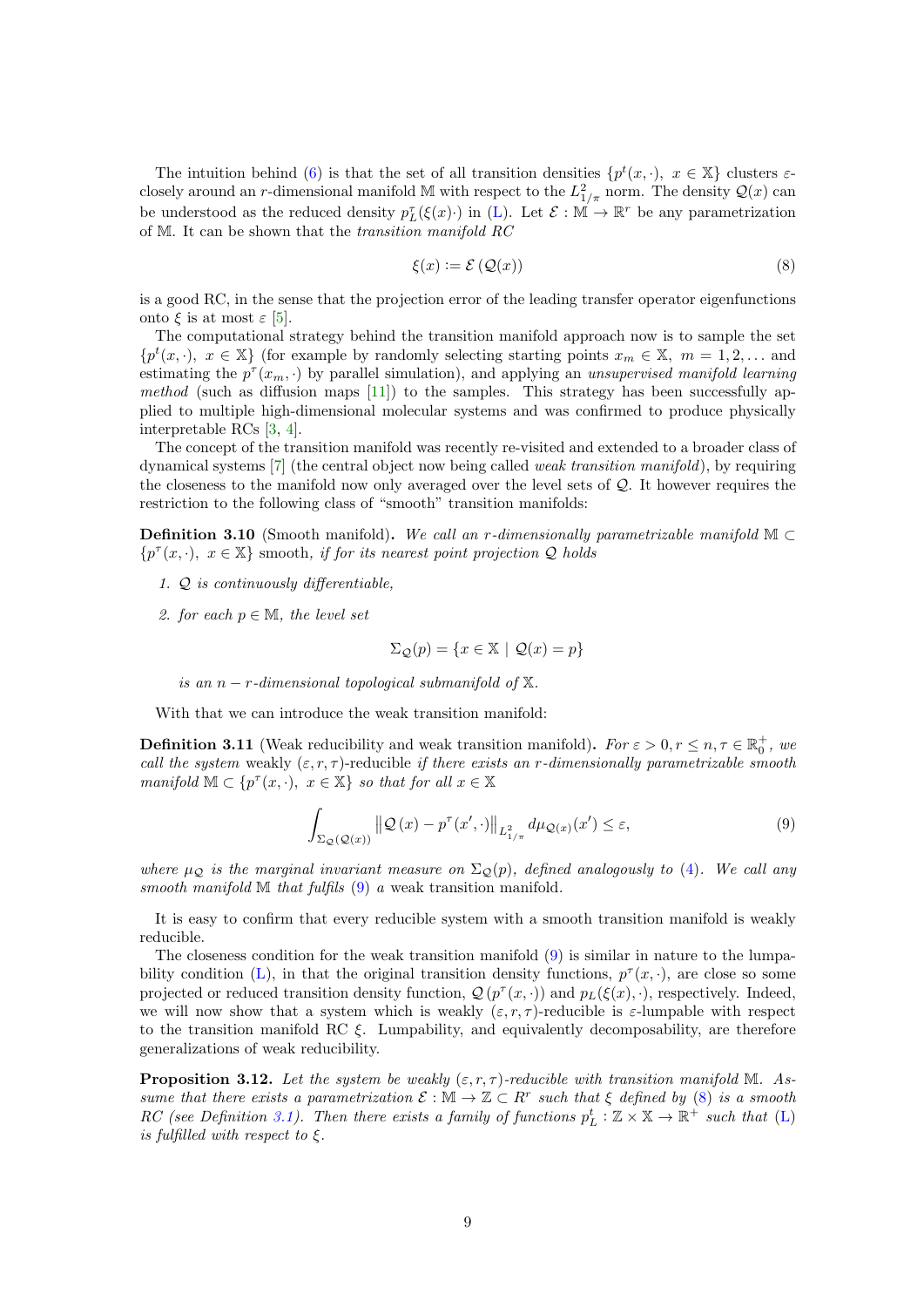*Proof.* Let  $\mathcal{E} : \mathbb{M} \to \mathbb{R}^r$  be any parametrization of the transition manifold  $\mathbb{M}$  and let  $\mathbb{Z} := \mathcal{E}(\mathbb{M})$ . In particular,  $\mathcal{E}: \mathbb{M} \to \mathbb{Z}$  is one-to-one. Define the RC  $\xi$  by [\(8\)](#page-8-1) and the reduced density  $p_L^{\tau}$  by

$$
p_L^{\tau}(z,\cdot) := \mathcal{E}^{-1}(z).
$$

Then for any  $z \in \mathbb{Z}$  there exists an  $x \in \mathbb{X}$  such that  $z = \mathcal{E}(\mathcal{Q}(x))$  and hence, due to  $\mathcal{E}$  being one-to-one,  $\Sigma_{\xi}(z) = \Sigma_{\mathcal{Q}}(\mathcal{Q}(x))$ . For this x it holds

$$
\int_{\Sigma_{\xi}(z)} ||p_{L}^{\tau}(z,\cdot)-p^{\tau}(x',\cdot)||_{L^{1}} d\mu_{z}(x') = \int_{\Sigma_{\mathcal{Q}}(\mathcal{Q}(x))} ||p_{L}^{\tau}(\mathcal{E}(\mathcal{Q}(x)),\cdot)-p^{\tau}(x',\cdot)||_{L^{1}} d\mu_{\mathcal{Q}(x)}(x')
$$
  
\n
$$
= \int_{\Sigma_{\mathcal{Q}}(\mathcal{Q}(x))} ||\mathcal{E}^{-1}(\mathcal{E}(\mathcal{Q}(x))) - p^{\tau}(x',\cdot)||_{L^{1}} d\mu_{\mathcal{Q}(x)}(x')
$$
  
\n
$$
= \int_{\Sigma_{\mathcal{Q}}(\mathcal{Q}(x))} ||\mathcal{Q}(x) - p^{\tau}(x',\cdot)||_{L^{1}} d\mu_{\mathcal{Q}(x)}(x').
$$

By application of the co-area formula, and the definition [\(4\)](#page-5-2) of  $\mu_z$  we get

$$
\frac{1}{|\mathbb{Z}|} ||p^{\tau}(*,\cdot)-p_L^{\tau}(\xi(*),\cdot)||_{\mathbb{K}} = \frac{1}{|\mathbb{Z}|} \int_{\mathbb{Z}} \int_{\Sigma_{\xi}(z)} ||p_L^{\tau}(z,\cdot)-p^{\tau}(x',\cdot)||_{L^1} d\mu_z(x') dz,
$$

which finally, with  $||f||_{L^1} = ||f/\pi||_{L^1_\mu} \le ||f/\pi||_{L^2_\mu} = ||f||_{L^2_{1/\pi}}$ , becomes

$$
\leq \frac{1}{|\mathbb{Z}|} \int_{\mathbb{Z}} \int_{\Sigma_{\mathbb{Q}}(\mathbb{Q}(x))} ||\mathbb{Q}(x) - p^{\tau}(x', \cdot)||_{L^2_{1/\pi}} d\mu_{\mathbb{Q}(x)}(x') dz
$$
  
\n
$$
\leq \sup_{z \in \mathbb{Z}} \int_{\Sigma_{\mathbb{Q}}(\mathbb{Q}(x))} ||\mathbb{Q}(x) - p^{\tau}(x', \cdot)||_{L^2_{1/\pi}} d\mu_{\mathbb{Q}(x)}(x')
$$
  
\n(9)  
\n(9)  
\n
$$
\leq \varepsilon.
$$

## <span id="page-9-0"></span>3.3.2. Slow- and fast components

Next, we show that a process defined by an SDE with slow and fast components is decomposable with respect to the slow component. We utilize a multiscale decomposition of the corresponding infinitesimal generator, together with a multiscale ansatz for the transition densities  $p^t(x, \cdot)$ . In that we utilize well-known averaging techniques from [\[44\]](#page-31-1).

It will prove advantageous to consider the transition densities as densities with respect to the stationary density. That is, we define for each  $x \in \mathbb{X}$  the density  $q^t(x, \cdot)$  with respect to  $\pi$  by

$$
p^t(x,\cdot) = q^t(x,\cdot)\pi(\cdot).
$$

Let the components of  $(X_t)$  be dividable into two processes  $(Y_t)$  on  $Y$ ,  $(Z_t)$  on  $Z$ , such that  $X = Y \oplus Z$ ,

$$
(X_t) = \begin{pmatrix} Y_t \\ Z_t \end{pmatrix},
$$

and the components fulfil the system of SDEs

$$
\varepsilon dY_t = -\nabla_y V(Y_t, Z_t) dt + \sqrt{\varepsilon} \sigma dW_t^{\mathbb{Y}}
$$
  
\n
$$
dZ_t = -\nabla_z V(Y_t, Z_t) dt + \sigma dW_t^{\mathbb{Z}},
$$
\n(10)

with potential  $V: \mathbb{X} \to \mathbb{R}$ , scalar diffusion parameter  $\sigma > 0$  and  $(W_t^{\mathbb{Y}})$ ,  $(W_t^{\mathbb{Z}})$  standard Wiener processes on Y and Z, respectively. A timescale separation parameter  $0 < \varepsilon \ll 1$  ensures that  $(Y_t)$ evolves "fast" compared to  $(Z_t)$ .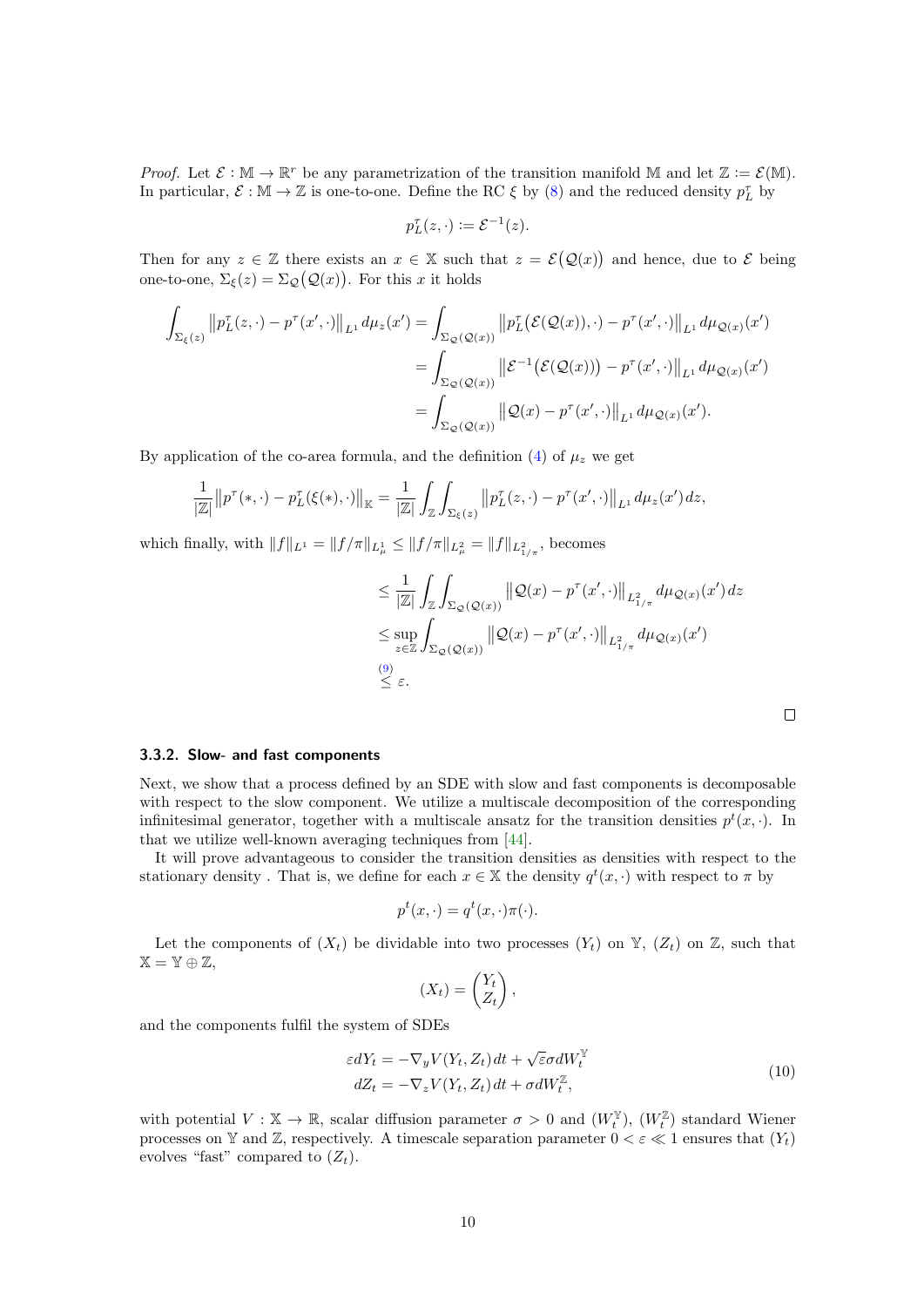The evolution of  $q^t$  under  $(X_t)$  is now governed by the Fokker Planck equation

$$
\partial_t q^t(x,\cdot) = \mathcal{L}_{\varepsilon} q^t(x,\cdot), \quad q^0(x,\cdot) = \delta_x(\cdot),
$$

where the infinitesimal generator  $\mathcal{L}_{\varepsilon}$  has the multiscale structure

<span id="page-10-1"></span>
$$
\mathcal{L}_{\varepsilon} = \frac{1}{\varepsilon} \mathcal{L}_y + \mathcal{L}_z, \tag{11}
$$

with the two compontents

$$
\mathcal{L}_y = \frac{\sigma^2}{2} \Delta_y - \nabla_y V \cdot \nabla_y,
$$
  

$$
\mathcal{L}_z = \frac{\sigma^2}{2} \Delta_z - \nabla_z V \cdot \nabla_z.
$$

We want to investigate to what extent  $q^t(x, \cdot)$ , and by extension  $p^t(x, \cdot)$ , can be approximated by an "essential transition density" that depends only on the slow variable z in the setting  $\varepsilon \ll 1$ ,  $t = \mathcal{O}(1)$ . To this end, we make the multiscale ansatz for  $q^t$ 

<span id="page-10-0"></span>
$$
q^{t}(x,\cdot) = q_{0}^{t}(x,\cdot) + \varepsilon q_{1}^{t}(x,\cdot) + \mathcal{O}(\varepsilon^{2}).
$$
\n(12)

Inserting  $(12)$  into  $(11)$  gives

<span id="page-10-2"></span>
$$
\partial_t q_0^t(x,\cdot) + \varepsilon \partial_t q_1^t(x,\cdot) + \mathcal{O}(\varepsilon^2) = \frac{1}{\varepsilon} \mathcal{L}_y q_0^t(x,\cdot) + \mathcal{L}_y q_1^t(x,\cdot) + \mathcal{L}_z q_0^t(x,\cdot) + \mathcal{O}(\varepsilon). \tag{13}
$$

Comparing the terms of order  $\varepsilon^{-1}$  gives

$$
\mathcal{L}_y q_0^t(x,\cdot) = 0.
$$

By [\[44,](#page-31-1) Sec. 10.2],  $\mathcal{L}_y$  has a one-dimensional null space consisting of functions constant in y. Hence,  $q_0^t(x, \cdot)$  is independent of y in its second argument, and so

$$
q^{t} ((y, z), (y', z')) = q_{0}^{t} ((y, z), z') + \mathcal{O}(\varepsilon).
$$

Therefore, for  $t = \mathcal{O}(1)$ , the transition density  $p^t(x, \cdot)$  takes the form

$$
p^{t}((y, z), (y', z')) = q_{0}^{t}((y, z), z') \pi((y', z')) + g((y, z), (y', z')) \pi((y', z')).
$$

for some function  $g \in \mathcal{O}(\varepsilon)$ . Applying the  $\|\cdot\|_{\mathbb{K}}$ -norm, it follows that the system is decomposable with respect to the RC  $\xi(x) = z$ , i.e.,

$$
\frac{1}{|\mathbb{Z}|}\left\|q_0^t(*,\xi(\cdot))\pi(\cdot)-p^t(*,\cdot)\right\|_{\mathbb{K}}=\mathcal{O}(\varepsilon).
$$

Remark 3.13. The above result, or to be precise, the multiscale extension [\(12\)](#page-10-0), holds only for times t up to  $\mathcal{O}(1)$ , as one can show that the second term  $q_1$  is bounded uniformly only in t [\[31\]](#page-30-10), hence may grow linearly in t. However, we are only interested in lumpability on moderate lag times anyway, as every system becomes trivially lumpable for  $t \to \infty$  (see Remark [3.6\)](#page-6-1).

Remark 3.14. While not necessarily in the scope of this paper, we can continue the multiscale analysis in order to derive an evolution equation for  $q_0^t$ . See [A](#page-32-5)ppendix A for details.

## 3.3.3. Generator spectral gap

Finally, we show that systems whose infinitesimal generator exhibits a spectral gap of sufficient size, such as metastable systems [\[12,](#page-29-5) [14\]](#page-29-12), are decomposable with respect to some non-trivial RC.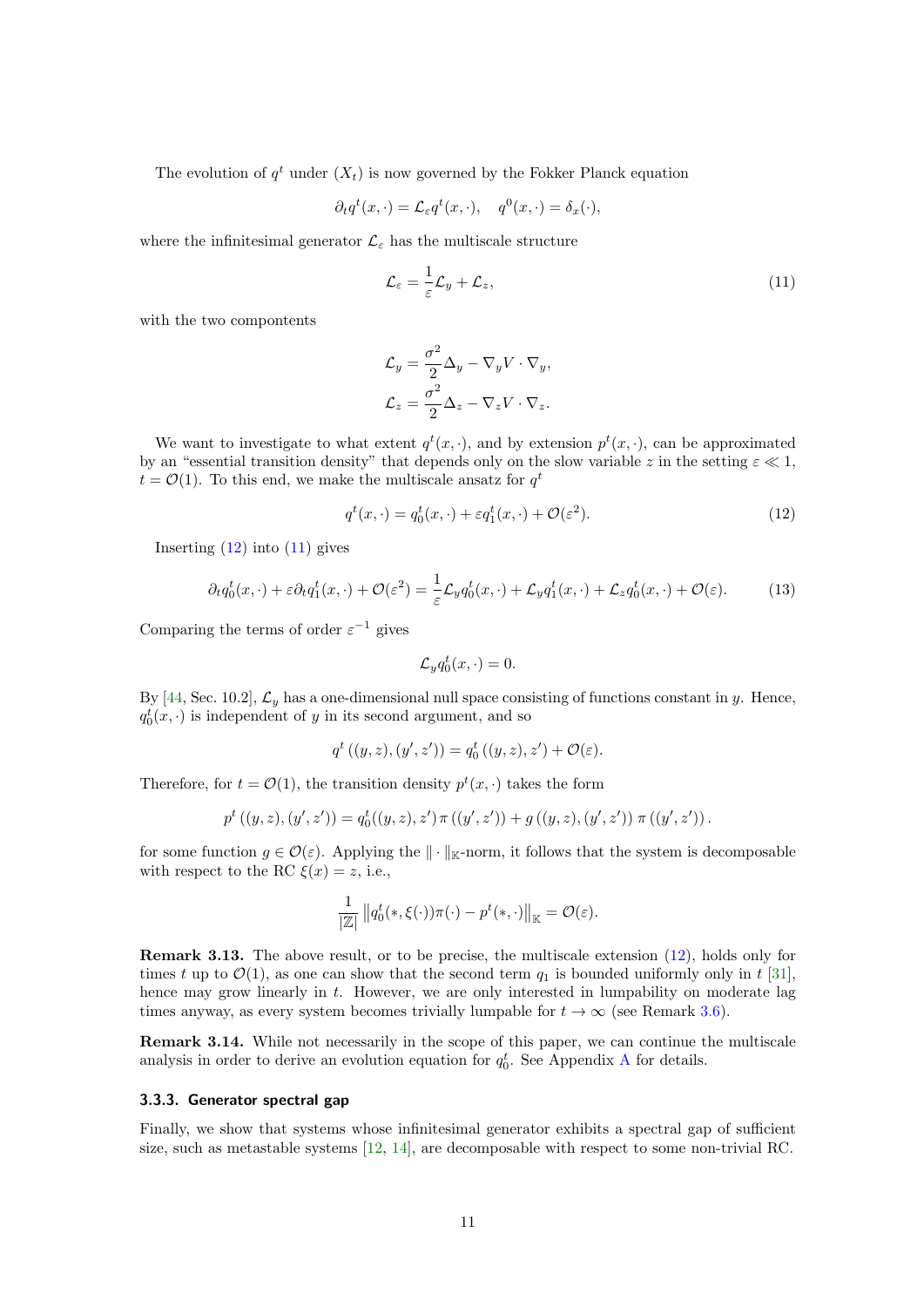Consider again the transition densities  $q<sup>t</sup>$  with respect to the stationary measure, and its Fokker Planck equation

$$
\partial_t q^t(x,\cdot) = \mathcal{L} q^t(x,\cdot), \quad q^0(x,\cdot) = \delta_x(\cdot).
$$

We assume that the spectrum of the generator  $\mathcal L$  is real, non-positive and discrete, and denote the eigenvalues of  $\mathcal L$  in descending order:

$$
0 = \theta_0 > \theta_1 \ge \theta_2 \ge \dots,
$$

repeated by geometric multiplicity. Let furthermore  $\varphi_i$  denote the eigenfunction belonging to  $\theta_i$ . The  $\varphi_i$  then form an orthonormal basis of  $L^2_\mu(\mathbb{X})$  [\[42\]](#page-31-12). As  $q^t(x, \cdot) \in L^1_\mu(\mathbb{X}) \cap L^\infty_\mu(\mathbb{X})$  for any x,  $q^t(x, \cdot) \in L^2_{\mu}(\mathbb{X})$ . We can then describe the evolution of the density  $q^t(x, \cdot)$  by

<span id="page-11-2"></span>
$$
q^{t}(x,\cdot) = \sum_{i=0}^{\infty} e^{\theta_{i}t} c_{i}(x)\varphi_{i}(\cdot)
$$
\n(14)

where  $c_i : \mathbb{X} \to \mathbb{R}$  are some functions that do not depend on the  $\theta_i$ .

Now, we additionally assume that the eigenvalues can be separated into a dominant and a non-dominant part. Specifically, we assume there exists an index  $K > 0$ , so that the ratio

$$
\frac{\theta_K}{\theta_{K+1}} > 0 \tag{15}
$$

is small. This situation for example occurs if the system is metastable, i.e., there exists a partition  $\mathbb{X} = \mathbb{X}_1 \cup \ldots \cup \mathbb{X}_K$  of state space into disjoint regions, and the system is almost invariant on each X<sup>i</sup> on relatively long time scales. For a precise introduction of metastability and its connection to the dominant spectrum see [\[55\]](#page-31-2).

Now suppose that there exists an integer  $r \leq K$  and a RC  $\xi : \mathbb{X} \to \mathbb{R}^r$  such that  $\xi$  parametrizes the dominant  $\varphi_i$ , i.e., there exist some functions  $\tilde{\varphi}_i : \mathbb{R}^r \to \mathbb{R}$  such that

<span id="page-11-1"></span>
$$
\varphi_i = \tilde{\varphi}_i \circ \xi \quad i = 1, \dots, K. \tag{16}
$$

Such a  $\xi$  always exists, as one can always choose

$$
r := K
$$
,  $\xi_i := \varphi_i$  and  $\tilde{\varphi}_i(z) := z_i$ .

Often, however, the dominant eigenfunctions possess some common lower-dimensional, non-linear parametrization. For metastable systems, this is for example the case if the metastable sets  $X_1, \ldots, X_K$  are connected by just a small number of transition pathways. An example system with five metastable sets, but one common transition pathway, hence a one-dimensional RC, can be found in Section [6.2.](#page-25-0)

Let  $\varepsilon > 0$  be some small constant. We now show that, if  $t = t(\varepsilon)$  is large enough, and the spectral ratio [\(17\)](#page-11-0) is small enough, then the system is  $\varepsilon$ -decomposable with respect to any  $\xi$  fulfilling [\(16\)](#page-11-1). To see this, split the right hand side of [\(14\)](#page-11-2) into the dominant and the non-dominant part:

$$
q^{t}(x,\cdot) = \sum_{i=0}^{K} e^{\theta_{i}t} c_{i}(x)\varphi_{i}(\cdot) + \sum_{i=K+1}^{\infty} e^{\theta_{i}t} c_{i}(x)\varphi_{i}(\cdot).
$$

Due to  $(16)$ , the first summand depends only on  $\xi$ :

$$
\sum_{i=0}^{K} e^{\theta_i t} c_i(x) \varphi_i(\cdot) = \underbrace{\sum_{i=0}^{K} e^{\theta_i t} c_i(x) \tilde{\varphi}_i (\xi(\cdot))}_{=:p_D^t(x, \xi(\cdot))}.
$$

To show that the system is  $\varepsilon$ -decomposable with respect to  $\xi$  and  $p_D^t$ , we thus have to ensure that

<span id="page-11-0"></span>
$$
\frac{1}{|\mathbb{Z}|} \left\| \sum_{i=K+1}^{\infty} e^{\theta_i t} c_i(*) \varphi_i(\cdot) \pi(\cdot) \right\|_{\mathbb{K}} \le \varepsilon.
$$
 (17)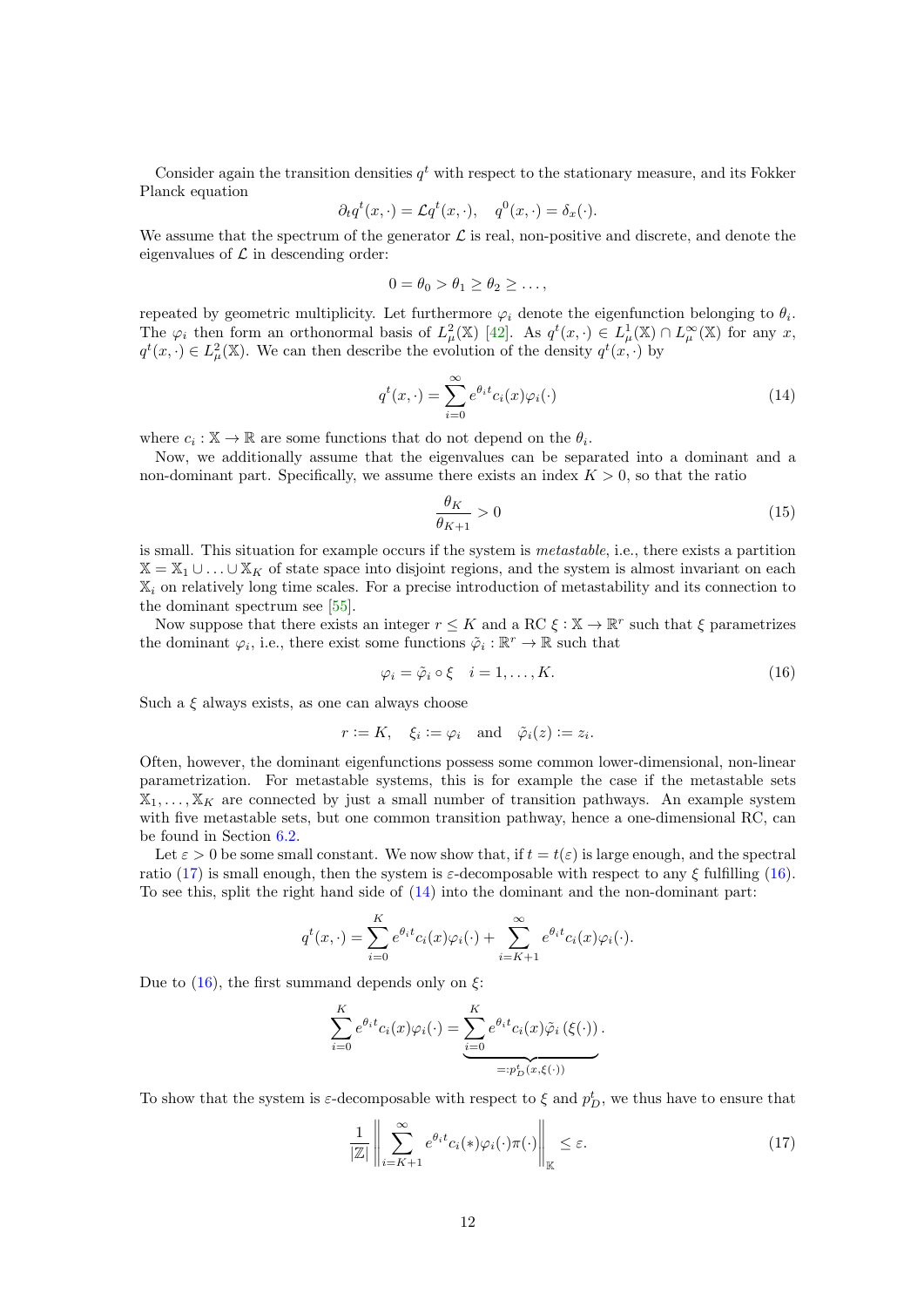Since the  $\theta_i$  are decreasing, it holds

 $\parallel$  $\mathbb{I}$  $\mathbb{I}$  $\mathbb{I}$  $\frac{1}{2}$ 

$$
\left\| \sum_{i=K+1}^{\infty} e^{\theta_i t} c_i(*) \varphi_i(\cdot) \pi(\cdot) \right\|_{\mathbb{K}} \leq e^{\theta_{K+1} t} \left\| \sum_{i=K+1}^{\infty} c_i(*) \varphi_i(\cdot) \pi(\cdot) \right\|_{\mathbb{K}},
$$
  
and further  

$$
\leq e^{\theta_{K+1} t} \left( \underbrace{\left\| \sum_{i=0}^{K} c_i(*) \varphi_i(\cdot) \pi(\cdot) \right\|_{\mathbb{K}}}_{=: \tilde{C}} + \left\| \sum_{i=0}^{\infty} c_i(*) \varphi_i(\cdot) \pi(\cdot) \right\|_{\mathbb{K}} \right).
$$

The first summand, denoted  $\tilde{C}$ , is finite as a finite sum. As

$$
p^t(*, \cdot) = q^t(*, \cdot) \pi(\cdot) = \sum_{i=0}^{\infty} e^{\theta_i t} c_i(*) \varphi_i(\cdot) \pi(\cdot),
$$

and  $1 = e^{\theta_i 0}$ , the second summand can be interpreted as the K-norm of  $p^t \big|_{t=0}$ :

$$
\left\|\sum_{i=0}^{\infty}c_i(\ast)\varphi_i(\cdot)\pi(\cdot)\right\|_{\mathbb{K}}=\lim_{t\to 0}\left\|p^t(\ast,\cdot)\right\|_{\mathbb{K}}.
$$

By writing out the K-norm, it can easily be seen that  $||p^t(*, \cdot)||_{\mathbb{K}} = 1$  for all  $t > 0$ , and thus

$$
\lim_{t \to 0} ||p^t(*, \cdot)||_{\mathbb{K}} = 1.
$$

With  $C := \frac{\tilde{C}+1}{|\mathbb{Z}|}$ , we therefore get

$$
\frac{1}{|\mathbb{Z}|} \left\| \sum_{i=K+1}^{\infty} e^{\theta_i t} c_i(*) \varphi_i(\cdot) \pi(\cdot) \right\|_{\mathbb{K}} \leq C e^{\theta_{K+1} t}.
$$

Hence, if we choose

<span id="page-12-1"></span>
$$
t \ge t(\varepsilon) := \frac{1}{\theta_{K+1}} \log \left( \frac{\varepsilon}{C} \right),\tag{18}
$$

then  $(17)$  is fulfilled, and the system is  $\varepsilon$ -decomposable.

Now, of course, for a decreasing decomposability tolerance ( $\varepsilon \to 0$ ), we will need to increase the lag time  $(t(\varepsilon) \to \infty)$ . In this situation, every system becomes trivially decomposable, see Remark [3.6.](#page-6-1) In order to claim non-trivial decomposability for the lag time  $t(\varepsilon)$ , we have to ensure that  $p_D^t(x, \cdot)$  remains "expressive", i.e., is not close to the identity. For this we need to show that the factors  $e^{\theta_i t(\varepsilon)}, i = 1, \ldots, K$ , have not yet decayed substantially. Note that

$$
e^{\theta_i t(\varepsilon)} = e^{\frac{\theta_i}{\theta_{K+1}} \log\left(\frac{\varepsilon}{C}\right)}
$$
  
 
$$
\geq e^{\frac{\theta_K}{\theta_{K+1}} \log\left(\frac{\varepsilon}{C}\right)} \quad \text{for} \quad i = 1, \dots, K.
$$

We need to ensure that the spectral ratio  $\frac{\theta_K}{\theta_{K+1}}$  decreases sufficiently quickly for  $\varepsilon \to 0$ . Assuming

<span id="page-12-0"></span>
$$
\frac{\theta_K}{\theta_{K+1}} = \mathcal{O}\left(\log(\varepsilon)^{-1}\right) \quad (\varepsilon \to 0),\tag{19}
$$

we have

$$
e^{\theta_i t(\varepsilon)} = \mathcal{O}(1) \quad (\varepsilon \to 0),
$$

and thus also, for all  $x \in \mathbb{X}$ ,

$$
\left| p_D^{t(\varepsilon)}(x,\cdot) - 1 \right| = \mathcal{O}(1) \quad (\varepsilon \to 0).
$$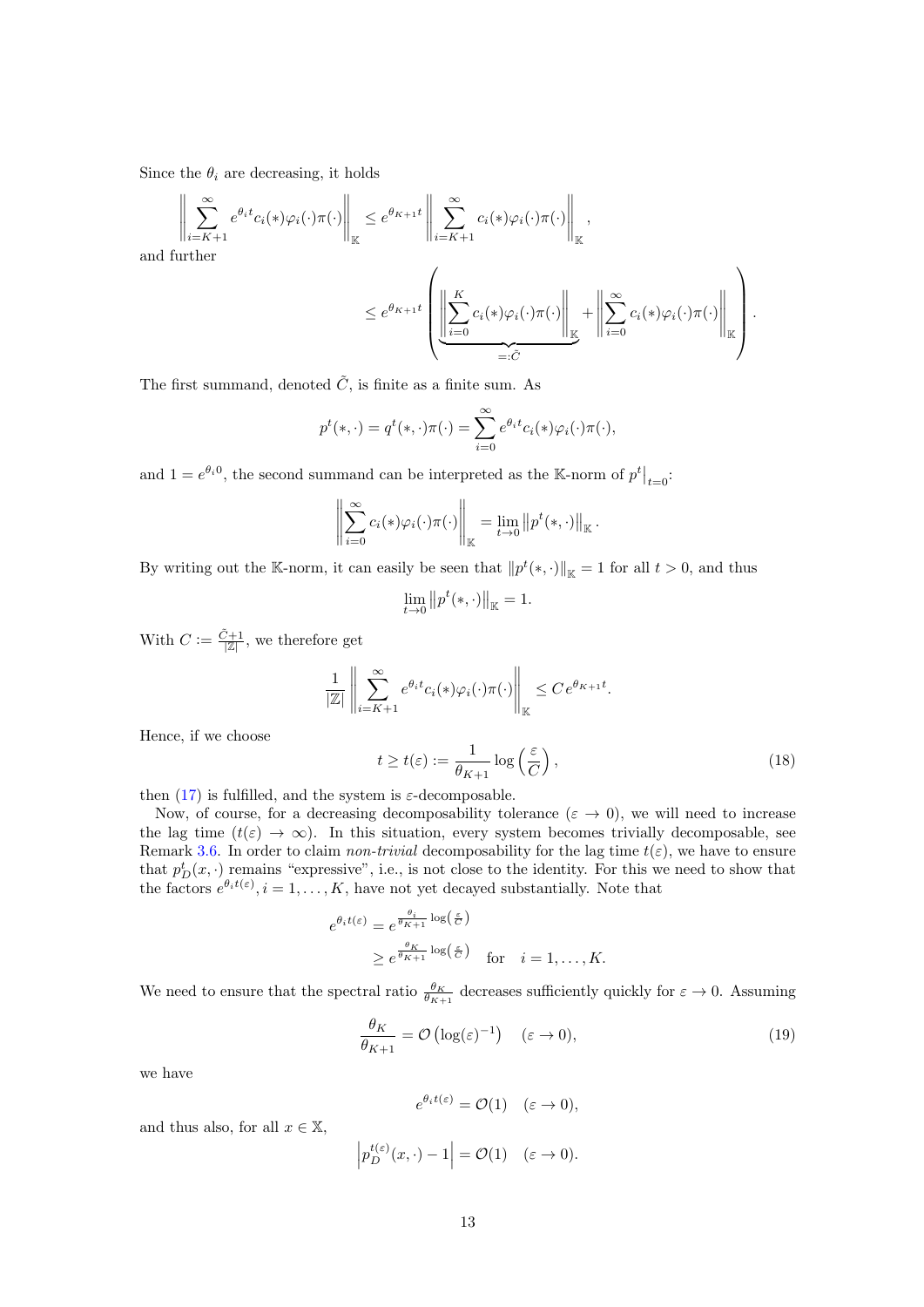

<span id="page-13-0"></span>Figure 1.: One-dimensional double well potential. At low temperature, transitions accross the central energy barrier are rare. The barrier height  $\Delta V$ , along with the system temperature, determines the transition rate.

Example 3.15. The assumption [\(19\)](#page-12-0) on the spectral ratio is readily fulfilled in systems with a natural spectral gap, such as systems with energy barriers. Consider the overdamped Langevin equation

<span id="page-13-1"></span>
$$
dX_t = -\nabla V(X_t) + \sqrt{2\varepsilon} \, dW_t,\tag{20}
$$

describing the motion of a particle in the potential V at temperature  $\varepsilon$ . Now assume that V possesses multiple local minima separated by saddle points, such as the double well potential depicted in Figure [1.](#page-13-0) Transitions out of the regions around the local minima (called metastable sets) are induced by the stochastic forcing in [\(20\)](#page-13-1), with a rate governed by  $\varepsilon$ . To be specific, the expected exit rate  $\rho$  from one mimimum to another across a barrier of height  $\Delta V$  is given by the van't Hoff-Arrhenius law

$$
\rho \sim e^{-\frac{\Delta V}{\varepsilon}},
$$

where "∼" indicates asymptotic equality in the sense of  $\rho = C \exp(-\Delta V/\varepsilon)(1 + \mathcal{O}(\sqrt{\varepsilon} \log \varepsilon))$ , where C is an  $\varepsilon$ -independent prefactor [\[21\]](#page-30-11).

Recall that the *i*-th eigenvalue  $\theta_i$  is the negative of the equilibration rate of the *i*-th slowest sub-process. At low enough temperature, the metastable transitions are hence associated with the dominant eigenvalues. The equilibration within the wells on the other hand resembles an Ornstein-Uhlenbeck process, whose eigenvalues are independent of the temperature [\[29\]](#page-30-12). There hence exists an index  $K \geq 1$  (which depends on the number of local minima and barriers between them) such that [\[9\]](#page-29-13)  $\lambda$ 

$$
\theta_i \sim e^{\frac{\Delta V_i}{\varepsilon}}, \quad i = 1, \dots, K, \n\theta_i \sim 1, \qquad i \ge K + 1,
$$

where  $\Delta V_i$  denotes the barrier height between the *i*-th pair of local minima. For the spectral ratio then holds

$$
\frac{\theta_K}{\theta_{K+1}} \sim e^{-\frac{\Delta V_K}{\varepsilon}}.
$$

For a given small enough temperature  $\varepsilon$ , the system is now non-trivially  $\varepsilon$ -decomposable on the timescale  $t(\varepsilon)$  predicted by [\(18\)](#page-12-1). One one hand, by construction of  $t(\varepsilon)$ , the fast processes have already decayed. On the other hand, for the slow timescales holds, for some  $C, C$ ,

$$
e^{\theta_i t(\varepsilon)} = e^{\tilde{C}e^{-\frac{\Delta V_K}{\varepsilon}} \log\left(\frac{\varepsilon}{C}\right)}.
$$

As one can easily check,

$$
\lim_{\varepsilon \to 0} e^{\tilde{C}e^{-\frac{\Delta V_K}{\varepsilon}} \log\left(\frac{\varepsilon}{C}\right)} = 1,
$$

so for small enough  $\varepsilon$ , the slow processes have not decayed yet on timescale  $t(\varepsilon)$ . Hence, the "natural" spectral ratio  $e^{-\frac{\Delta V}{\varepsilon}}$  has a faster decay rate in  $\varepsilon$  than what is required by assumption [\(19\)](#page-12-0).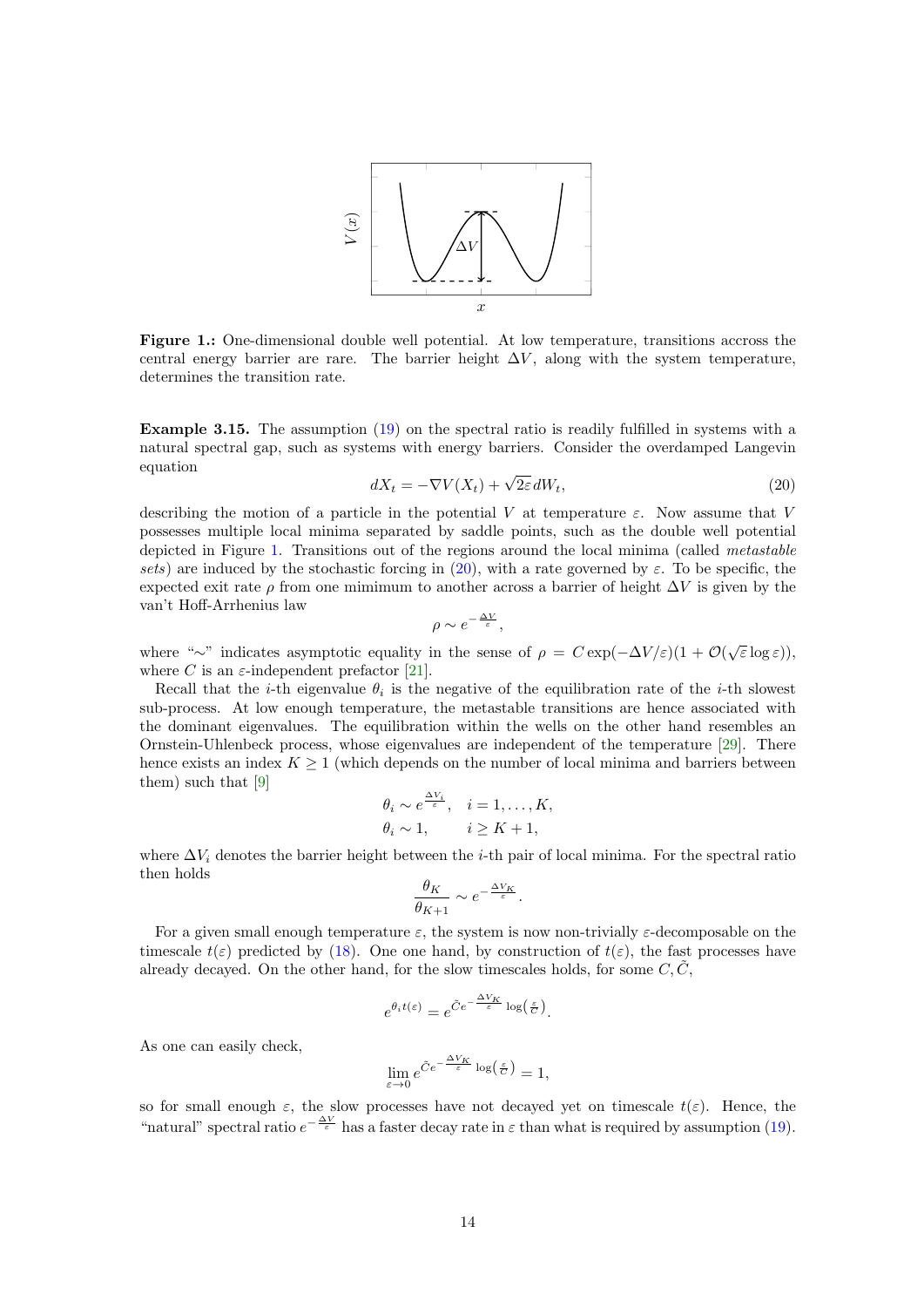# <span id="page-14-0"></span>4. A variational principle for optimal RCs

From here on, we consider the reduced dimension  $r \leq n$  as well the lag time  $\tau$  to be predetermined and fixed. For simplicity of notation, we will omit the lag time as parameter for the transition kernel, i.e., define  $p(\cdot, \cdot) := p^{\tau}(\cdot, \cdot), p_L(\cdot, \cdot) := p_L^{\tau}(\cdot, \cdot), p_D(\cdot, \cdot) := p_D^{\tau}(\cdot, \cdot)$ .

Our goal is now to find an optimal RC, i.e., a function  $\xi : \mathbb{X} \to \mathbb{Z} \subset \mathbb{R}^r$  that fulfills [\(L\)](#page-5-0) or equivalently [\(D\)](#page-5-1) for the smallest possible  $\varepsilon \geq 0$ . Hence formally, we seek the minimizers of the following loss functions:

**Definition 4.1** (Lumpability and decomposability loss function). The nonlinear functional  $\mathscr{L}_L$ :  $C(\mathbb{X}, \mathbb{Z}) \to \mathbb{R}^+$ , defined by

$$
\mathcal{L}_L(\vartheta) := \frac{1}{|\mathbb{Z}|} \min_{p_L: \mathbb{Z} \times \mathbb{X} \to \mathbb{R}^+} \| p(*, \cdot) - p_L(\vartheta(*), \cdot) \|_{\mathbb{K}}
$$
(21)

is called the lumpability loss function of the system.

The nonlinear functional  $\mathcal{L}_D : C(\mathbb{X}, \mathbb{Z}) \to \mathbb{R}^+$ , defined by

$$
\mathcal{L}_D(\vartheta) := \frac{1}{|\mathbb{Z}|} \min_{p_D: \mathbb{X} \times \mathbb{Z} \to \mathbb{R}^+} ||p(*, \cdot) - p_D(*, \vartheta(\cdot))\pi(\cdot)||_{\mathbb{K}}
$$
(22)

is called the decomposability loss function of the system.

From the equivalence of lumpability and decomposability (Proposition [3.7\)](#page-6-0) it follows that for every  $\vartheta \in C(\mathbb{X}, \mathbb{Z})$  holds

<span id="page-14-3"></span>
$$
\mathcal{L}_{L}(\vartheta) = \mathcal{L}_{D}(\vartheta),\tag{23}
$$

hence we can find the optimal RC with respect to both  $(L)$  and  $(D)$  by solving

<span id="page-14-4"></span><span id="page-14-1"></span>
$$
\xi := \underset{\vartheta \in C(\mathbb{X}, \mathbb{Z})}{\arg \min} \mathcal{L}_{\mathcal{L}}(\vartheta),\tag{24}
$$

at least in theory. Evaluating, let alone minimizing  $\mathscr{L}_{L}$  (or  $\mathscr{L}_{D}$ ) would however prove difficult, due to the minimization over an infinite-dimensional function space involved in its definition (the search for the functions  $p<sub>L</sub>$  or  $p<sub>D</sub>$  in every step). In the following section, we therefore derive essentially equivalent reformulations of  $\mathscr{L}_{L}$  and  $\mathscr{L}_{D}$  that do not involve this minimization.

## 4.1. Differential formulation of lumpability and decomposability

The condition [\(L\)](#page-5-0) can be interpreted as the closeness of the transition densities  $p(x, \cdot)$  to some reduced reference density  $p_L(\xi(x), \cdot)$ . This implies that all densities  $p(x, \cdot)$  whose starting points x lie on one level set of  $\xi$  are close to each other. Likewise, condition [\(D\)](#page-5-1) can be seen as the closeness of the transition observables  $p(\cdot, y)$  to some reduced reference observable  $p_D(\cdot, \xi(y))\pi(y)$ , which implies that all observables  $p(\cdot, y)$  whose end points y lie on one level set of  $\xi$  are close to each other. This observation motivates the following "differential" characterization of lumpability and decomposability, for which we now require the smoothness assumptions on  $\xi$  and its level sets from Definition [3.1.](#page-5-3)

**Definition 4.2** (Differential lumpability). If there exists a domain  $\mathbb{Z} \subset \mathbb{R}^r$  and a smooth RC  $\xi \in S(\mathbb{X}, \mathbb{Z})$  such that

<span id="page-14-2"></span>
$$
\frac{1}{|\mathbb{Z}|} \int_{\mathbb{Z}} \int_{\Sigma_{\xi}(z)} \int_{\Sigma_{\xi}(z)} \left\| p(x^{(1)}, \cdot) - p(x^{(2)}, \cdot) \right\|_{L^{1}} d\mu_{z}(x^{(1)}) d\mu_{z}(x^{(2)}) dz \leq \varepsilon
$$
 (L')

is fulfilled, we say the system is differentially  $\varepsilon$ -lumpable with respect to  $\xi$ .

**Definition 4.3** (Differential decomposability). If there exists a domain  $\mathbb{Z} \subset \mathbb{R}^r$  and a smooth RC  $\xi \in S(\mathbb{X}, \mathbb{Z})$  such that

$$
\frac{1}{|\mathbb{Z}|} \int_{\mathbb{Z}} \int_{\Sigma_{\xi}(z)} \int_{\Sigma_{\xi}(z)} \left\| p(\cdot, y^{(1)}) / \pi(y^{(1)}) - p(\cdot, y^{(2)}) / \pi(y^{(2)}) \right\|_{L^1_{\mu}} d\mu_z(x^{(1)}) d\mu_z(x^{(2)}) dz \le \varepsilon. \tag{D'}
$$

is fulfilled, we say the system is differentially  $\varepsilon$  decomposable with respect to  $\xi$ .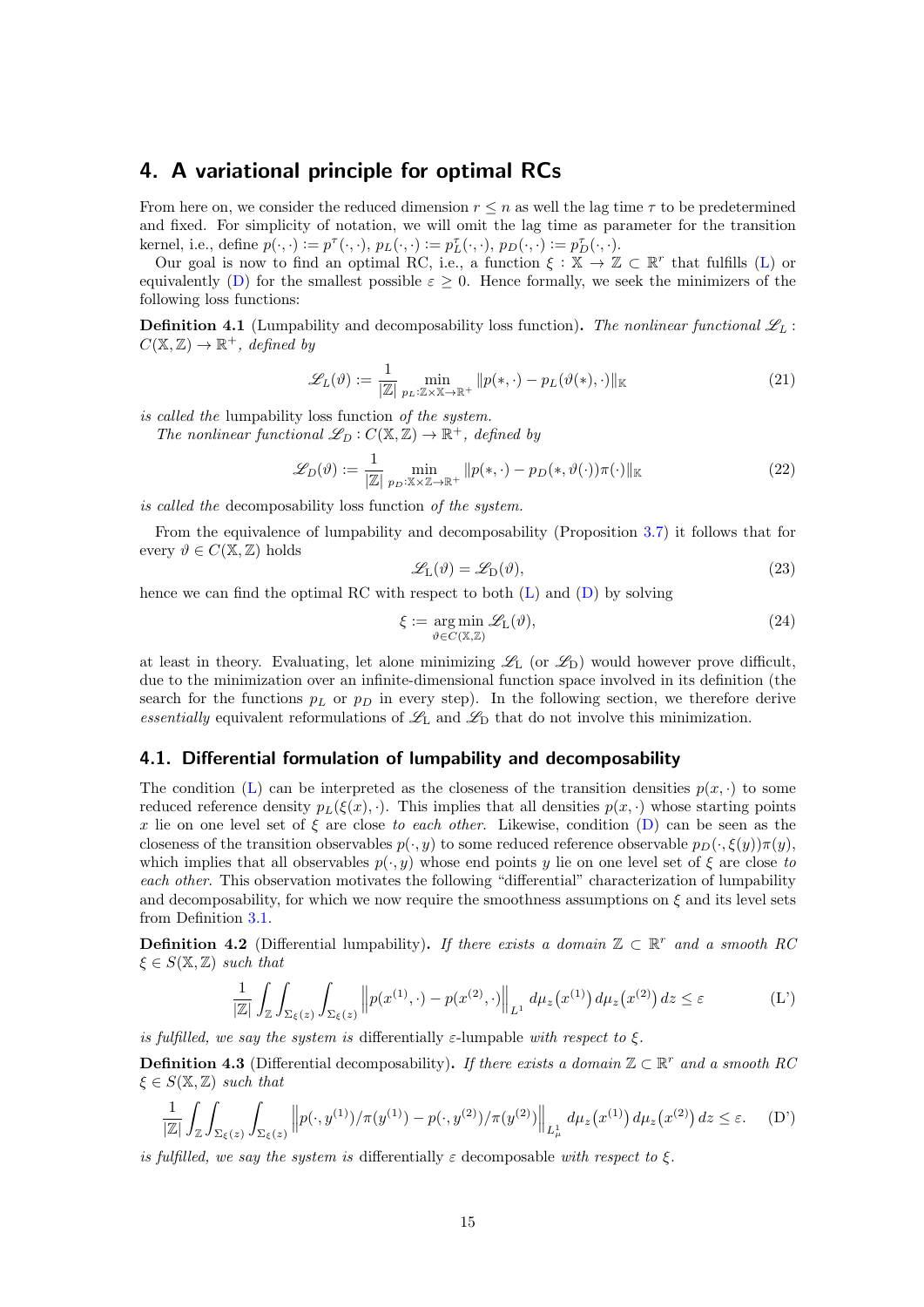As one easily sees using a triangle inequality argument, the differential conditions imply the original conditions, and the original conditions almost imply the differential conditions:

<span id="page-15-0"></span>**Lemma 4.4.** If the system is  $\varepsilon$ -lumpable with respect to  $\xi$ , then the system is differentially  $2\varepsilon$ lumpable with respect to  $\xi$ .

Conversely, if the system is differentially  $\varepsilon$ -lumpable with respect to  $\xi$ , then the system is  $\varepsilon$ lumpable with respect to  $\xi$ .

*Proof.* Assume that the system is  $\varepsilon$ -lumpable, i.e., [\(L\)](#page-5-0) holds for some function  $p<sub>L</sub>$ . Then we have

$$
\frac{1}{|\mathbb{Z}|} \int_{\mathbb{Z}} \int_{\Sigma_{\xi}(z)} \int_{\Sigma_{\xi}(z)} \left\| p(x^{(1)}, \cdot) - p(x^{(2)}, \cdot) \right\|_{L^{1}} d\mu_{z}(x^{(1)}) d\mu_{z}(x^{(2)}) dz \n= \frac{1}{|\mathbb{Z}|} \int_{\mathbb{Z}} \int_{\Sigma_{\xi}(z)} \int_{\Sigma_{\xi}(z)} \left\| p(x^{(1)}, \cdot) - \underbrace{p_{L}(z, \cdot)}_{= p_{L}(\xi(x^{(1)}), \cdot)} + \underbrace{p_{L}(z, \cdot)}_{= p_{L}(\xi(x^{(2)}), \cdot)} - p(x^{(2)}, \cdot) \right\|_{L^{1}} d\mu_{z}(x^{(1)}) d\mu_{z}(x^{(2)}) dz \n= \frac{1}{|\mathbb{Z}|} \int_{\mathbb{Z}} \int_{\Sigma_{\xi}(z)} \left\| p(x^{(1)}, \cdot) - p_{L}(\xi(x^{(1)}), \cdot) \right\|_{L^{1}} d\mu_{z}(x^{(1)}) dz + \frac{1}{|\mathbb{Z}|} \int_{\mathbb{Z}} \int_{\Sigma_{\xi}(z)} \left\| p(x^{(2)}, \cdot) - p_{L}(\xi(x^{(2)}), \cdot) \right\|_{L^{2}} d\mu_{z}(x^{(2)}) d\mu_{z}(x^{(2)}) d\mu_{z}(x^{(2)}) d\mu_{z}(x^{(2)}) d\mu_{z}(x^{(2)}) d\mu_{z}(x^{(2)}) d\mu_{z}(x^{(2)}) d\mu_{z}(x^{(2)}) d\mu_{z}(x^{(2)}) d\mu_{z}(x^{(2)}) d\mu_{z}(x^{(2)}) d\mu_{z}(x^{(2)}) d\mu_{z}(x^{(2)}) d\mu_{z}(x^{(2)}) d\mu_{z}(x^{(2)}) d\mu_{z}(x^{(2)}) d\mu_{z}(x^{(2)}) d\mu_{z}(x^{(2)}) d\mu_{z}(x^{(2)}) d\mu_{z}(x^{(2)}) d\mu_{z}(x^{(2)}) d\mu_{z}(x^{(2)}) d\mu_{z}(x^{(2)}) d\mu_{z}(x^{(2)}) d\mu_{z}(x^{(2)}) d\mu_{z}(x^{(2)}) d\mu_{z}(x^{(2)}) d\mu_{z}(x^{(2)}) d\mu_{z}(x^{(2)}) d\mu_{z}(x^{(2)}) d\mu_{z}(x^{(
$$

For the reverse statement, assume that  $(L')$  holds. Define

$$
p_L(z,\cdot) := \int_{\Sigma_{\xi}(z)} p(x',\cdot) d\mu_z(x').
$$

This  $p_L$  exists because  $p(\cdot, y) \in L^1_\mu$  for all  $y \in \mathbb{X}$ .

Recall that all  $\mu_z$  are probability measures on the respective  $\Sigma_{\xi}(z)$ . Then

$$
\frac{1}{|\mathbb{Z}|} \int_{\mathbb{Z}} \int_{\Sigma_{\xi}(z)} \left\| p_{L}(z, \cdot) - p(x, \cdot) \right\|_{L^{1}} d\mu_{z}(x) dz
$$
\n
$$
= \frac{1}{|\mathbb{Z}|} \int_{\mathbb{Z}} \int_{\Sigma_{\xi}(z)} \left\| \int_{\Sigma_{\xi}(z)} p(x', y) - p(x, y) d\mu_{z}(x') \right\|_{L^{1}} d\mu_{z}(x) dz
$$
\n
$$
\leq \frac{1}{|\mathbb{Z}|} \int_{\mathbb{Z}} \int_{\Sigma_{\xi}(z)} \int_{\Sigma_{\xi}(z)} \left\| p(x', \cdot) - p(x, \cdot) \right\|_{L^{1}} d\mu_{z}(x') d\mu_{z}(x) dz
$$
\n
$$
\stackrel{\text{(L')}}{\leq \varepsilon} \varepsilon.
$$

 $\Box$ 

<span id="page-15-1"></span>**Lemma 4.5.** If the system is  $\varepsilon$ -decomposable with respect to  $\xi$ , then the system is differentially  $2\varepsilon$ -decomposable with respect to  $\xi$ .

Conversely, if the system is differentially  $2\varepsilon$ -decomposable with respect to  $\xi$ , then the system is  $\varepsilon$ -decomposable with respect to  $\xi$ .

*Proof.* Assume that the system is  $\varepsilon$ -decomposable, i.e., [\(D\)](#page-5-1) holds for some function  $p<sub>D</sub>$ . Then we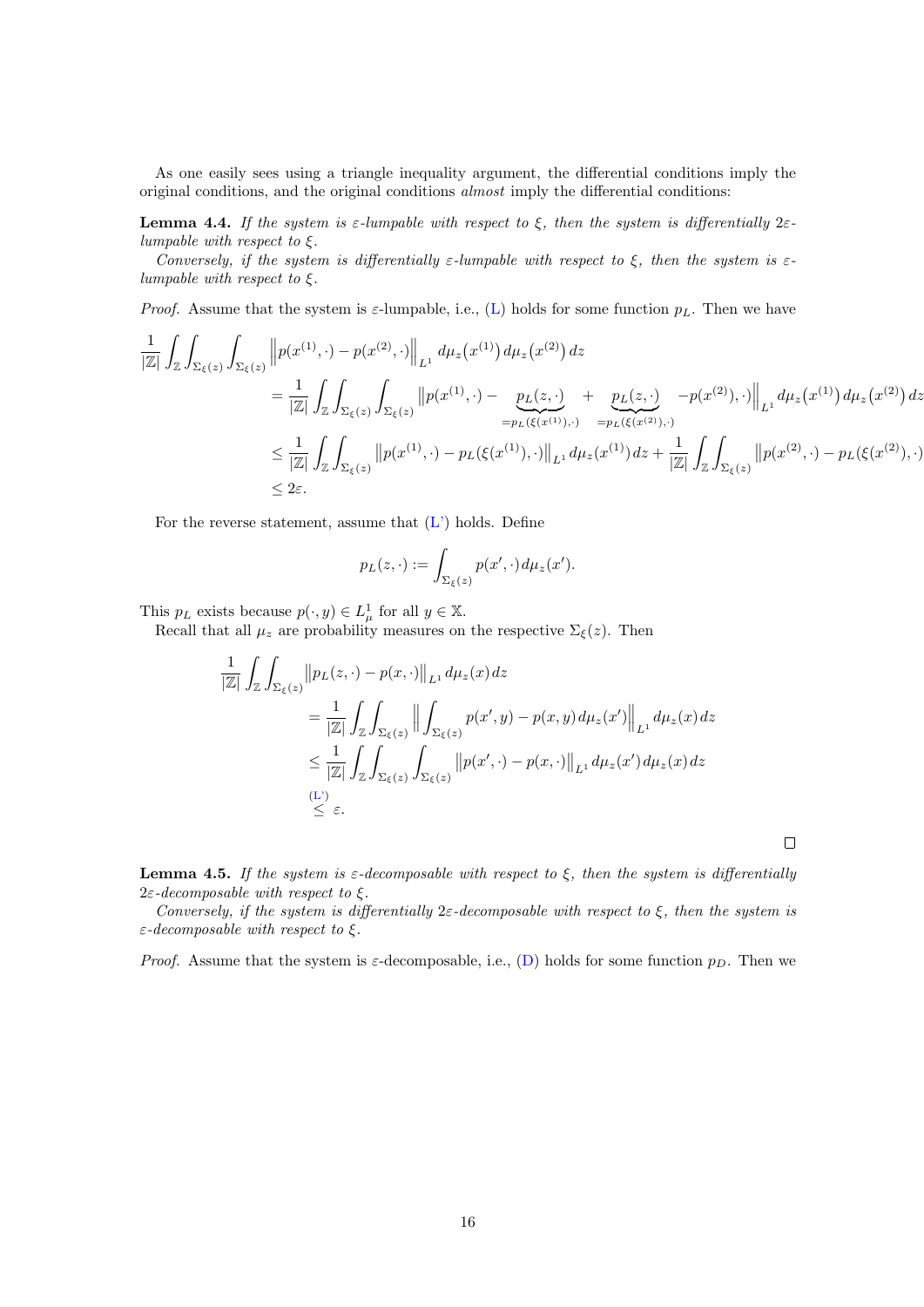have

$$
\frac{1}{|\mathbb{Z}|} \int_{\mathbb{Z}} \int_{\Sigma_{\xi}(z)} \int_{\Sigma_{\xi}(z)} \left\| p(\cdot, y^{(1)}) / \pi(y^{(1)}) - p(\cdot, y^{(2)}) / \pi(y^{(2)}) \right\|_{L^{1}_{\mu}} d\mu_{z}(y^{(1)}) d\mu_{z}(y^{(2)}) dz \n= \frac{1}{|\mathbb{Z}|} \int_{\mathbb{Z}} \int_{\Sigma_{\xi}(z)} \int_{\Sigma_{\xi}(z)} \left\| p(\cdot, y^{(1)}) / \pi(y^{(1)}) - p_D(\cdot, z) + p_D(\cdot, z) - p(\cdot, y^{(2)}) / \pi(y^{(2)}) \right\|_{L^{1}_{\mu}} d\mu_{z}(y^{(1)}) d\mu_{z}(y^{(2)}) \n\leq \frac{1}{|\mathbb{Z}|} \int_{\mathbb{Z}} \int_{\Sigma_{\xi}(z)} \left\| p(\cdot, y^{(1)}) / \pi(y^{(1)}) - p_D(\cdot, \xi(y^{(1)})) \right\|_{L^{1}_{\mu}} d\mu_{z}(y^{(1)}) dz \n+ \frac{1}{|\mathbb{Z}|} \int_{\mathbb{Z}} \int_{\Sigma_{\xi}(z)} \left\| p(\cdot, y^{(2)}) / \pi(y^{(2)}) - p_D(\cdot, \xi(y^{(2)})) \right\|_{L^{1}_{\mu}} d\mu_{z}(y^{(2)}) dz \n= \frac{2}{|\mathbb{Z}|} \int_{\mathbb{X}} \left\| p(\cdot, y) - p_D(\cdot, \xi(y)) \pi(y) \right\|_{L^{1}_{\mu}} dy \n= \frac{2}{|\mathbb{Z}|} \left\| \| p(\cdot, \cdot) - p_D(\cdot, \cdot) \pi(\cdot) \|_{L^{1}} \right\|_{L^{1}_{\mu}} \leq 2\varepsilon.
$$

For the reverse statement, define

$$
p_D(\cdot, z) := \int_{\Sigma_{\xi}(z)} p(\cdot, y') / \pi(y') d\mu_z(y').
$$

This  $p_D$  exists because  $p(x, \cdot) \in L^1$  for all  $x \in \mathbb{X}$ . Then

$$
\frac{1}{|\mathbb{Z}|} ||p(*,\cdot)-p_D(*,\xi(\cdot))\pi(\cdot)||_{\mathbb{K}} = \frac{1}{|\mathbb{Z}|} ||||p(*,\cdot)-p_D(*,\xi(\cdot))\pi(\cdot)||_{L^1}||_{L^1_{\mu}}
$$
\n
$$
= \frac{1}{|\mathbb{Z}|} \int_{\mathbb{Z}} \int_{\Sigma_{\xi}(z)} ||p_D(\cdot,z)-p(\cdot,y)/\pi(y)||_{L^1_{\mu}} d\mu_z(y) dz
$$
\n
$$
= \frac{1}{|\mathbb{Z}|} \int_{\mathbb{Z}} \int_{\Sigma_{\xi}(z)} \int_{\mathbb{X}} \left| \int_{\Sigma_{\xi}(z)} p(x,y')/\pi(y') - p(x,y)/\pi(y) d\mu_z(y') \right| d\mu(x) d\mu_z(y) dz
$$
\n
$$
\leq \frac{1}{|\mathbb{Z}|} \int_{\mathbb{Z}} \int_{\Sigma_{\xi}(z)} \int_{\Sigma_{\xi}(z)} ||p(\cdot,y')/\pi(y') - p(\cdot,y)/\pi(y)||_{L^1_{\mu}} d\mu_z(y') d\mu_z(y) dz
$$
\n(D')\n
$$
\leq \varepsilon.
$$

 $\overline{a}$ 

## 4.2. Differential loss functions

We can now define *differential* versions of the loss functions  $\mathscr{L}_L$  and  $\mathscr{L}_D$  in which the hard-toidentify terms  $p_L$  and  $p_D$  no longer appear:

Definition 4.6 (differential lumpability and differential decomposability loss function). The nonlinear functional  $\widetilde{\mathscr{L}}_L : S(\mathbb{X}, \mathbb{Z}) \to \mathbb{R}^+$ , defined by

$$
\widetilde{\mathscr{L}}_L(\vartheta) := \frac{1}{|\mathbb{Z}|} \int_{\mathbb{Z}} \int_{\Sigma_{\vartheta}(z)} \int_{\Sigma_{\vartheta}(z)} \left\| p(x^{(1)}, \cdot) - p(x^{(2)}, \cdot) \right\|_{L^1} d\mu_z(x^{(1)}) d\mu_z(x^{(2)}) dz \tag{25}
$$

is called the differential lumpability loss function of the system.

The nonlinear functional  $\widetilde{\mathscr{L}}_D : S(\mathbb{X}, \mathbb{Z}) \to \mathbb{R}^+$ , defined by

<span id="page-16-0"></span>
$$
\widetilde{\mathcal{L}}_D(\vartheta) := \frac{1}{|\mathbb{Z}|} \int_{\mathbb{Z}} \int_{\Sigma_{\vartheta}(z)} \int_{\Sigma_{\vartheta}(z)} \left\| p(\cdot, y^{(1)}) / \pi(y^{(1)}) - p(\cdot, y^{(2)}) / \pi(y^{(2)}) \right\|_{L^1_{\mu}} d\mu_z(x^{(1)}) d\mu_z(x^{(2)}) dz
$$
\n(26)

is called the differential decomposability loss function of the system.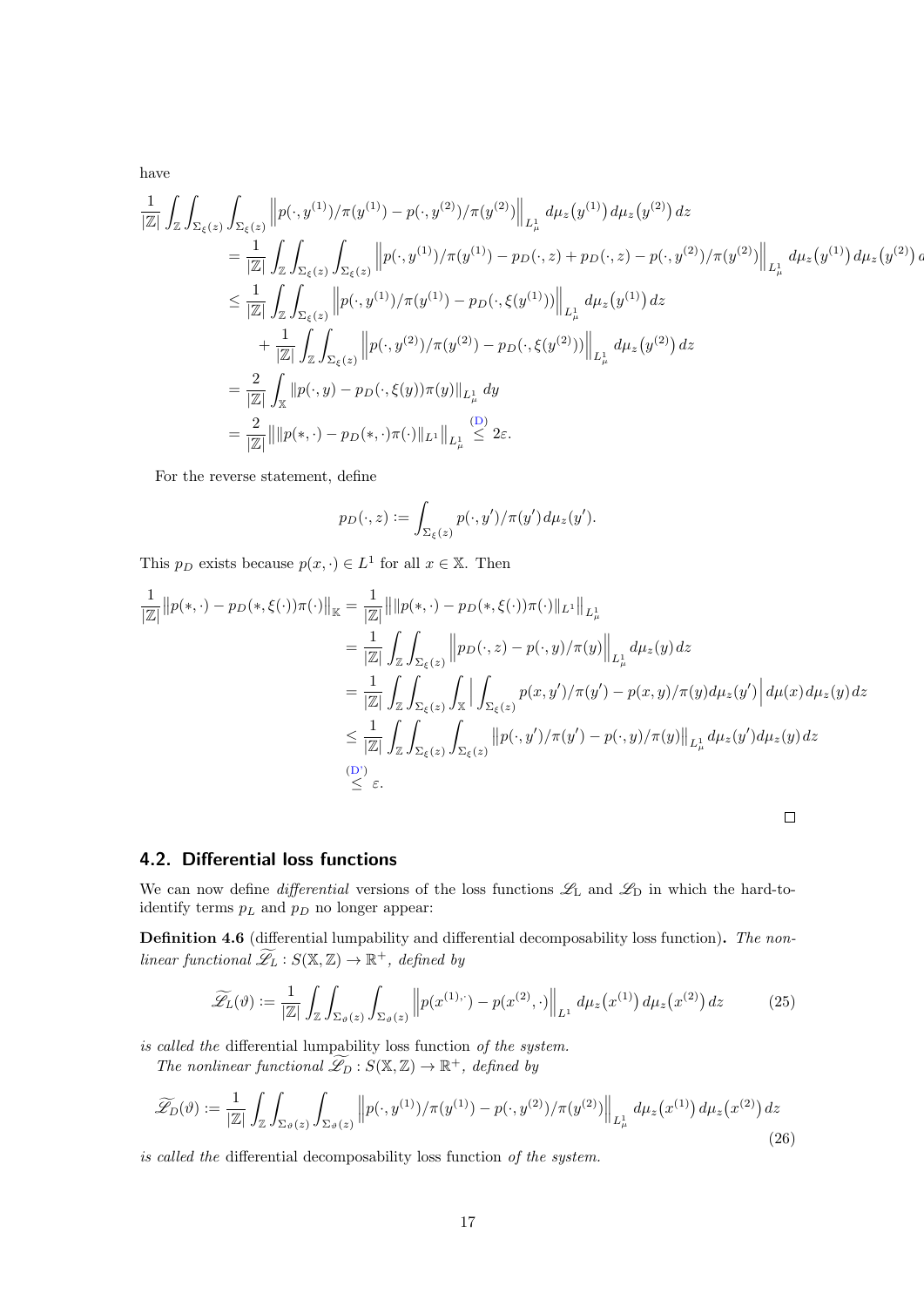Note that, unlike  $\mathscr{L}_{L}$  and  $\widetilde{\mathscr{L}}_{D}$ ,  $\widetilde{\mathscr{L}}_{L}$  and  $\widetilde{\mathscr{L}}_{D}$  are in general neither identical to each other, nor to  $\mathscr{L}_L$ . The following result characterizes the relationship between the different loss functions:

<span id="page-17-1"></span>Corollary 4.7. For any  $\vartheta \in S(\mathbb{X}, \mathbb{Z})$  holds

$$
\mathscr{L}_L(\vartheta) \le \widetilde{\mathscr{L}}_L(\vartheta) \le 2\mathscr{L}_L(\vartheta),
$$

and

$$
\mathscr{L}_L(\vartheta) \leq \mathscr{L}_D(\vartheta) \leq 2\mathscr{L}_L(\vartheta).
$$

Proof. The first pair of inequalities follows directly from Lemma [4.4.](#page-15-0) The second pair of inequalities follows from Lemma [4.5](#page-15-1) and [\(23\)](#page-14-3).  $\Box$ 

Hence, for arbitrary (non-optimal) RCs  $\vartheta$ , we cannot expect  $\widetilde{\mathscr{L}}_L(\vartheta)$  or  $\widetilde{\mathscr{L}}_D(\vartheta)$  to be similar to  $\mathscr{L}_{L}(\vartheta)$ . However, under the assumption that the system is indeed  $\varepsilon$ -lumpable for small  $\varepsilon$ , we can expect their minima to be similar:

Corollary 4.8. Let  $\xi$  be an optimal RC, defined by [\(24\)](#page-14-4), and set  $\varepsilon := \mathscr{L}_L(\xi)$ . Let  $\xi_L$  and  $\xi_D$  be minimizers of  $\widetilde{\mathscr{L}}_L$  and  $\widetilde{\mathscr{L}}_D$ , respectively. Then

$$
\mathscr{L}_L(\xi) \leq 2\varepsilon
$$
 and  $\mathscr{L}_D(\xi) \leq 2\varepsilon$ .

Moreover,

$$
\mathscr{L}_L(\xi_L) \leq 2\varepsilon
$$
 and  $\mathscr{L}_L(\xi_D) \leq 2\varepsilon$ .

*Proof.* We show the assertions for  $\widetilde{\mathscr{L}}_L$ . For  $\widetilde{\mathscr{L}}_D$ , the proof is identical.

The first inequality follows from applying Corollary [4.7](#page-17-1) to  $\vartheta = \xi$ . The second inequality then follows from

$$
\mathscr{L}_{L}(\xi_{L}) \stackrel{\text{Cor. 4.7}}{\leq} \widetilde{\mathscr{L}}_{L}(\xi_{L}) \stackrel{\text{Def. } \xi_{L}}{\leq} \widetilde{\mathscr{L}}_{L}(\xi) \leq 2\varepsilon.
$$

**Remark 4.9.** The above variational principle implies that a minimizer  $\eta$  to  $\mathscr{L}_{L}$  or  $\mathscr{L}_{D}$  is not necessarily a strict minimizer of  $\mathscr{L}_{L}$ . However, the difference between the minima will be at most ε. In other words, the system will be 2ε-lumpable and -decomposable with respect to η. Thus, for practical purposes, we can expect

<span id="page-17-3"></span>
$$
\xi_L := \underset{\vartheta \in S(\mathbb{X}, \mathbb{Z})}{\arg \min} \widetilde{\mathscr{L}}_L(\vartheta) \tag{27}
$$

and

<span id="page-17-2"></span>
$$
\xi_D := \underset{\vartheta \in S(\mathbb{X}, \mathbb{Z})}{\arg \min} \widetilde{\mathscr{L}}_D(\vartheta) \tag{28}
$$

to be "quasi-optimal" RCs.

# <span id="page-17-0"></span>5. Numerical approximation of the loss function

In order to solve the above optimization problems, the loss functions  $\widetilde{\mathscr{L}}_L$  and  $\widetilde{\mathscr{L}}_D$ , and, depending on the optimization scheme, also their gradients, need to be evaluated numerically for candidate RCs  $\vartheta$ . The presumed high dimension n of the state space however presents several challenges, which are discussed in the following.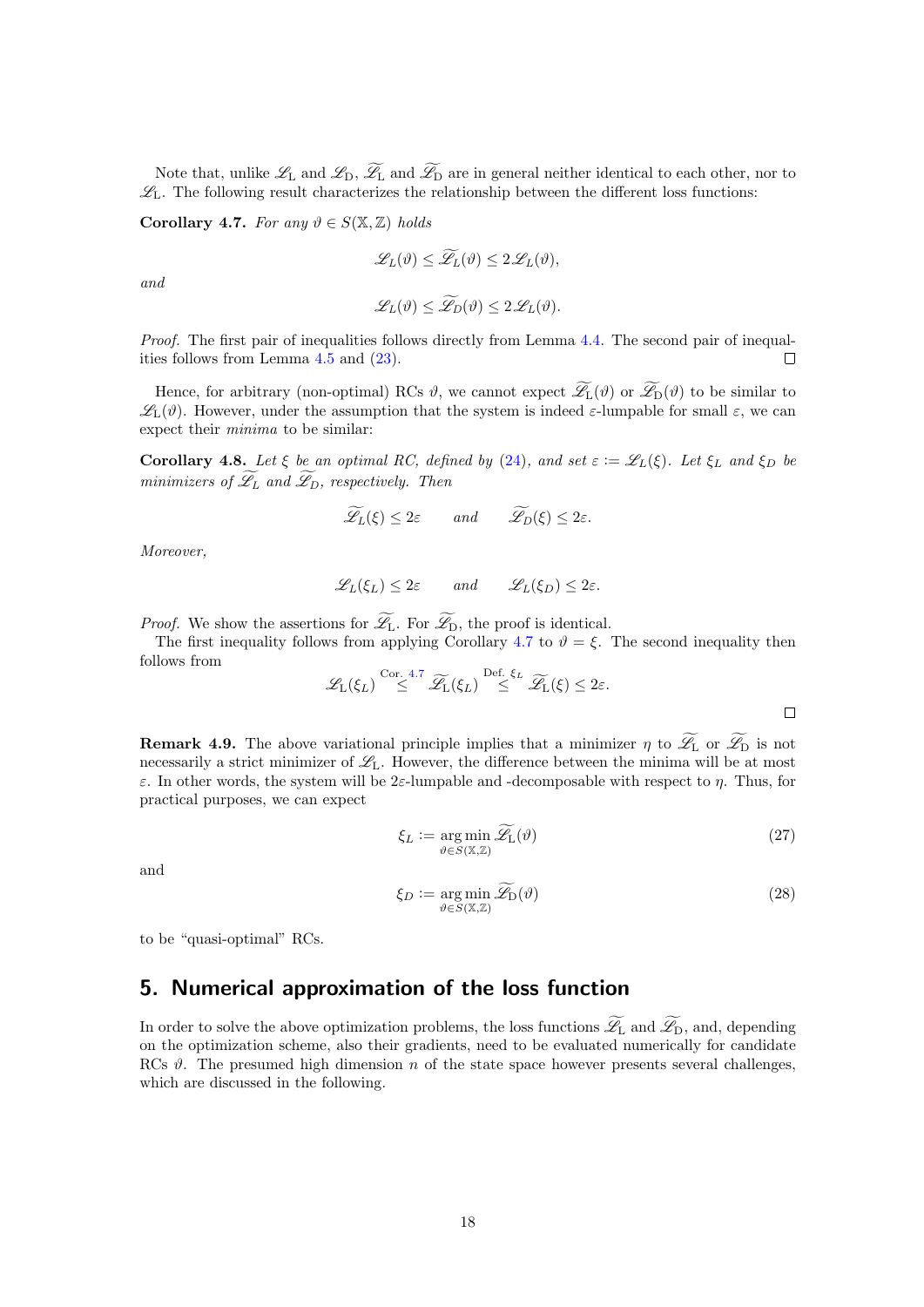## <span id="page-18-2"></span>5.1. Sampling requirements of the decomposability loss function

Note that at the core of both  $\mathcal{L}_{\text{L}}$  and  $\mathcal{L}_{\text{D}}$  lies the evaluation of the transition density  $p^t$  at certain start and end points. The function  $p<sup>t</sup>$  is however not known analytically in practice, and must be estimated empirically by simulations of the dynamics. A critical question is thus how many of these estimates are required in order to approximate  $\widetilde{\mathscr{L}}_L$  or  $\widetilde{\mathscr{L}}_D$  up to a given tolerance. In particular, an exponential dependency of that number on the dimension  $n$  would be fatal. We will now show that, if the system is indeed highly lumpable with respect to some RC  $\xi$  (which in general is different from the candidate RC  $\vartheta$ ), the differential decomposability loss function  $\mathscr{L}_{\text{D}}$ can be approximated very efficiently. Crucially,  $\xi$  does not have to be known, its implied existence is sufficient to guarantee the efficiency.

By expanding the  $\|\cdot\|_{L^1_\mu}$  norm in [\(26\)](#page-16-0), we can write  $\mathscr{L}_{\mathcal{D}}$  as

$$
\widetilde{\mathscr{L}}_{\mathcal{D}}(\vartheta) = \frac{1}{|\mathbb{Z}|} \int_{\mathbb{Z}} \int_{\Sigma_{\vartheta}(z)} \int_{\Sigma_{\vartheta}(z)} \int_{\mathbb{X}} \left| \frac{p(x, y^{(1)})}{\pi(y^{(1)})} - \frac{p(x, y^{(2)})}{\pi(y^{(2)})} \right| \pi(x) dx d\mu_{z}(y^{(1)}) d\mu_{z}(y^{(2)}) dz.
$$
 (29)

or, by changing the integration order, as

<span id="page-18-0"></span>
$$
= \frac{1}{|\mathbb{Z}|} \int_{\mathbb{X}} \left( \int_{\mathbb{Z}} \int_{\Sigma_{\vartheta}(z)} \int_{\Sigma_{\vartheta}(z)} \left| \frac{p(x, y^{(1)})}{\pi(y^{(1)})} - \frac{p(x, y^{(2)})}{\pi(y^{(2)})} \right| d\mu_{z}(y^{(1)}) d\mu_{z}(y^{(2)}) dz \right) \pi(x) dx. \tag{30}
$$

Exact evaluation of the outermost integral in [\(30\)](#page-18-0) would require analytical knowledge of the transition kernel p. Specifically, it would require knowledge of all transition densities, i.e., of  $p(x, \cdot)$  for all starting points  $x \in \mathbb{X}$ , which we cannot assume in practice. We can however assume that a sufficiently precise approximation of a certain *limited* number of transition densities  $p(x^{(k)},\cdot), k = 1,\ldots,M$  can be obtained. This approximation would typically be realized by parallel simulation of the stochastic dynamics starting from  $x^{(k)}$ , thus creating a point cloud that is distributed according to  $p(x^{(k)}, \cdot)$ . One can then apply density estimation techniques such as kernel- or spectral density estimation to obtain an analytic expression of  $p(x^{(k)}, \cdot)$ . In any realistic scenario, we would however not to be able to approximate  $p(x^{(k)},\cdot)$  for a uniform covering of X by a sufficient amount of points, due to the typically high dimension of X. For example, a regular grid-based covering of the unit cube  $[0,1]^n$  with spacing  $\delta > 0$  would require  $M = \left(\frac{1}{\delta}\right)^n$ grid points. This exponential dependence of  $\overrightarrow{M}$  on the dimension renders classical numerical quadrature schemes infeasible, leaving Monte Carlo (MC) quadrature as the only viable option for solving the integral over X.

To quantify the MC error in  $M$  for this integral, define

$$
f(x) := \frac{1}{|\mathbb{Z}|} \int_{\mathbb{Z}} \int_{\Sigma_{\vartheta}(z)} \int_{\Sigma_{\vartheta}(z)} \left| \frac{p(x, y^{(1)})}{\pi(y^{(1)})} - \frac{p(x, y^{(2)})}{\pi(y^{(2)})} \right| d\mu_{z}(y^{(1)}) d\mu_{z}(y^{(2)}) dz,
$$
(31)

$$
I(f) := \int_{\mathbb{X}} f(x) d\mu(x),\tag{32}
$$

$$
I_M(f) := \frac{1}{M} \sum_{i=1}^{M} f(x^{(k)}), \quad x^{(k)} \sim \mu \ i.i.d.. \tag{33}
$$

For the expected approximation error then holds [\[25,](#page-30-13) p. 77]

$$
\mathbb{E}\left[\left|I(f) - I_M(f)\right|\right] = \frac{\text{Var}_{\mu}(f)}{\sqrt{M}},\tag{34}
$$

where  $\text{Var}_{\mu}(f)$  denotes the variance of f with respect to  $\mu$ , defined by

<span id="page-18-3"></span><span id="page-18-1"></span>
$$
\text{Var}_{\mu}(f) = \mathbb{E}_{\mu} [f^2] - (\mathbb{E}_{\mu}[f])^2.
$$

The independence of the convergence rate  $1/\sqrt{M}$  from the dimension is what gives MC methods an edge above conventional methods, at least in theory. However, the effective convergence speed, and hence the required number of start points  $x^{(k)}$ , is highly influenced by the prefactor  $\text{Var}_{\mu}(f)$ .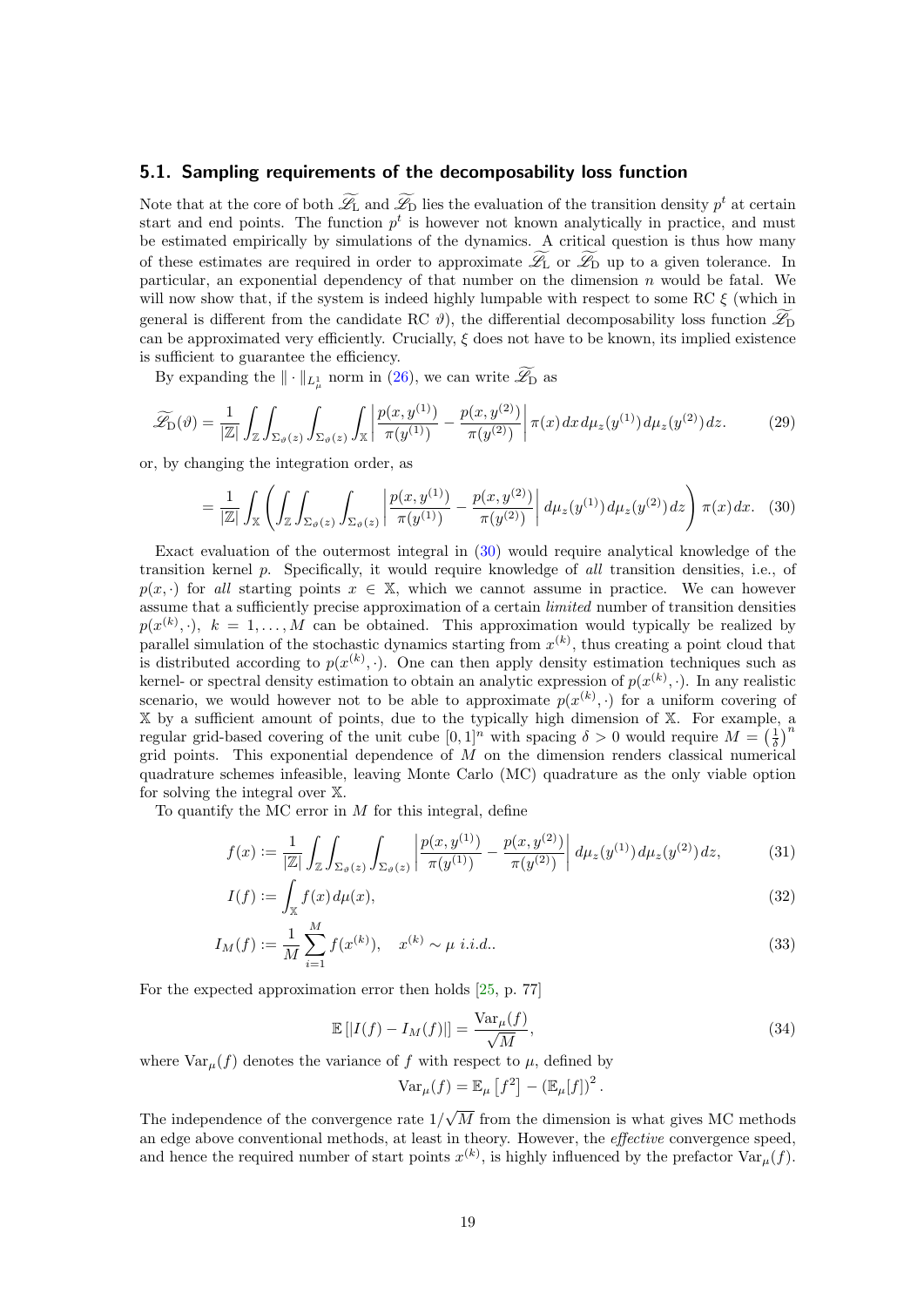We will show now that for highly lumpable systems,  $\text{Var}_{\mu}(f)$  tends to be substantially smaller than for non-lumpable systems. The intuitive explanation is that, for systems that are lumpable with respect to some RC  $\xi$ , f is essentially constant along every level set of  $\xi$ , hence only the variation of f along  $\xi$  contributes to  $\text{Var}_{\mu}(f)$ . This holds even in the candidate RC  $\vartheta$  that appears in the definition of f is not close to  $\xi$ . The intuition is formalized by the following theorem:

<span id="page-19-0"></span>**Theorem 5.1.** Assume that the system is  $\varepsilon$ -lumpable with respect to  $\xi : \mathbb{X} \to \mathbb{Z}$  and the effective density  $p_L : \mathbb{Z} \times \mathbb{X} \to \mathbb{R}$ . Define  $f_L : \mathbb{Z} \to \mathbb{R}$  by

$$
f_L(z) := \frac{1}{|\mathbb{Z}|} \int_{\mathbb{Z}} \int_{\Sigma_{\vartheta}(z')} \int_{\Sigma_{\vartheta}(z')} \left| \frac{p_L(z, y^{(1)})}{\pi(y^{(1)})} - \frac{p_L(z, y^{(2)})}{\pi(y^{(2)})} \right| d\mu_z(y^{(1)}) d\mu_z(y^{(2)}) dz'. \tag{35}
$$

Furthermore, define the effective invariant density by

$$
\bar{\pi}(z) := \int_{\Sigma_{\xi}(z)} \pi(x) d\sigma_z(x)
$$
\n(36)

where  $\sigma_z$  denotes the surface measure on  $\Sigma_{\xi}(z)$ . Then there exists a constant  $C > 0$  such that

$$
|\text{Var}_{\mu}(f) - \text{Var}_{\mu}(f_L \circ \xi)| \le 2(1+C^2) \|f_L \circ \xi\|_{L^1_{\mu}} \|\overline{\pi}\|_{\infty} \varepsilon + \mathcal{O}(\varepsilon^2).
$$

In words, the variance of f is  $\varepsilon$ -close to the variance of  $f_L \circ \xi$ . Also, the variance of  $f_L \circ \xi$  is equal to the variance of  $f_L$ :

<span id="page-19-1"></span>**Lemma 5.2.** Let  $\bar{\mu}$  be defined as in Lemma [5.1](#page-19-0) and  $h \in L^1_{\bar{\mu}}(\mathbb{Z})$ . Then

$$
\text{Var}_{\mu}(h \circ \xi) = \text{Var}_{\bar{\mu}}(h).
$$

The proof of Theorem [5.1](#page-19-0) and Lemma [5.2](#page-19-1) can be found in Appendix [B.](#page-33-0)

**Remark 5.3.** To summarize, the variance of f is  $\varepsilon$ -close to the variance of  $f<sub>L</sub>$ . As  $f<sub>L</sub>$  is defined on  $\mathbb{Z}$ , the variance of f cannot depend on the full phase space dimension n through the dimension of its argument.

Looking at the definition of  $f_L$ , one sees that the variance of the effective transition density  $p_L(z, y)$  in its first argument influences  $Var_{\bar{\mu}}(f_L)$ . Note, however, that the dimension n also indirectly appears in the definition of  $f<sub>L</sub>$ , through the integrations over the  $(n - r)$ -dimensional level sets  $\Sigma_{\vartheta}(z)$ . As the candidate RC  $\vartheta$  can be arbitrarily complex, it is very hard to give any general estimates on the influence of its level sets and n on  $\text{Var}_{\bar{\mu}}(f_L)$ . However, we found no argument why  $Var_{\bar{u}}(f_L)$  should *increase* with increasing n in general. Indeed, in Section [6.1,](#page-20-1) we present an example system for which  $Var_{\bar{u}}(f_L)$  is inversely correlated to n. There, we also numerically confirm the predicted dependence of the Monte Carlo error on  $\text{Var}_{\mu}(f)$ , and the predicted dependence of  $Var_{\mu}(f)$  on  $\varepsilon$ .

## <span id="page-19-2"></span>5.2. Further numerical challenges

In order to solve the optimization problem [\(28\)](#page-17-2) in practice, several more numerical challenges will need to be overcome. These challenges do however not involve the collection of dynamical data, i.e., the expensive realization of the dynamical system, and hence can be considered peripheral. We will therefore only briefly sketch possible solutions to these challenges, and leave the exact elaboration to future work.

## Sampling the invariant measure

In high dimensions, generating the  $\mu$ -distributend samples  $x^{(k)}$  in [\(33\)](#page-18-1) by classical techniques such as importance sampling is notoriously inefficient [\[1\]](#page-29-14). As an alternative, Markov Chain Monte Carlo techniques [\[48\]](#page-31-13), such as Metropolis-Hastings or Gibbs Sampling can be used. Due to their Markov chain fulfilling the detailed balance condition w.r.t.  $\pi$ , their generated samples are precisely  $\mu$ distributed, so the variance estimates derived in Section [5.1](#page-18-2) hold. The same is true for Boltzmann generators [\[40\]](#page-31-14), which in addition overcome the problem of sampling long-lived states.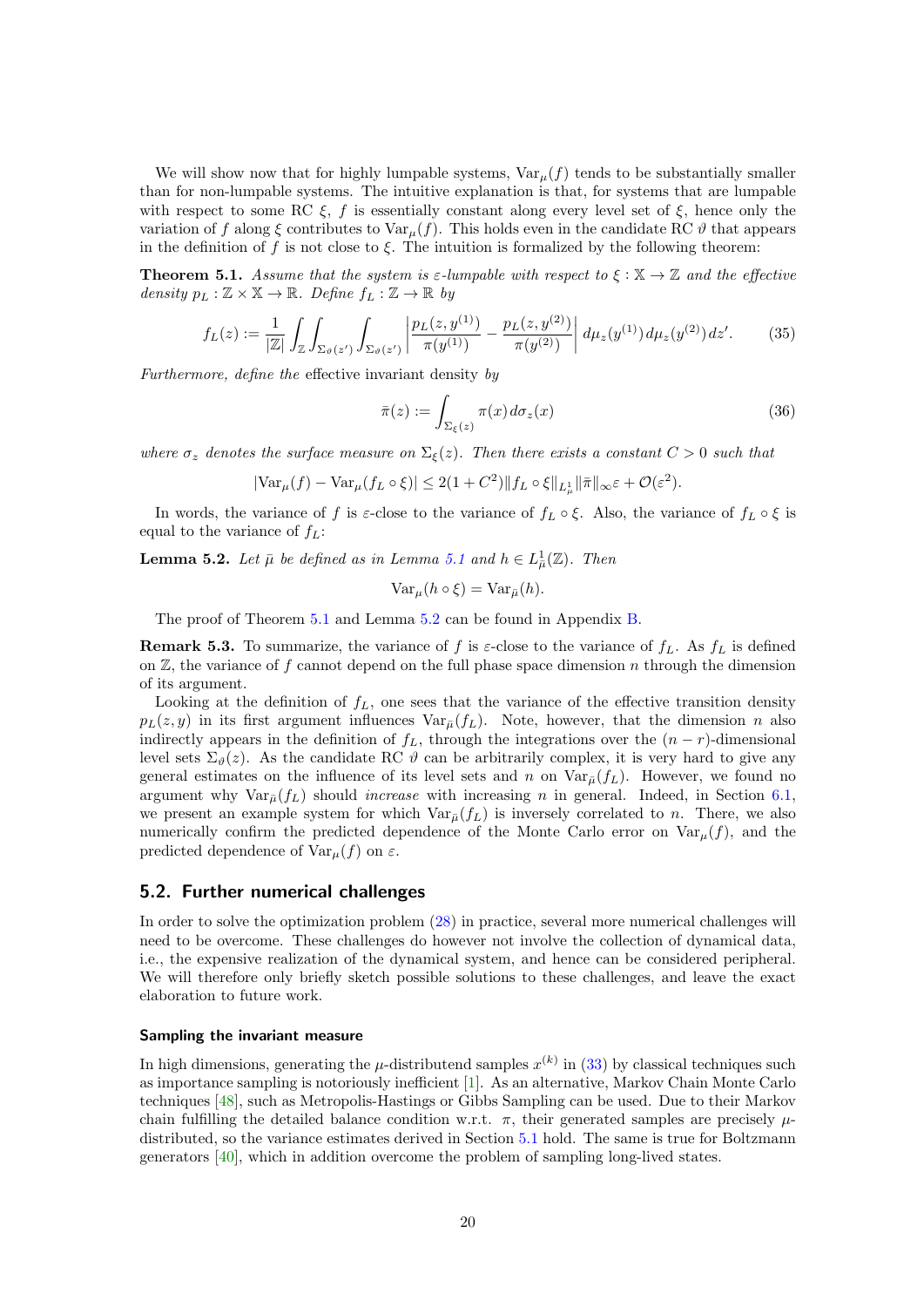#### Discretization of the solution space

The solution space  $S(\mathbb{X}, \mathbb{Z})$  for  $\xi_D$  in [\(27\)](#page-17-3) needs to be replaced by a finite-dimensional parametric ansatz space. While in principle classical approaches like Galerkin or grid-based finite element discretization methods could be explored, these methods suffer heavily from the curse of dimensionality, that is, the exponential dependence of the number of parameters on the system dimension [\[41\]](#page-31-15).

Due to its prevalence in scientific computing, many approaches have been suggested to tackle the curse of dimensionality, including sparse grids [\[22\]](#page-30-14), mesh-free methods [\[20\]](#page-30-15), and non-parametric approaches [\[53\]](#page-31-16). All of these methods are in principle compatible with the task of evaluating  $\mathscr{L}_{D}(\vartheta)$ , provided the level sets  $\Sigma_{\vartheta}(z)$  can be sampled for the discretized  $\vartheta$ .

However, one particular discretization method practically suggests itself for our overall task of finding the minimizer of  $\mathscr{L}_{D}$ , and that is the representation of  $\xi_{D}$  via a multilayer neural network [\[34\]](#page-30-16). These models have demonstrated impressive performance for problems of high input dimensions, such as image recognition [\[33\]](#page-30-17), protein structure prediction [\[56\]](#page-32-6) or, quite relevant to our task, Markov model construction via the approximation of transfer operator eigenfunctions [\[36\]](#page-30-7). Minimization of the loss function  $\mathscr{L}_{\mathcal{D}}$  can then be accomplished by gradient descent methods, of which there exist numerous efficient variants and implementations [\[51\]](#page-31-17).

#### Level set integrals

Besides the integral over X, computation of  $\widetilde{\mathcal{L}}_D(\vartheta)$  requires the numerical solution of an integral over Z and, for each  $z \in \mathbb{Z}$ , two surface integrals over the z-level set  $\Sigma_{\vartheta}(z)$  of  $\vartheta$ , see [\(30\)](#page-18-0). As the dimension  $r$  of  $\mathbb{Z}$  was assumed to be small, classical grid-based quadrature methods are sufficient for the former. The level sets  $\Sigma_{\theta}(z)$ , however, are  $n-r$  dimensional nonlinear sub-manifolds of X, and thus too high-dimensional for grid based methods.

The canonical approach would be again to use Monte Carlo quadrature, like for the integral over X. This approach was used for the low-dimensional examples presented in Section [6.](#page-20-0) Sampling of the surface measure  $\mu_z$  can be accomplished by restricted simulation of the dynamics, for which numerical schemes were suggested in [\[10\]](#page-29-15). Moreover, if  $\vartheta$  is modeled by a neural network, sampling  $\Sigma_{\theta}(z)$  could be alternated with the optimization step, leading to an optimization scheme similar to stochastic gradient descent.

# <span id="page-20-0"></span>6. Numerical examples

# <span id="page-20-1"></span>6.1. Timescale-separated Brownian motion

We consider a process  $(X_t) = (X_t^{(1)}, \ldots, X_t^{(n)})$  on the *n*-dimensional torus  $\mathbb{T}^n := [-\pi, \pi]^n$  for  $n \geq 2$  with slow diffusion in the first coordinate direction (standard Brownian motion) and instantaneous and pairwise independent equilibrations to the uniform distribution in the  $n-1$  remaining coordinate components. We can write this system in SDE form as

$$
dX_t^{(1)} = dW_t,
$$
  

$$
X_t^{(i)} \sim U([-\pi,\pi]), \quad 2 \le i \le n,
$$

such that

$$
X_{t_1}^{(i)} \perp X_{t_2}^{(i)}, \quad 1 \le i \le n, t_1 \ne t_2,
$$
  

$$
X_{t_1}^{(i)} \perp X_{t_2}^{(j)} \quad 1 \le i \ne j \le n, \forall t_1, t_2,
$$

where  $W_t$  denotes a standard Brownian motion, U denotes the uniform distribution, and  $\perp$  marks independence. We introduce a second process  $(\tilde{X}_t)$  on  $\mathbb{T}^n$  which is parametrized by a variance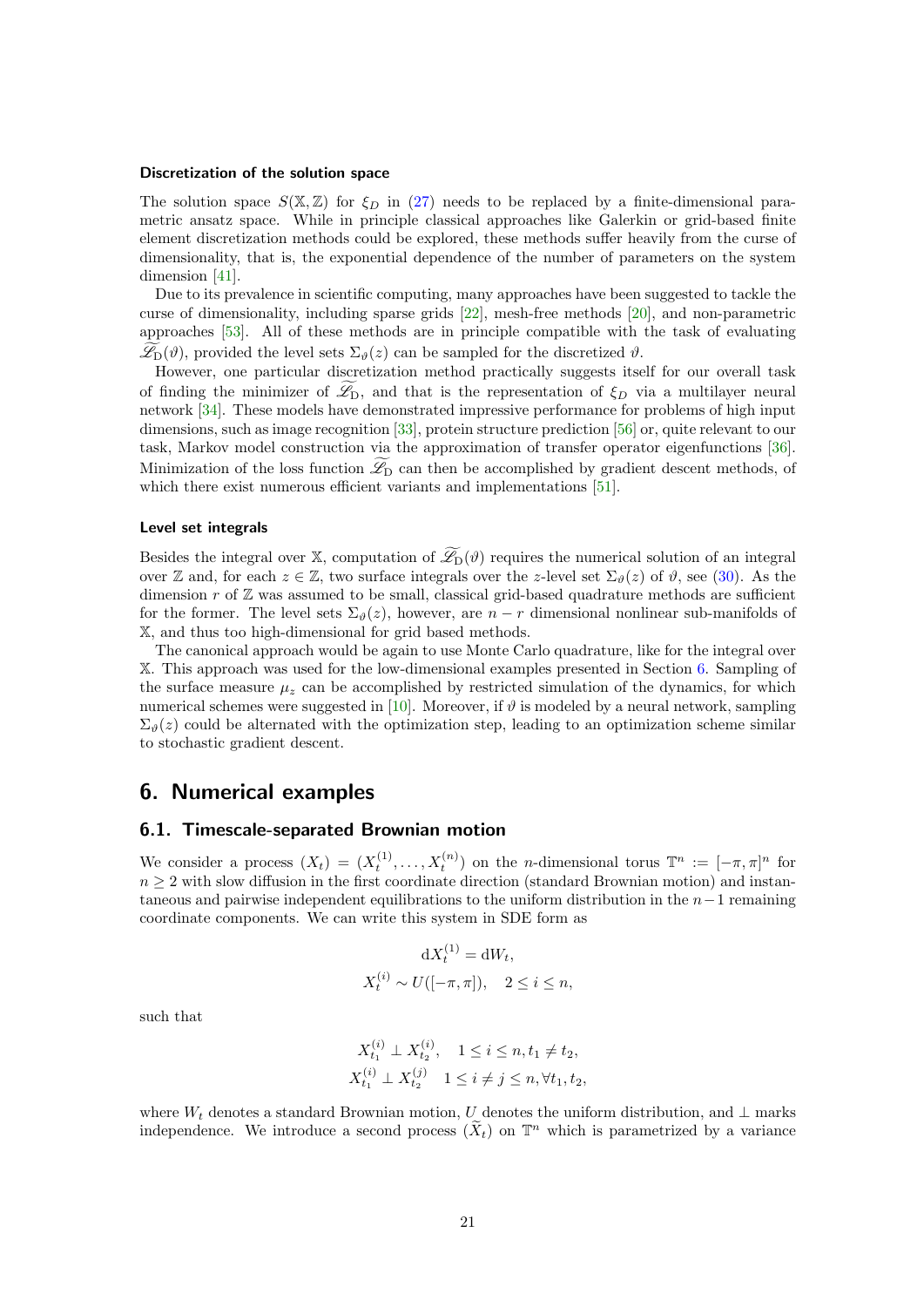$\sigma^2 > 0$  by the global diffusion

$$
\begin{aligned} \mathrm{d}\widetilde{X}_t^{(1)} &= \mathrm{d}\widetilde{W}_t^{(1)} \\ \mathrm{d}\widetilde{X}_t^{(i)} &= \sigma \mathrm{d}\widetilde{W}_t^{(i)}, \quad 2 \le i \le n, \end{aligned}
$$

where the  $\widetilde{W}_t^{(i)}$ ,  $1 \le i \le n$  are pairwise independent standard Brownian motions.

## 6.1.1. Transition densities

The transition densities of  $(X_t)$  and  $(\tilde{X}_t)$  can be conveniently described in terms of the onedimensional *wrapped normal distribution* [\[24\]](#page-30-18) on the circle  $[-\pi, \pi]$  with variance  $\sigma^2 \geq 0$ , which is defined by the density  $g^{\sigma} : [-\pi, \pi] \times [-\pi, \pi] \to \mathbb{R}_+$  given by

$$
g^{\sigma}(x, y) := \frac{1}{2\pi} \left( 1 + 2 \sum_{k=1}^{\infty} \rho^{k^2} \cos(k(y - x)) \right)
$$
, where  $\rho = \exp(-\sigma^2/2)$ .

In particular, for  $x = (x_1, \ldots, x_n), y = (y_1, \ldots, y_n) \in \mathbb{T}^n$  we straightforwardly obtain the transition density of  $(X_t)$  as

$$
p^{\tau,\infty}(x,y) := \frac{1}{(2\pi)^{n-1}} g^{\tau}(x_1,y_1)
$$

as well as the transition density of  $(\widetilde{X}_t)$  as

<span id="page-21-1"></span>
$$
p^{\tau,\sigma}(x,y) := g^{\tau}(x^{(1)}, y^{(1)}) \prod_{i=2}^{n} g^{\tau\sigma}(x_i, y_i).
$$
 (37)

The transition densities are illustrated in Figure [2](#page-22-0) for the case  $n = 2$ .

#### <span id="page-21-2"></span>6.1.2. Lumpability

As  $\sigma$  increases, the transition density  $p^{\tau,\sigma}(x, y)$  uniformly approximates  $p^{\tau,\infty}(x, y)$ , we may therefore understand  $(X_t)$  as the limiting process of  $(\widetilde{X}_t)$  for large variances. Because the transition density of  $p^{\tau,\infty}(x, y)$  only depends on the first coordinate components  $x_1, y_1$ , we can verify lumpability of  $(X_t)$  for large enough  $\sigma$ , as we will briefly illustrate now.

Consider the RC  $\xi : [-\pi, \pi]^n \to [-\pi, \pi]$  given by the orthogonal projection onto the first coordinate component  $\xi((x_1, x_2, \ldots, x_n) = x_1$ . We call  $\xi$  the *optimal* RC. With the effective transition density

$$
p_L^{\tau}(z, y) := \frac{1}{(2\pi)^{n-1}} g^{\tau}(z, y_1),
$$

one can then show that

<span id="page-21-0"></span>
$$
\left\|p^{\tau,\sigma}(\ast,\cdot)-p_L^{\tau}(\xi(\ast),\cdot)\right\|_{\mathbb{K}}=\mathcal{O}\left(\exp(-(\tau\sigma)^2/2)\right) \tag{38}
$$

for both  $\sigma \to \infty$  or  $\tau \to \infty$ . The derivation of [\(38\)](#page-21-0) can be found in Appendix [C.](#page-35-0) In particular, for any lag time  $\tau > 0$ , we will find a  $\sigma$  for which the system becomes arbitrarily lumpable, while in the limit  $\sigma \to \infty$ , the system is "perfectly" lumpable (i.e.,  $||p^{\tau,\sigma}(*,\cdot)-p_L^{\tau}(\xi(*),\cdot)||_{\mathbb{K}}=0$ ) for every  $\tau > 0$ . Note that  $\varepsilon$ -lumpability of  $(\tilde{X}_t)$  also implies  $\varepsilon$ -decomposability due to Proposition [3.7.](#page-6-0)

As our estimates of the distance  $||p^{\tau,\sigma}(*, \cdot) - p_L^{\tau}(\xi(*), \cdot)||_{\mathbb{K}}$  in Appendix [C](#page-35-0) are asymptotic in nature, we can give no precise formula for the dependence of the minimal  $\varepsilon$  in [\(L\)](#page-5-0) on  $\sigma$ . In particular, we cannot predict the dependence of  $\varepsilon$  on the system dimension n. Nevertheless, when computing the distance numerically, its dependence on  $n$  appears to be moderate, and seems to diminish with growing n (Figure [3\)](#page-23-0). Hence, we can expect a high degree of lumpability for moderately large  $\sigma$  and moderately high dimensions. Also, the computations confirm the convergence rate predicted in [\(38\)](#page-21-0).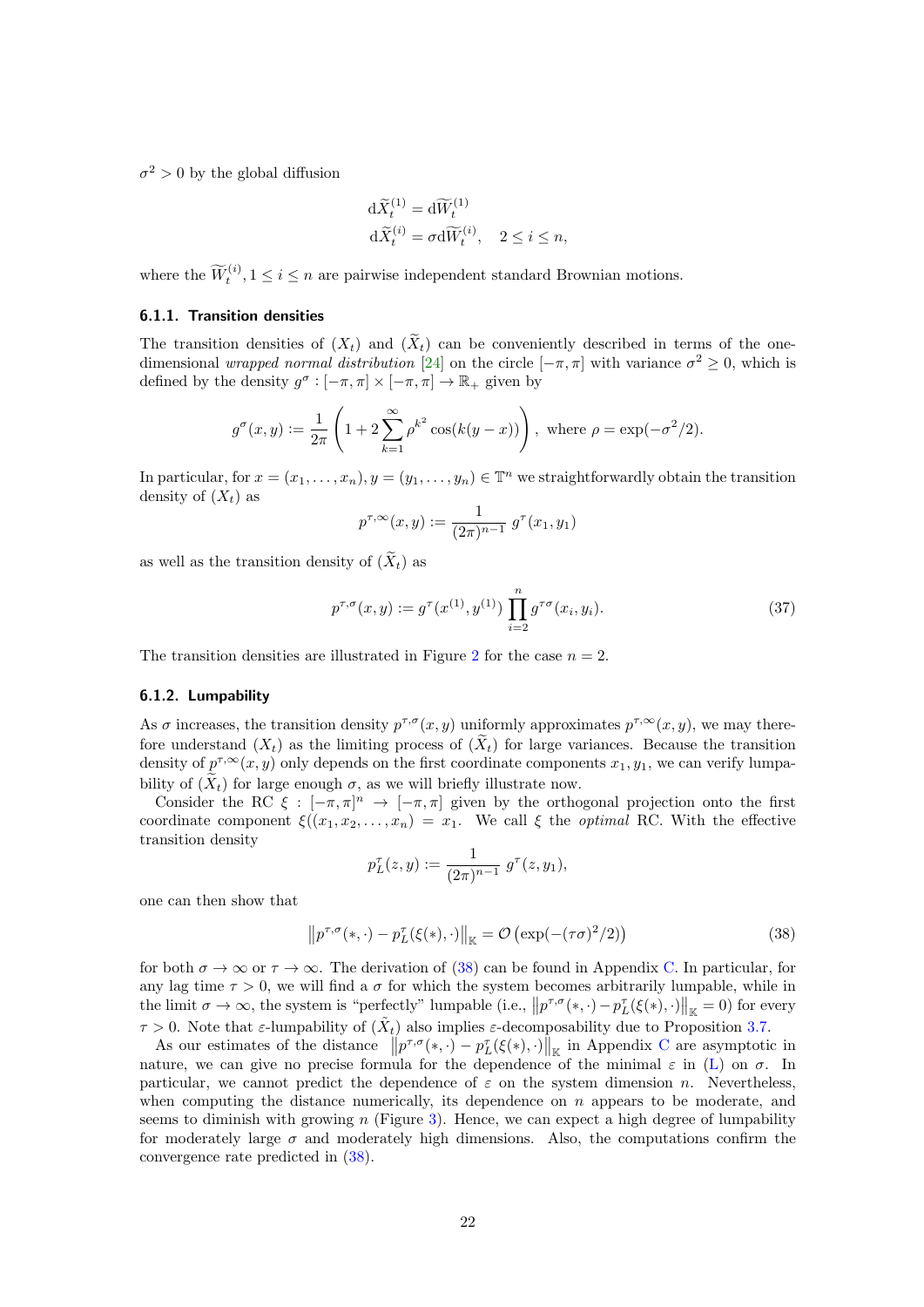<span id="page-22-0"></span>

**Figure 2.:** Illustration of transition densities  $p^{\tau,\sigma}(0, \cdot)$  for different lag times  $\tau$  and standard deviations  $\sigma$  in the case  $n = 2$ . The top row illustrates how the transition densities  $p^{\tau,\sigma}(x, \cdot)$ approximate  $p^{\tau,\infty}(x, \cdot)$  for an increasing standard deviation  $\sigma$  when  $\tau$  is fixed. Note that for fixed  $x_1$  coordinates, the limiting density  $p^{\tau,\infty}(x, \cdot)$  is constant along the  $x_2$ -coordinate. The bottom row illustrates the larger degree of global dispersion for inceasing lag times when  $\sigma$  is fixed.

#### 6.1.3. Loss function illustration

Next, we investigate the dependence of the loss function  $\widetilde{\mathscr{L}}_D$  on the RC, for the two-dimensional process (one slow and one fast component). To be precise, we investigate the dependence of  $\mathscr{L}_{D}(\vartheta_{\alpha})$  on the parameter  $\alpha$  of the family of "test" reaction coordiantes

<span id="page-22-1"></span>
$$
\vartheta_{\alpha}(x) := \frac{1}{\pi(\cos|\alpha| + \sin|\alpha|)} (\cos \alpha - \sin \alpha) \cdot \begin{pmatrix} x_1 \\ x_2 \end{pmatrix}, \quad \alpha \in (-\pi, \pi). \tag{39}
$$

for different values of the diffusion constant  $\sigma$ . The level sets of  $\vartheta_{\alpha}$  are one-dimensional hyperplanes that intersect the x<sub>1</sub>-axis with angle  $\pi/2-\alpha$ . The prefactor in [\(39\)](#page-22-1) ensures that  $\mathbb{Z} = \text{range}(\vartheta_{\alpha}) =$ [−1, 1] for all  $\alpha$ . Figure [4](#page-23-1) illustrates  $\vartheta_{\alpha}$  and its level sets.

We use a combination of symbolic computation and numerical quadrature techniques for computing  $\mathscr{L}_{D}(\vartheta_{\alpha})$ , using Mathematica and Matlab. In particular, for sampling points on the level sets  $\Sigma_{\vartheta_{\alpha}}(z)$ , required for numerically computing the two innermost integrals in [\(30\)](#page-18-0), we utilized the Matlab function randFixedLinearCombination, written by John D'Errico and provided through MatlabCentral [\[13\]](#page-29-16). The scripts containing our computations are provided in the SI. We do however not suggest to use these scripts for the computation and minimization of  $\mathscr{L}_{\mathcal{D}}$  in real-world systems, as in particular the integration over the  $(n - r)$ -dimensional level sets quickly become infeasible. See the discussion in Section [5.2](#page-19-2) for a first outlook on how we plan to solve the optimization problem in practice.

The differential decomposability loss function  $\mathscr{L}_{D}(\vartheta_{\alpha})$  in dependence of  $\alpha$  is shown in Figure [5.](#page-24-0) We observe that, for  $\sigma = 2$  and  $\sigma = \infty$ ,  $\widetilde{\mathscr{L}}_D(\vartheta_\alpha)$  indeed takes its unique global minimum for  $\alpha = 0$ , i.e., the optimal RC  $\vartheta_0(x) = \xi(x) = x_1$ . We also observe that for  $\sigma = 2$ , the minimum value is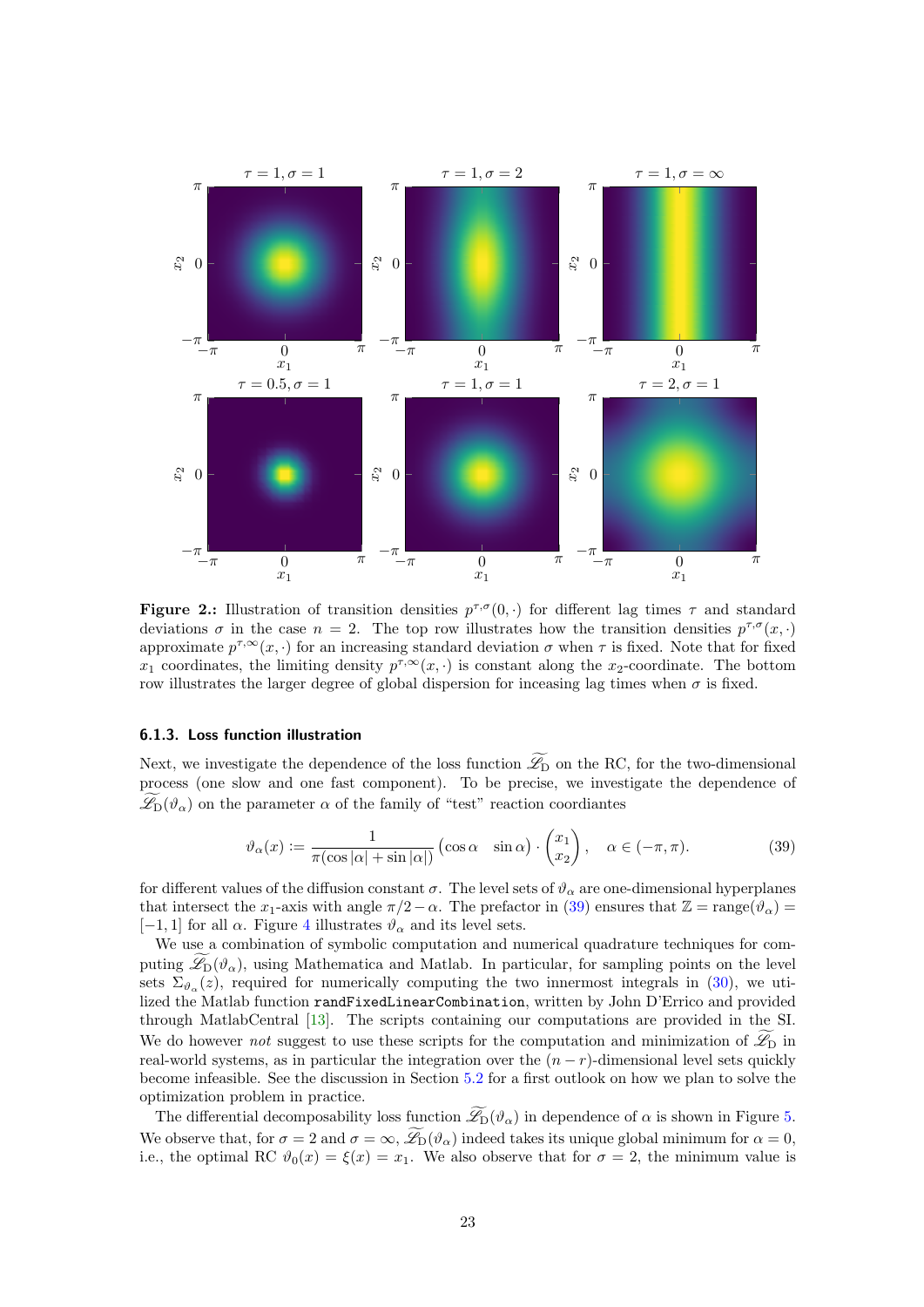<span id="page-23-0"></span>

<span id="page-23-1"></span>**Figure 3.:** K-distance of the transition density  $p^{\tau,\sigma}$  to the effective transition density  $p_L^{\tau}$ , indicating the degree of lumpability. We observe the predicted decay in the diffusion constant  $\sigma$ , as well as a relative insensitivity to the system dimension  $n$ .



**Figure 4.:** The linear RC  $\vartheta_{\alpha}$  for two different values of  $\alpha$ .

not zero, as the system is not "perfectly lumpable" with respect to  $\vartheta_0$ , whereas for  $\sigma = \infty$  it is. Further, the "worst" RCs  $\vartheta_{\pm \pi/2}(x) = \pm x_2$ , which project onto the system's fast instead of its slow coordinate, correctly get assigned the global maximum value. For  $\alpha = 1$ , on the other hand, the diffusion is isotropic, and hence the "slow directions" coincide with the directions of largest extent, which are the diagonals of the domain  $[-\pi, \pi]^2$ . Consequently,  $\mathscr{L}_D(\vartheta_\alpha)$  becomes minimal for  $\alpha = \pm \pi/4$ , for which  $\vartheta_{\alpha}$  projects onto the diagonals  $\{x_1 = \pm x_2\}.$ 

The behavior of  $\mathscr{L}_{D}$  is therefore perfectly consistent with our intuition, and we can expect to identify the optimal RC by minimizing  $\widetilde{\mathscr{L}}_D$ .

#### 6.1.4. Loss function Monte Carlo error

Finally we investigate the Monte Carlo quadrature error for the integral over  $\mathbb{X}$  in  $\mathscr{L}_{D}$ . As discussed in Section [5.1,](#page-18-2) this error is, besides the number of sample points  $M$ , determined by the variance of the integrand  $f$ , which for the current system takes the form

$$
f(x) = \frac{(2\pi)^n}{|\vartheta_{\max} - \vartheta_{\min}|} \int_{\vartheta_{\min}}^{\vartheta_{\max}} \int_{\Sigma_{\vartheta}(z)} \int_{\Sigma_{\vartheta}(z)} \left| p^{\tau,\sigma}(x, y^{(1)}) - p^{\tau,\sigma}(x, y^{(2)}) \right| d\sigma_z(y^{(1)}) d\sigma_z(y^{(2)}) dz,
$$

where  $\vartheta_{\text{max}}$  and  $\vartheta_{\text{min}}$  describe the maximum and minimum of  $\vartheta$ . We point out in particular that f depends on the diffusion coefficient  $\sigma$  and, through the RC  $\vartheta$ , on the system dimension n. The influence of these two parameters on the Monte Carlo error is the primary subject of investigation for this section.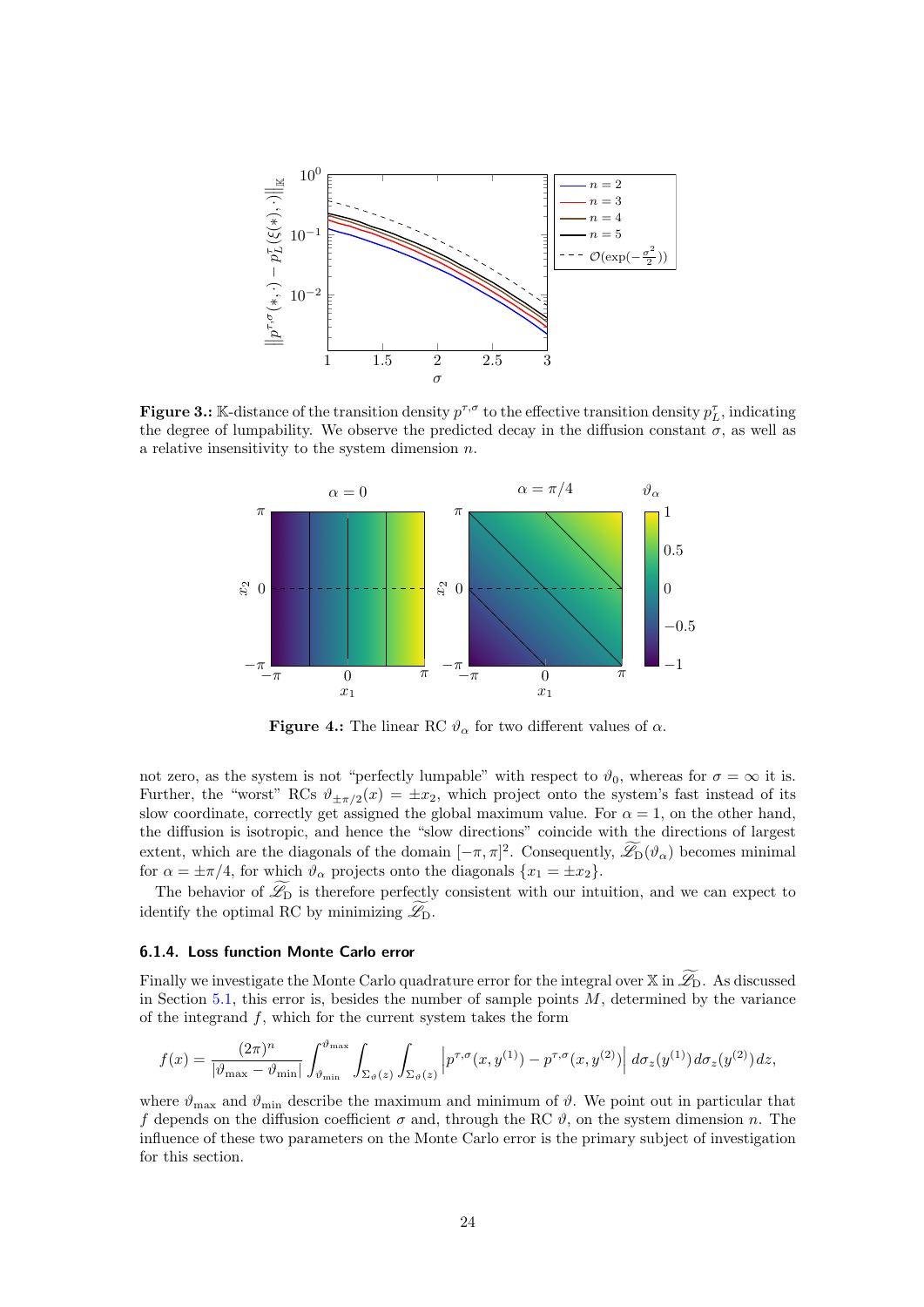<span id="page-24-0"></span>

**Figure 5.:** The differential decomposability loss function of the RC  $\vartheta_{\alpha}$  for  $\alpha \in (-\pi/2, \pi/2)$  and different values of  $\sigma$ .

<span id="page-24-1"></span>

**Figure 6.:** The function f, i.e., the integrand of the integral over  $\mathbb{X}$  in  $\widetilde{\mathscr{L}}_D(\vartheta)$  for  $\vartheta(x) = x_1 + x_2$ and different values of  $\sigma$ .

We consider in dimension 2 and 3, respectively, the test RCs

$$
\vartheta^2(x) = x_1 + x_2, \qquad \vartheta^3(x) = x_1 + x_2 + x_3.
$$

Figure [6](#page-24-1) shows f for the RC  $\vartheta^2$  and different values of  $\sigma$ . We observe that with increasing  $\sigma$ , f indeed becomes increasingly constant on the level sets  ${x_1 = z}$  of the optimal RC  $\xi$ . This behavior was predicted in Section [5.1.](#page-18-2)

Figure [7](#page-25-1) illustrates the variance of f. We first note that the variance indeed decreases for increasing  $\sigma$ , and converges towards the variance of the process with instantaneously equilibrating components  $x_2, \ldots, x_n$  (equivalent to choosing " $\sigma = \infty$ "). Moreover, we observe that the variance of the three-dimensional process is substantially smaller compared to the two-dimensional process. This observation still holds when considering the relative variance  $\text{Var}[f]/\mathbb{E}[f]$ . This demonstrates that higher-dimensional function do not per se possess higher variance. In fact,  $\text{Var}[f]$  appears to be more dependent on the choice of the particular RC  $\vartheta$  than on n, although, to avoid digression, we will refrain from detailed analysis.

Finally, we estimate the relative expected MC error

$$
\frac{\mathbb{E}\left[\left|I(f) - I_M(f)\right|\right]}{I(f)}
$$

where  $I(f)$  and  $I_M(f)$  are the exact integral and Monte Carlo integral with M samples of f defined in [\(32\)](#page-18-3) and [\(33\)](#page-18-1). In practice, this error indicates how many "dynamical samples"  $p^{\tau,\sigma}(x^{(k)},\cdot)$  need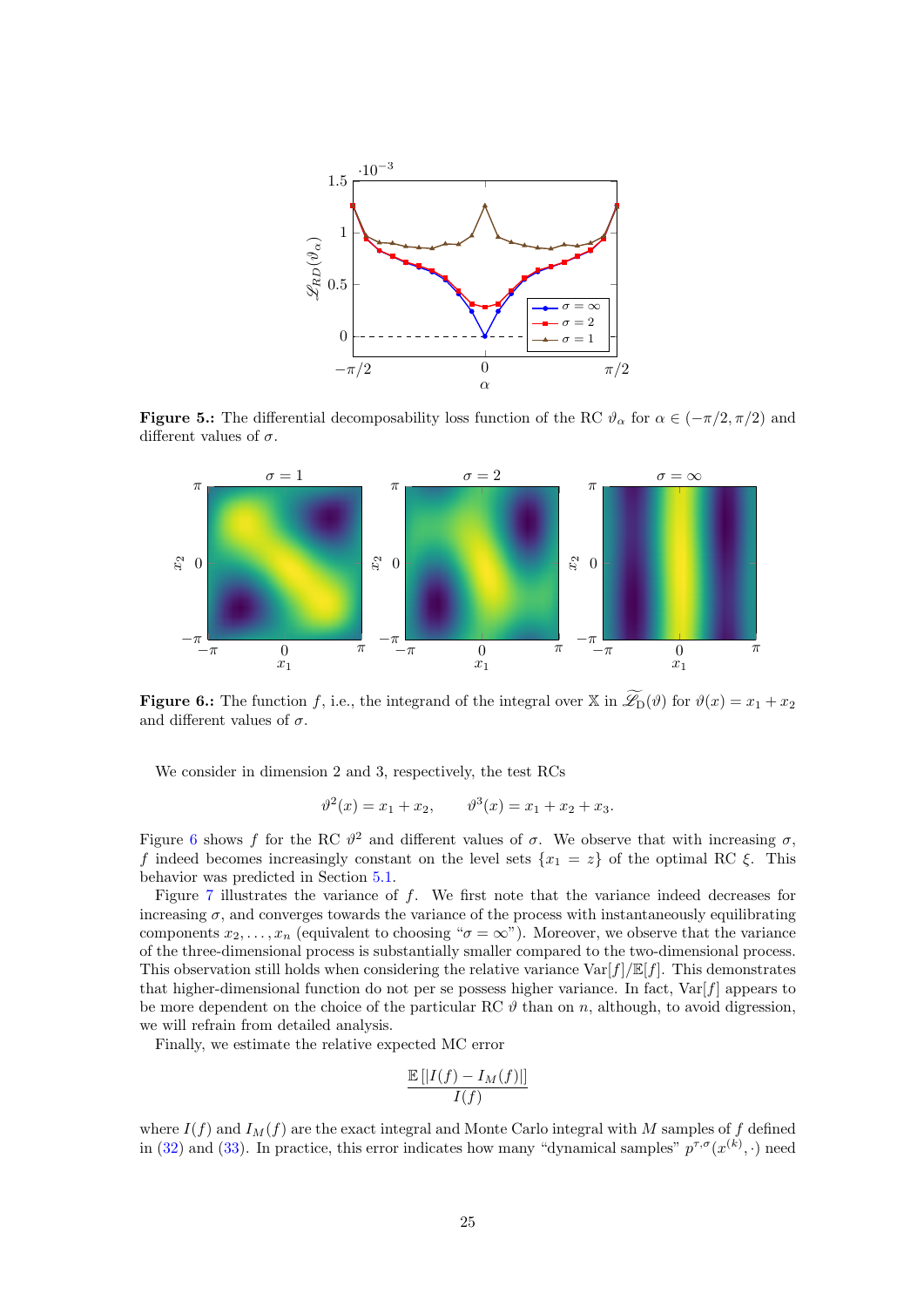<span id="page-25-1"></span>

<span id="page-25-2"></span>Figure 7.: (Relative) variance of f associated in dimensions 2 and 3 for various  $\sigma$ . We observe convergence of Var[f] with variable  $\sigma$  towards Var[f] associated with the  $\sigma$ -independent limit process  $X_t$ .



**Figure 8.:** The relative Monte Carlo quadrature error for the integral over X in  $\widetilde{\mathscr{L}}_D(\vartheta_w)$  for different dimensions n and different diffusion coefficients  $\sigma$ .

to be created by numerical simulation in order to approximate  $\widetilde{\mathscr{L}}_D(\vartheta)$  up to a given accuracy. In the present example, however,  $p^{\tau,\sigma}$  is known analytically by [\(37\)](#page-21-1).

Figure [8](#page-25-2) shows the relative error in dependence on the sample size M for  $\vartheta^2$  and  $\vartheta^2$ , each for a finite value of  $\sigma$  as well as  $\sigma = \infty$ . In all four cases we observe the expected Monte Carlo convergence rate of  $\mathcal{O}(1/\sqrt{M})$ . Moreover, the error is significantly smaller for higher  $\sigma$ , i.e., the more lumpable system. Finally, the expected error for the higher dimensional system is slightly smaller. All these phenomena are perfectly consistent with the preceding analysis of  $\text{Var}[f]$ .

We conclude from this example that for lumpable systems, we can expect to find the optimal RC by minimising  $\mathscr{L}_{D}$ , that the Monte Carlo approximation to  $\mathscr{L}_{D}(\vartheta)$  requires only few dynamical samples for highly lumpable systems, and that a high dimension of the base system has no negative impact on the performance.

## <span id="page-25-0"></span>6.2. Metastable circular system

To demonstrate the behavior of the loss function for nonlinear optimal RCs, we consider as a second example a two-dimensional system governed by the overdamped Langevin dynamics

$$
dX_t = -\nabla V(X_t) + \sqrt{2\beta^{-1}}dW_t,
$$
\n(40)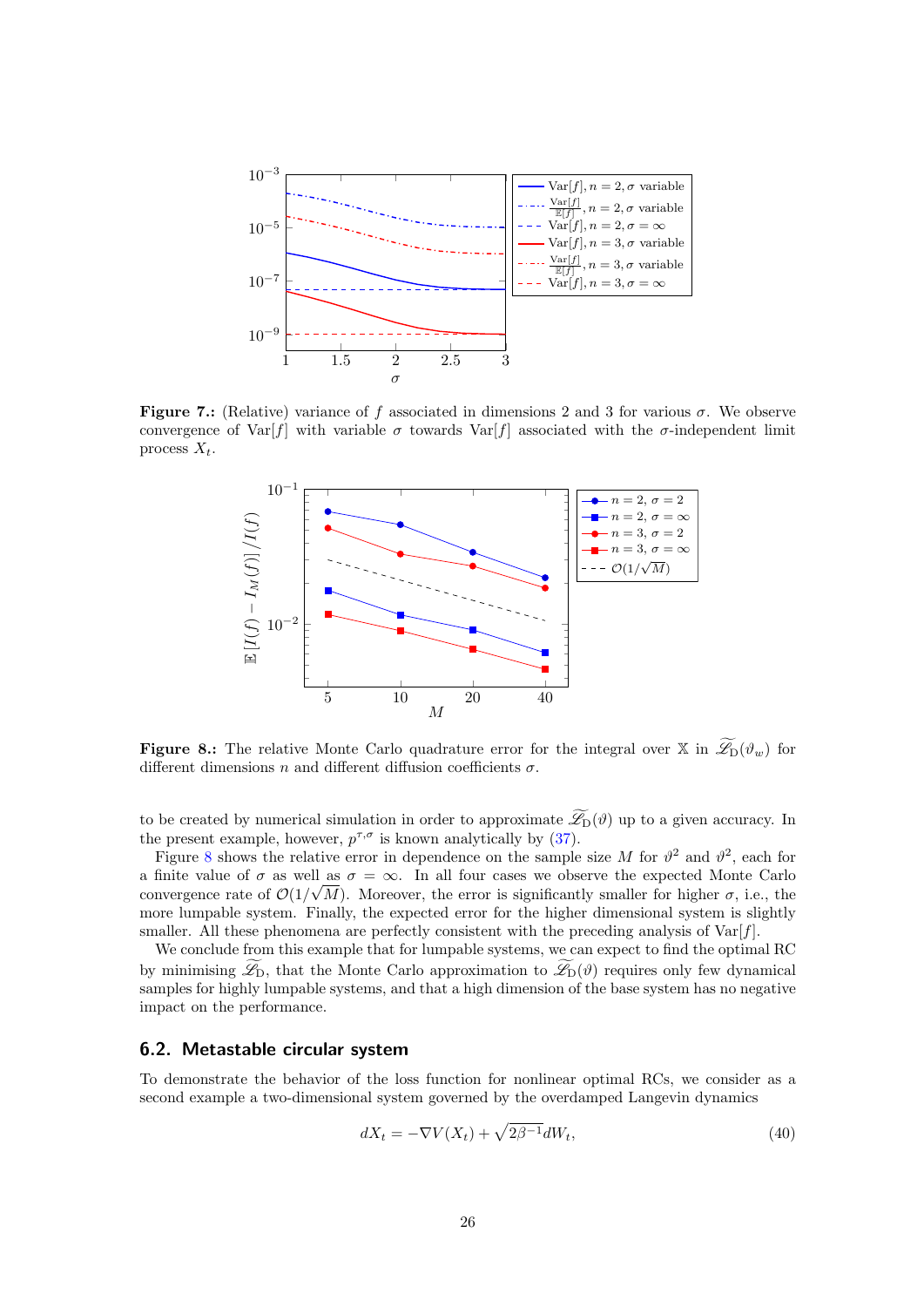<span id="page-26-0"></span>

Figure 9.: Left: The two components of the potential, which depend on the angular and the radial part of the polar coordinates, respectively. Center & right: The circular potential and its components for different values of  $\sigma$ . The dashed white line indicates the unit circle, i.e., the minimal energy pathway connecting the local minima.

where  $V : \mathbb{R}^2 \to \mathbb{R}$  is the potential energy surface and  $\beta > 0$  is the inverse temperature determining the strength of the Brownian motion  $W_t$ . Informally, movement of this system can be described as a random walk within the energy landscape, aiming in the direction of steepest descent of V but being disturbed by temperature-scaled white noise.

In particular, we here consider the family of potentials

$$
V_{\sigma}(x) = \cos(5\varphi(x)) + \sigma (r(x) - 1)^{2}, \quad \sigma > 0,
$$

where  $(\varphi(x), r(x))$  describe the polar coordinates of x, i.e.,

$$
\varphi(x) = \operatorname{atan2}(x), \qquad r(x) = \|x\|_2.
$$

The potential consists of two components: a cosine term in the angular coordinate with five local minima of equal depth, and a quadratic term in the radial coordinate with a single minimum at  $r = 1$ . The full potential, shown in Figure [9,](#page-26-0) therefore possesses five local minima arranged along the unit circle. The two components  $\varphi$  and r as functions on X are shown in Figure [11](#page-28-1) (left).

#### 6.2.1. Metastability analysis

At moderate temperatures, the five local minima of V induce metastability in the system. This means that a typical trajectory will vibrate around a minimum for a long time, until suddenly, induced by sufficiently strong stochastic excitation, undergo a rapid transition to another local minimum. If additionally the equilibration in the radial direction is sufficiently fast, i.e., the parameter  $\sigma$  is sufficiently large, then these rare transitions will be the slowest sub-processes of the system. To confirm this, we compute the leading eigenvalues and associated eigenfunctions of the system's transfer operator  $\mathcal{P}^t: L^2(\mathbb{X}) \to L^2(\mathbb{X})$ , which is defined by

$$
\mathcal{P}^t f(x) = \int_{\mathbb{X}} f(y) p^t(y, x) \, dy.
$$

Going back to the late 90s, spectral analysis of the transfer operator, or its adjoint, the Koopman operator, forms the basis of many model reduction methods that aim to preserve the system's long timescales, for an overview see [\[28\]](#page-30-5).

The eigenvalues of  $\mathcal{P}^t$  for  $t = 0.1$  and various values of  $\sigma$  are shown in Figure [10.](#page-27-0) We see that for  $\sigma = 10$  and  $\sigma = 100$ , there is a significant spectral gap after  $\lambda_5$ , indicating a significant time scale separation between the associated sub-processes. Analysing the sign structure of the associated eigenfunctions confirms that the slowest processes are indeed associated with the transitions between the metastable sets (see the SI).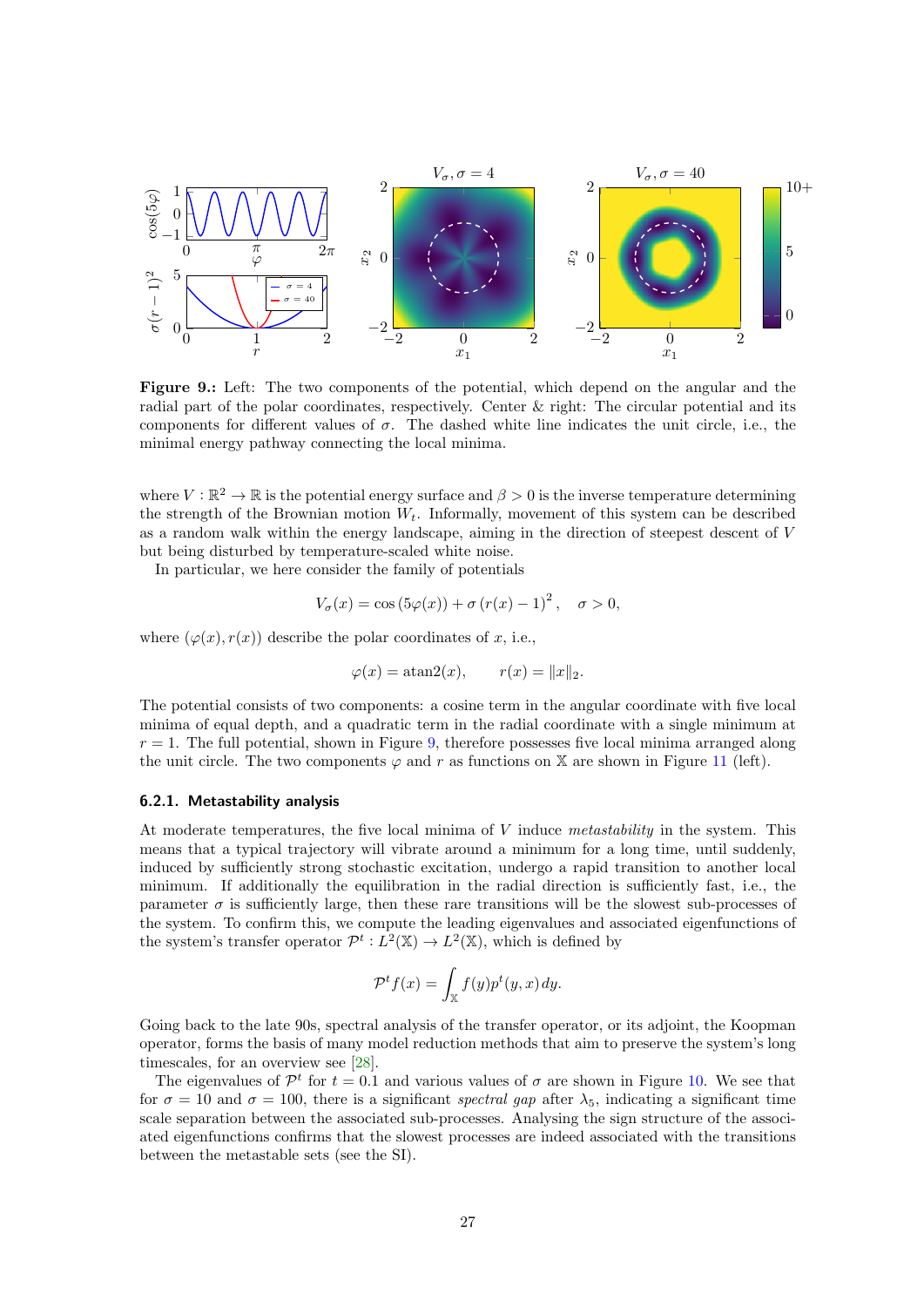<span id="page-27-0"></span>

Figure 10.: Leading eigenvalues of the circular system's transfer operator for different values of σ. For larger σ, we observe a spectral gap, which indicates that the equilibration times of the metastable transitions are much slower than that of other sub-processes in the system.

For small  $\sigma$ , on the other hand, no spectral gap can be observed, hence the metastable transitions are not considerably slower than the remaining processes. Indeed, sign analysis of the sixth eigenfunction for  $\sigma = 1$  shows that the corresponding sub-process describes the equilibration in the radial direction (see the SI). As  $\lambda_6$  is not significantly separated from  $\lambda_5$ , the radial equilibration occurs on roughly the same timescale as the metastable transitions.

## 6.2.2. Lossfunction computation

The preceding analysis confirms that, for high enough  $\sigma$ , a good RC should resolve the transitions between the metastable sets. As these transitions occur predominantly within certain "transition channels" that surround the minimum energy pathways (MEPs) [\[38\]](#page-31-18), and as in our system the MEPs between two neighbouring minima are segments of the unit circle, we would expect the angular component  $\varphi(x)$  of the polar coordinates of x to be a good RC. Conversely, we would expect the radial component  $r(x)$  to be a bad RC, especially for high values of  $\sigma$ .

To test this hypothesis, we now compute the differential lumpability loss function  $\mathscr{L}_{D}$  for both  $\varphi$ and r. For the lag time parameter in  $\mathscr{L}_{\mathcal{D}}$ , we use  $\tau = 0.1$ , as the observed spectral gap for this time indicates that the time scale separation between the slow and fast processes has already manifested itself. We again solve the various integrals in [\(30\)](#page-18-0) by Monte Carlo quadrature. One complication over the simple slow-fast system is that the transition density functions  $p^{\tau}(x, \cdot)$  are not known analytically, so they have to be approximated empirically. For that, we first draw an empirical sample of  $p^t(x, \cdot)$  by simulating many trajectories with starting point x, and then apply the kernel density estimation algorithm to the end points. For details on the numerical implementation see the SI.

Figure [11](#page-28-1) (right) shows the loss function for the two RCs in dependendce of  $\sigma$ . We see that, indeed,  $\widetilde{\mathscr{L}}_D(\varphi) < \widetilde{\mathscr{L}}_D(r)$  for all values of  $\sigma$ , hence  $\varphi$  is the better RC. Moreover, for increasing  $\sigma$ ,  $\mathscr{L}_{D}(\varphi)$  continually decreases<sup>1</sup>, whereas  $\mathscr{L}_{D}(r)$  increases. This agrees well with our intuitive understanding of the role of  $\sigma$ : with increasing  $\sigma$ , the radial component r equilibrates more quickly, so the long-term future evolution of  $X_t$  depends more and more only on  $\varphi(X_t)$  (i.e., the degree of lumpability with respect to  $\varphi$  increases), and less and less on  $r(X_t)$  (i.e., the degree of lumpability with respect to r decreases).

<sup>&</sup>lt;sup>1</sup>Note that the flattening of  $\mathcal{Z}_D(\varphi)$  towards the right side of the plot is a numerical artefact. For high degrees of lumpability, miniscule differences between transition densities need to be quantified, which presents a challenge to our fixed-bandwidth kernel density estimator.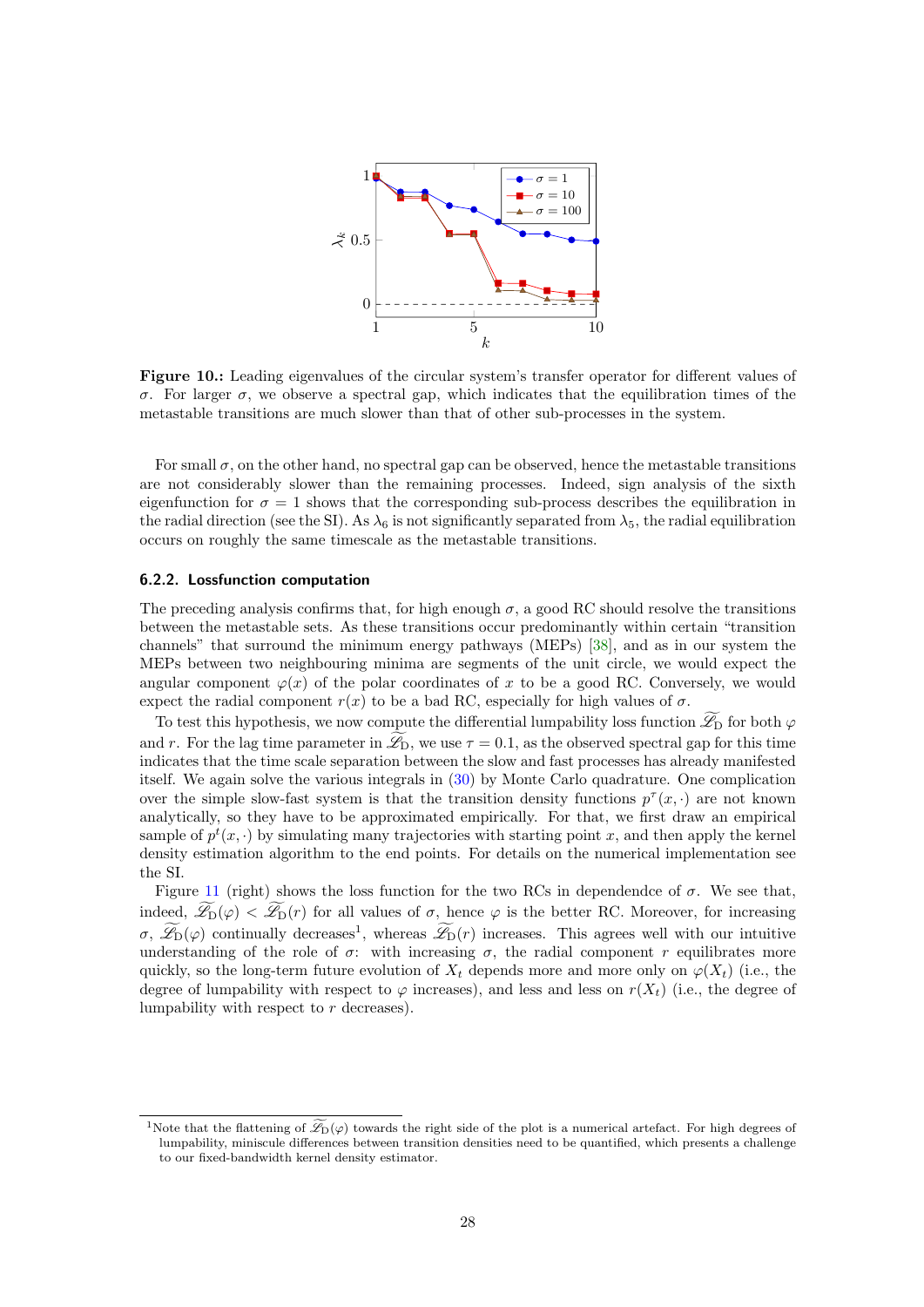<span id="page-28-1"></span>

**Figure 11.:** Left: the two components  $\varphi$  and r as functions on X. Right: Loss function  $\widetilde{\mathscr{L}}_D$  for  $\varphi$  and r interpreted as RCs.

# <span id="page-28-0"></span>7. Discussion and outlook

In this paper, we formally characterized optimal reaction coordinates (RCs) in continuous Markovian systems, that is, observables that optimally describe latent long-term mechanisms of the dynamics. We have seen, by both theoretical analysis (Section [3.3\)](#page-7-0) and numerical examples (Section [6\)](#page-20-0), that our definition is applicable to several common types of multiscale systems, such as slow-fast systems and metastable systems. To add further interpretability to our definition, it would be desireable to draw a formal connection to the well-established transition path theory [\[17,](#page-29-3) [38\]](#page-31-18), which characterizes RCs in terms of committor functions and minimum energy pathways on the potential energy surface. In [\[3\]](#page-29-1), a connection between the transition manifold approach (a predecessor to the present characterization) and transition path theory has been discussed rather informally, but a rigorous investigation is still outstanding.

We then presented a variational formulation of this characterization as a computational strategy for the discovery of optimal RCs. In particular, that variational formulation provides a leverage point for modern machine learning methods, such as deep learning and stochastic gradient descent. The implementation of these methods and their demonstration of efficiency are subject of ongoing work. The reduced data requirement for the optimization problem that was demonstrated in this paper raises confidence that we will be able to apply our method to high dimensional problems such as the identification of RCs in large molecular systems.

# Acknowledgements

This research has been funded by Deutsche Forschungsgemeinschaft (DFG) through grant CRC 1114 "Scaling Cascades in Complex Systems", Project Number 235221301, Project B03 "Multilevel coarse graining of multiscale problems" and Project A01 "Coupling a multiscale stochastic precipitation model to large scale atmospheric flow dynamics", and by Deutsche Forschungsgemeinschaft (DFG) through grant EXC 2046 "MATH+", Project Number 390685689, Project AA1-2 "Learning Transition Manifolds and Effective Dynamics of Biomolecules".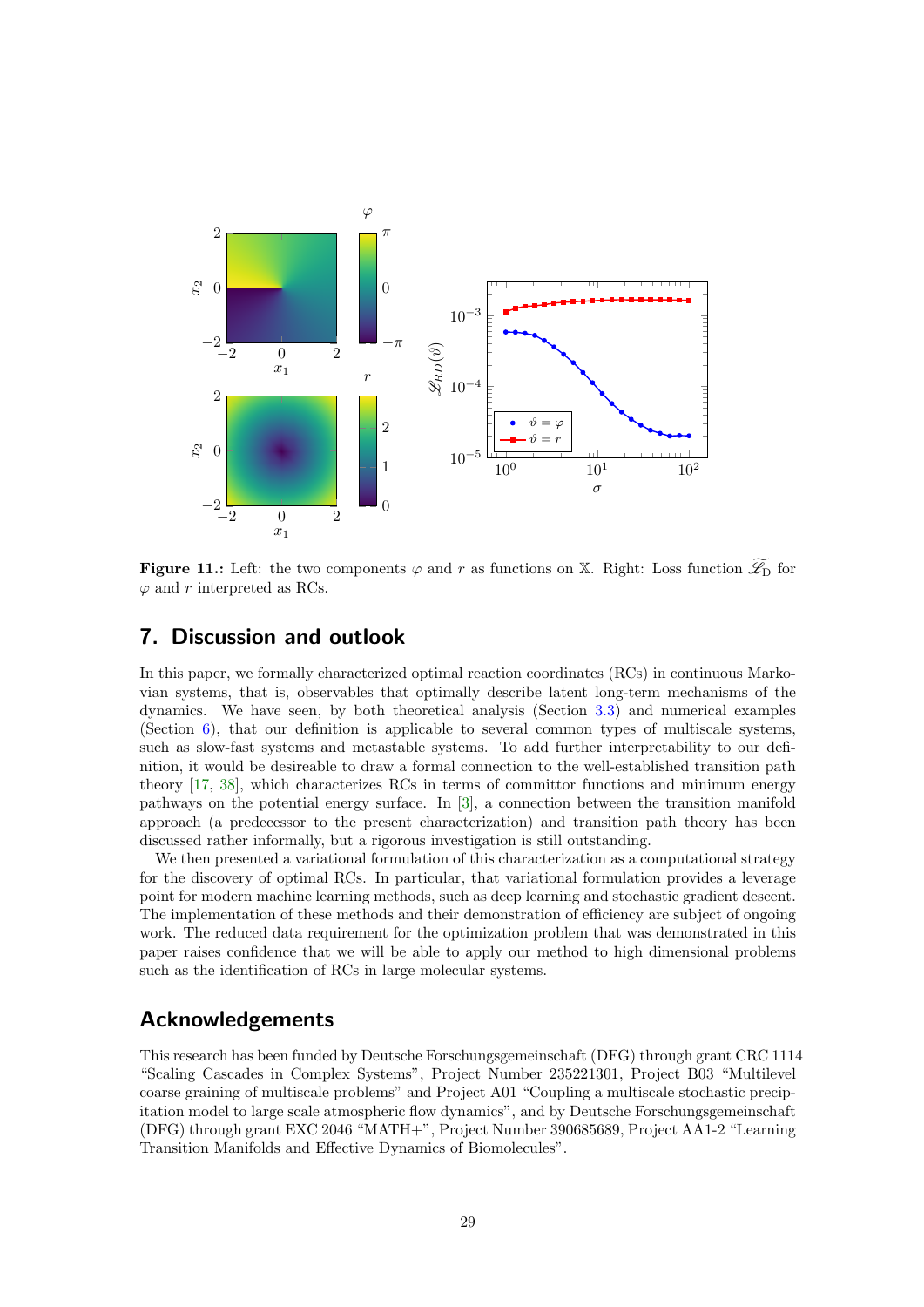# References

- <span id="page-29-14"></span>[1] S. K. Au and J. L. Beck. Important sampling in high dimensions. Structural Safety, 25(2):139– 163, Apr. 2003.
- <span id="page-29-8"></span>[2] J. Berner, P. Grohs, G. Kutyniok, and P. Petersen. The Modern Mathematics of Deep Learning.  $arXiv:2105.04026$  [cs, stat], May 2021.
- <span id="page-29-1"></span>[3] A. Bittracher, R. Banisch, and C. Schütte. Data-driven computation of molecular reaction coordinates. The Journal of Chemical Physics, 149(15):154103, 2018.
- <span id="page-29-7"></span>[4] A. Bittracher, S. Klus, B. Hamzi, P. Koltai, and C. Schütte. Dimensionality Reduction of Complex Metastable Systems via Kernel Embeddings of Transition Manifolds. J Nonlinear Sci, 31(1):3, Dec. 2020.
- <span id="page-29-0"></span>[5] A. Bittracher, P. Koltai, S. Klus, R. Banisch, M. Dellnitz, and C. Schütte. Transition Manifolds of Complex Metastable Systems: Theory and Data-driven Computation of Effective Dynamics. J. Nonlinear Sci., 28(2):471–512, 2017.
- <span id="page-29-2"></span>[6] A. Bittracher, J. Moschner, B. Koksch, R. R. Netz, and C. Schütte. Exploring the Locking Stage of NFGAILS Amyloid Fibrillation via Transition Manifold Analysis. submitted to EPJ B, 2021.
- <span id="page-29-4"></span>[7] A. Bittracher and C. Schütte. A Weak Characterization of Slow Variables in Stochastic Dynamical Systems. In O. Junge, O. Schütze, G. Froyland, S. Ober-Blöbaum, and K. Padberg-Gehle, editors, Advances in Dynamics, Optimization and Computation, Studies in Systems, Decision and Control, pages 132–150, Cham, 2020. Springer International Publishing.
- <span id="page-29-9"></span>[8] A. Bittracher and C. Schütte. A probabilistic algorithm for aggregating vastly undersampled large Markov chains. Physica D: Nonlinear Phenomena, 416:132799, Feb. 2021.
- <span id="page-29-13"></span>[9] A. Bovier, V. Gayrard, and M. Klein. Metastability in reversible diffusion processes II: Precise asymptotics for small eigenvalues. 7:69-99, 2002.
- <span id="page-29-15"></span>[10] G. Ciccotti, T. Lelievre, and E. Vanden-Eijnden. Projection of Diffusions on Submanifolds: Application to Mean Force Computation. Communications on Pure and Applied Mathematics, 61(3):371–408, 2007.
- <span id="page-29-11"></span>[11] R. R. Coifman and S. Lafon. Diffusion maps. Applied and Computational Harmonic Analysis, 21(1):5–30, July 2006.
- <span id="page-29-5"></span>[12] M. Dellnitz and O. Junge. On the approximation of complicated dynamical behaviour. SIAM J. Num. Anal., 36(2), 1999.
- <span id="page-29-16"></span>[13] J. D'Errico. randFixedLinearCombination. https://de.mathworks.com/matlabcentral/fileexchange/49795 randfixedlinearcombination, Retrieved June 16, 2021.
- <span id="page-29-12"></span>[14] P. Deufthard, W. Huisinga, A. Fischer, and C. Schütte. Identification of almost invariant aggregates in reversible nearly uncoupled Markov chains. Linear Algebra Appl., 315(13):39– 59, 2000.
- <span id="page-29-6"></span>[15] P. Deuflhard and M. Weber. Robust Perron cluster analysis in conformation dynamics. Linear algebra and its applications, 398:161–184, 2005.
- <span id="page-29-10"></span>[16] P. Drineas and M. W. Mahoney. On the Nyström Method for Approximating a Gram Matrix for Improved Kernel-Based Learning. J. Mach. Learn. Res., 6:2153–2175, Dec. 2005.
- <span id="page-29-3"></span>[17] W. E and E. Vanden-Eijnden. Towards a Theory of Transition Paths. J. Stat. Phys., 123(3):503–523, 2006.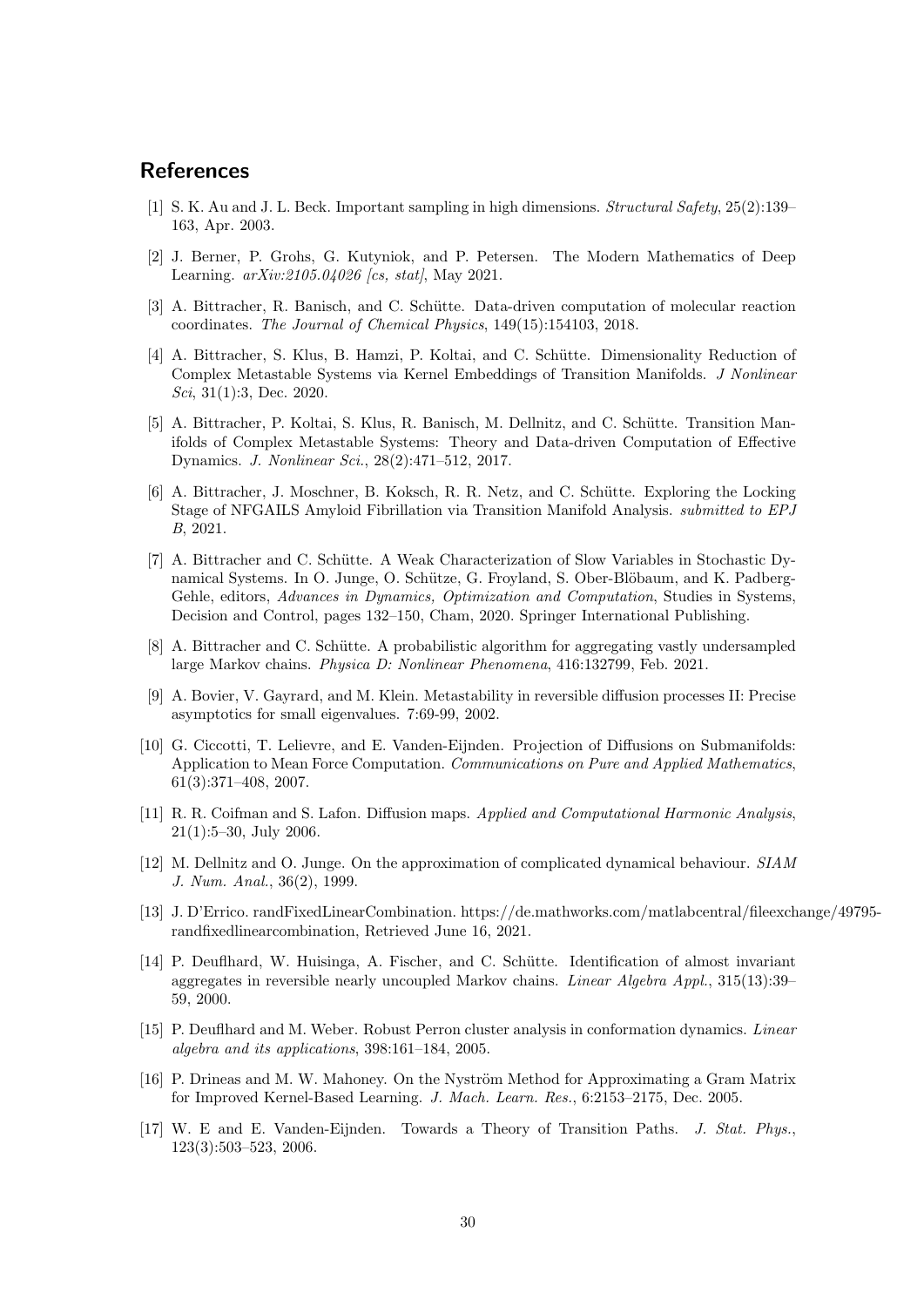- <span id="page-30-1"></span>[18] S. Foucart and H. Rauhut. A Mathematical Introduction to Compressive Sensing. Applied and Numerical Harmonic Analysis. Springer New York, New York, NY, 2013.
- <span id="page-30-4"></span>[19] G. Froyland, G. A. Gottwald, and A. Hammerlindl. A Computational Method to Extract Macroscopic Variables and Their Dynamics in Multiscale Systems. SIAM Journal on Applied Dynamical Systems, 13(4):1816–1846, Jan. 2014.
- <span id="page-30-15"></span>[20] S. Garg and M. Pant. Meshfree Methods: A Comprehensive Review of Applications. Int. J. Comput. Methods, 15(04):1830001, June 2018.
- <span id="page-30-11"></span>[21] V. Gayrard, A. Bovier, M. Eckhoff, and M. Klein. Metastability in reversible diffusion processes I: Sharp asymptotics for capacities and exit times. 2004.
- <span id="page-30-14"></span>[22] M. Griebel, P. Oswald, and T. Schiekofer. Sparse grids for boundary integral equations. Numerische Mathematik, 83(2):279–312, 1999.
- <span id="page-30-0"></span>[23] N. Halko, P. Martinsson, and J. Tropp. Finding Structure with Randomness: Probabilistic Algorithms for Constructing Approximate Matrix Decompositions. SIAM Review, 53(2):217– 288, 2011.
- <span id="page-30-18"></span>[24] S. R. Jammalamadaka and A. SenGupta. Topics in Circular Statistics, volume 5 of Series on Multivariate Analysis. WORLD SCIENTIFIC, Apr. 2001.
- <span id="page-30-13"></span>[25] M. H. Kalos and P. A. Whitlock. Monte Carlo Methods. John Wiley & Sons, June 2009.
- <span id="page-30-9"></span>[26] J. Kemeny and J. L. Snell. Finite Markov Chains. Springer-Verlag New York, 1976.
- <span id="page-30-6"></span>[27] Y. Khoo, J. Lu, and L. Ying. Solving for high-dimensional committor functions using artificial neural networks. Res Math Sci, 6(1):1, Oct. 2018.
- <span id="page-30-5"></span>[28] S. Klus, F. Nüske, P. Koltai, H. Wu, I. Kevrekidis, C. Schütte, and F. Noé. Data-Driven Model Reduction and Transfer Operator Approximation. J Nonlinear Sci, 28(3):985–1010, June 2018.
- <span id="page-30-12"></span>[29] S. Klus, F. Nüske, S. Peitz, J.-H. Niemann, C. Clementi, and C. Schütte. Data-driven approximation of the Koopman generator: Model reduction, system identification, and control. Physica D: Nonlinear Phenomena, 406:132416, May 2020.
- <span id="page-30-3"></span>[30] S. Klus, I. Schuster, and K. Muandet. Eigendecompositions of Transfer Operators in Reproducing Kernel Hilbert Spaces. Journal of Nonlinear Science, 30(1):283–315, Feb. 2020.
- <span id="page-30-10"></span>[31] P. Koltai and C. Schütte. A Multiscale Perturbation Expansion Approach for Markov State Modeling of Nonstationary Molecular Dynamics. Multiscale Model. Simul., 16(4):1455–1485, Jan. 2018.
- <span id="page-30-8"></span>[32] U. Krengel and A. Brunel. Ergodic Theorems. Number 6 in De Gruyter Studies in Mathematics. W. de Gruyter, Berlin ; New York, 1985.
- <span id="page-30-17"></span>[33] A. Krizhevsky, I. Sutskever, and G. E. Hinton. ImageNet classification with deep convolutional neural networks. Commun. ACM, 60(6):84–90, May 2017.
- <span id="page-30-16"></span>[34] Y. LeCun, Y. Bengio, and G. Hinton. Deep learning. Nature, 521(7553):436–444, May 2015.
- <span id="page-30-2"></span>[35] L. Maragliano, A. Fischer, E. Vanden-Eijnden, and G. Ciccotti. String method in collective variables: Minimum free energy paths and isocommittor surfaces. J. Chem. Phys., 125(2):024106, 2006.
- <span id="page-30-7"></span>[36] A. Mardt, L. Pasquali, H. Wu, and F. Noé. VAMPnets for deep learning of molecular kinetics. Nat. Commun., 9(1):5, 2018.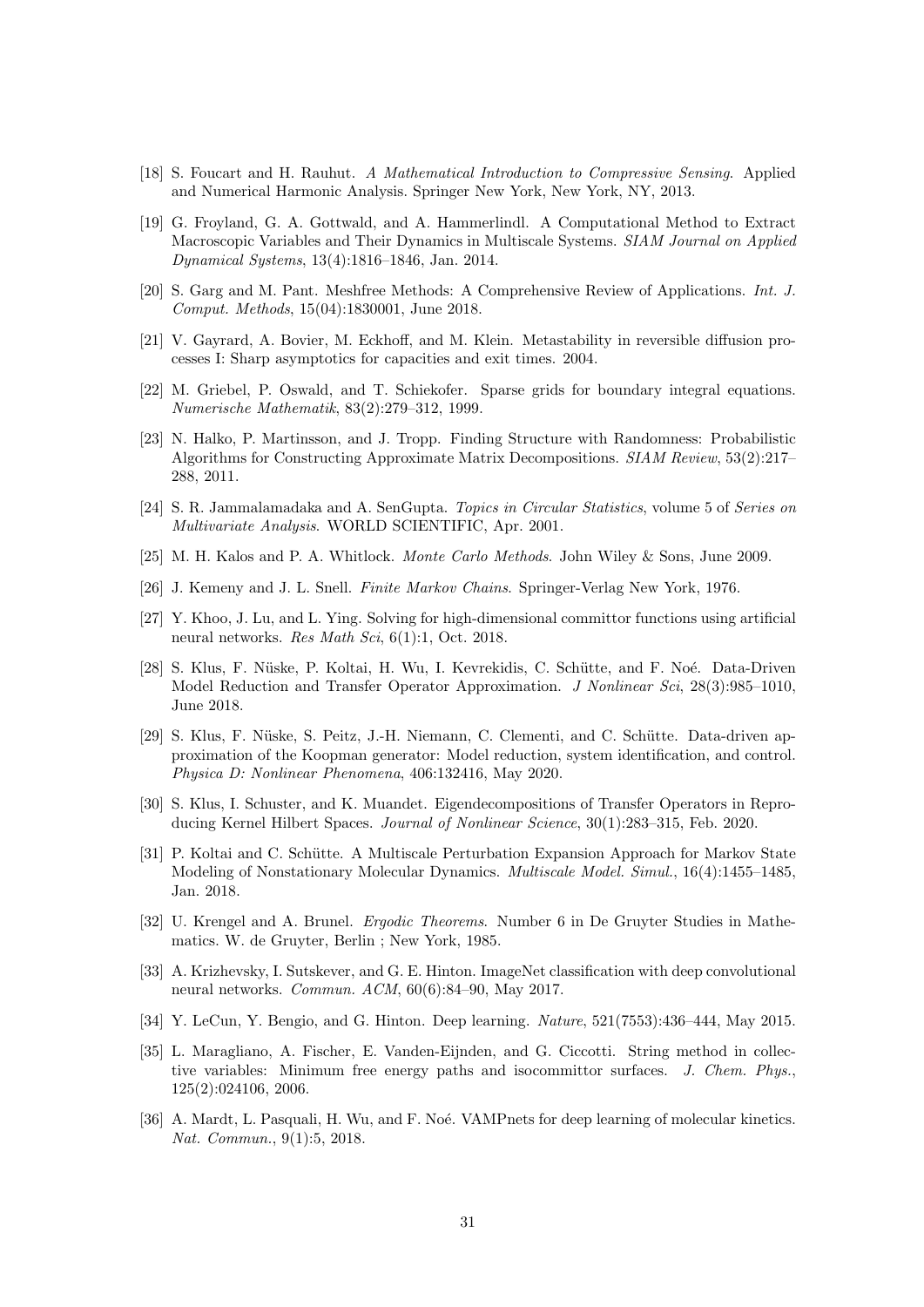- <span id="page-31-4"></span>[37] R. T. McGibbon, B. E. Husic, and V. S. Pande. Identification of simple reaction coordinates from complex dynamics. The Journal of Chemical Physics, 146(4):044109, 2017.
- <span id="page-31-18"></span>[38] P. Metzner, C. Schütte, and E. Vanden-Eijnden. Illustration of transition path theory on a collection of simple examples. The Journal of Chemical Physics, 125(8):084110, Aug. 2006.
- <span id="page-31-5"></span>[39] L. Molgedey and H. G. Schuster. Separation of a mixture of independent signals using time delayed correlations. Physical Review Letters, 72(23):3634–3637, 1994.
- <span id="page-31-14"></span>[40] F. Noé, S. Olsson, J. Köhler, and H. Wu. Boltzmann generators: Sampling equilibrium states of many-body systems with deep learning. Science, 365(6457):eaaw1147, Sept. 2019.
- <span id="page-31-15"></span>[41] E. Novak and H. Woźniakowski. Approximation of infinitely differentiable multivariate functions is intractable. Journal of Complexity, 25(4):398–404, Aug. 2009.
- <span id="page-31-12"></span>[42] F. Nüske, P. Koltai, L. Boninsegna, and C. Clementi. Spectral Properties of Effective Dynamics from Conditional Expectations. Entropy, 23(2):134, Feb. 2021.
- <span id="page-31-8"></span>[43] S. Pant, Z. Smith, Y. Wang, E. Tajkhorshid, and P. Tiwary. Confronting pitfalls of aiaugmented molecular dynamics using statistical physics. The Journal of Chemical Physics, 153:234118, 12 2020.
- <span id="page-31-1"></span>[44] G. A. Pavliotis and A. M. Stuart. Multiscale Methods: Averaging and Homogenization. Springer Science & Business Media, 2008.
- <span id="page-31-0"></span>[45] G. Perez-Hernandez, F. Paul, T. Giorgino, G. de Fabritiis, and F. Noé. Identification of slow molecular order parameters for Markov model construction. The Journal of Chemical Physics, 139(1):015102, 2013.
- <span id="page-31-7"></span>[46] R. J. Rabben, S. Ray, and M. Weber. ISOKANN: Invariant subspaces of koopman operators learned by a neural network. The Journal of Chemical Physics, 153(11):114109, 2020.
- <span id="page-31-9"></span>[47] A. Rahimi and B. Recht. Random Features for Large-Scale Kernel Machines. page 8.
- <span id="page-31-13"></span>[48] C. P. Robert and G. Casella. Monte Carlo Statistical Methods. Springer Texts in Statistics. Springer New York, New York, NY, 1999.
- <span id="page-31-11"></span>[49] G. O. Roberts and J. S. Rosenthal. General state space Markov chains and MCMC algorithms. Probability Surveys, 1(none):20–71, Jan. 2004.
- <span id="page-31-10"></span>[50] M. Rosenblatt. Transition probability operators. In Proceedings of the Fifth Berkeley Symposium on Mathematical Statistics and Probability, Volume 2: Contributions to Probability Theory, Part 2, pages 473–483, Berkeley, Calif., 1967. University of California Press.
- <span id="page-31-17"></span>[51] S. Ruder. An overview of gradient descent optimization algorithms. arXiv:1609.04747 [cs], June 2017.
- <span id="page-31-3"></span>[52] M. Sarich, R. Banisch, C. Hartmann, and C. Schütte. Markov State Models for Rare Events in Molecular Dynamics. Entropy, 16(1):258–286, Jan. 2014.
- <span id="page-31-16"></span>[53] B. Schölkopf and A. J. Smola. Learning with Kernels: Support Vector Machines, Regularization, Optimization and Beyond. MIT press, Cambridge, USA, 2001.
- <span id="page-31-6"></span>[54] C. Schütte, A. Fischer, W. Huisinga, and P. Deuflhard. A Direct Approach to Conformational Dynamics Based on Hybrid Monte Carlo. J. Comput. Phys., 151(1):146–168, 1999.
- <span id="page-31-2"></span>[55] C. Schütte and M. Sarich. Metastability and Markov State Models in Molecular Dynamics: Modeling, Analysis, Algorithmic Approaches. Courant Lecture Notes in Mathematics. American Mathematical Society, 2014.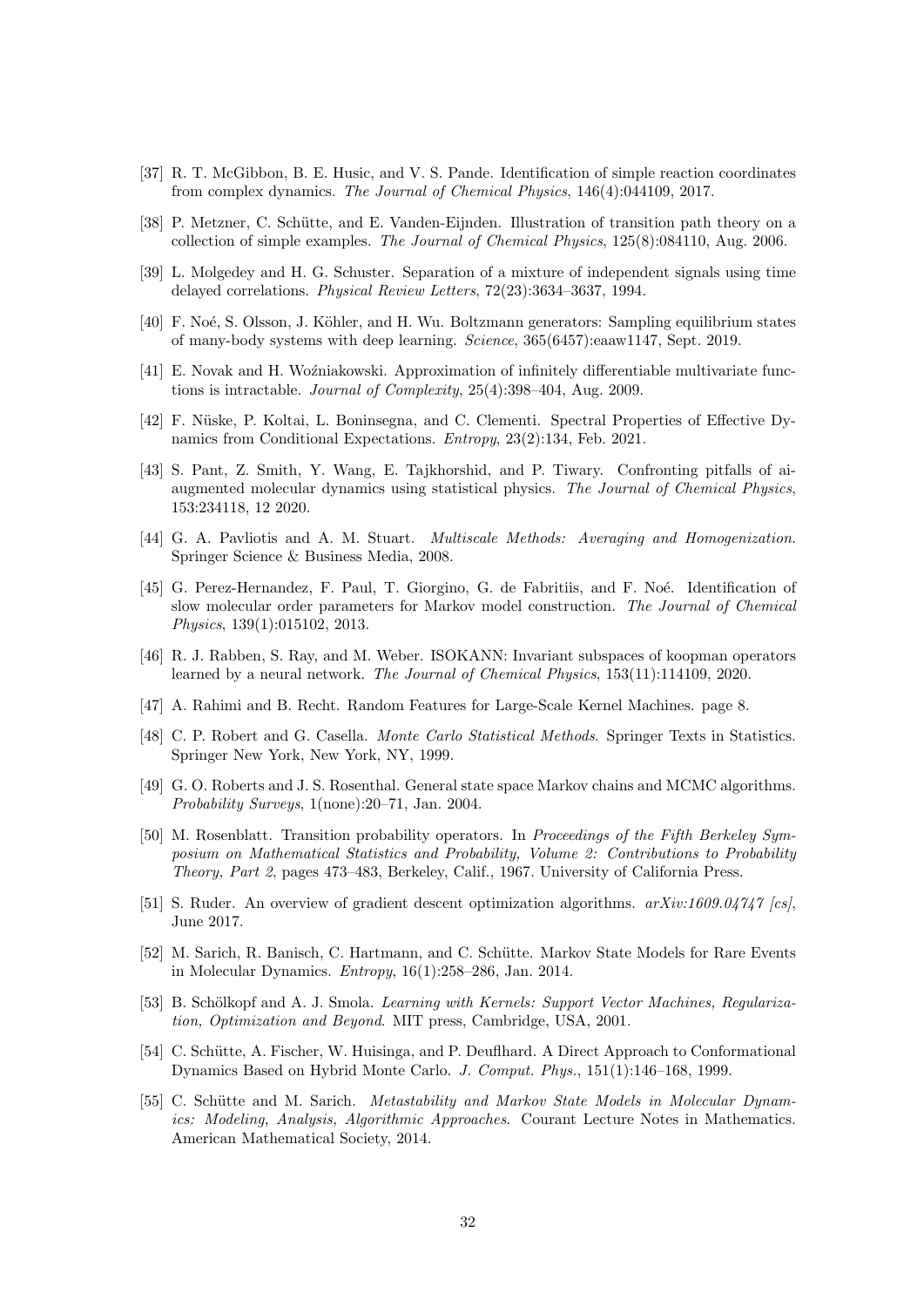- <span id="page-32-6"></span>[56] A. W. Senior, R. Evans, J. Jumper, J. Kirkpatrick, L. Sifre, T. Green, C. Qin, A. Zídek, A. W. R. Nelson, A. Bridgland, H. Penedones, S. Petersen, K. Simonyan, S. Crossan, P. Kohli, D. T. Jones, D. Silver, K. Kavukcuoglu, and D. Hassabis. Improved protein structure prediction using potentials from deep learning. Nature, 577(7792):706–710, Jan. 2020.
- <span id="page-32-3"></span>[57] A. Singer, R. Erban, I. G. Kevrekidis, and R. R. Coifman. Detecting intrinsic slow variables in stochastic dynamical systems by anisotropic diffusion maps. Proceedings of the National Academy of Sciences of the United States of America, 106(38):16090–5, 2009.
- <span id="page-32-4"></span>[58] M. Udell and A. Townsend. Why Are Big Data Matrices Approximately Low Rank? SIAM Journal on Mathematics of Data Science, 1(1):144–160, Jan. 2019.
- <span id="page-32-2"></span>[59] W. Wang and A. Roberts. Slow manifold and averaging for slow–fast stochastic differential system. Journal of Mathematical Analysis and Applications, 398(2):822–839, Feb. 2013.
- <span id="page-32-1"></span>[60] C. Wehmeyer and F. Noé. Time-lagged autoencoders: Deep learning of slow collective variables for molecular kinetics. J. Chem. Phys., 148(24):241703, June 2018.
- <span id="page-32-0"></span>[61] R. Zwanzig. Nonequilibrium Statistical Mechanics. Oxford University Press, 2001.

# <span id="page-32-5"></span>A. Extended multiscale expansion of slow-fast systems

In this section, we continue the multiscale analysis for the slow-fast system from Section [3.3.2.](#page-9-0) That is, we derive an evolution equation for the dominant component  $q_0^t$  of the transition density. Comparing the terms of order  $\varepsilon^0$  in [\(13\)](#page-10-2) yields

<span id="page-32-7"></span>
$$
\partial_t q_0^t(x,\cdot) = \mathcal{L}_y q_1^t(x,\cdot) + \mathcal{L}_z q_0^t(x,\cdot). \tag{41}
$$

The middle term is zero, which can be seen as follows: Let the averaging operator  $\Pi : L^1_\mu(\mathbb{X}) \to L^2(\mathbb{X})$  $L^1_{\bar{\mu}}(\mathbb{Z})$  be defined by

$$
\Pi g(z) = \frac{\int_{\mathbb{Y}} g(y, z)\pi(y, z) dy}{\overline{\pi}(z)} \quad \text{where} \quad \overline{\pi}(z) = \int_{\mathbb{Y}} \pi(y, z) dy \tag{42}
$$

and  $\bar{\mu}$  is the measure induced by  $\bar{\pi}$ . As  $q_0^t(x, \cdot)$  is independent of y in its second argument, we have

$$
\partial_t q_0^t(x,\cdot) = \frac{1}{\bar{\pi}(z)} \Pi \partial_t q_0^t(x,\cdot) \quad \text{and} \quad \mathcal{L}_z q_0^t(x,\cdot) = \frac{1}{\bar{\pi}(z)} \Pi \mathcal{L}_z q_0^t(x,\cdot).
$$

Furthermore,  $\Pi \mathcal{L}_y = 0$ . Hence, applying  $\frac{1}{\pi(z)} \Pi$  to [\(41\)](#page-32-7) leaves the first and third term invariant, while eliminating the second term, from which follows that  $\mathcal{L}_y q_1^t(x, \cdot) = 0$ .

Therefore, applying  $\Pi$  to  $(41)$  gives

$$
\partial_t \Pi q_0^t(x,\cdot) = \Pi \mathcal{L}_z q_0^t(x,\cdot).
$$

As both  $q_0^t(x, \cdot)$  and  $\mathcal{L}_y g$  (for all g) are independent of y, we finally get for the evolution equation for  $q_0^t$ 

$$
\partial_t q_0^t(x,\cdot) = \mathcal{L}_y q_0^t.
$$

Hence, with  $\overline{\mathcal{L}} := \Pi \mathcal{L}_z \Pi$ , the evolution equation of  $q_0^t(x, \cdot)$  up to order  $\varepsilon$  becomes

$$
\partial_t q_0^t(x,\cdot) = \overline{\mathcal{L}} q_0^t(x,\cdot) + \mathcal{O}(\varepsilon) \quad \text{for all } x \in \mathbb{X}.
$$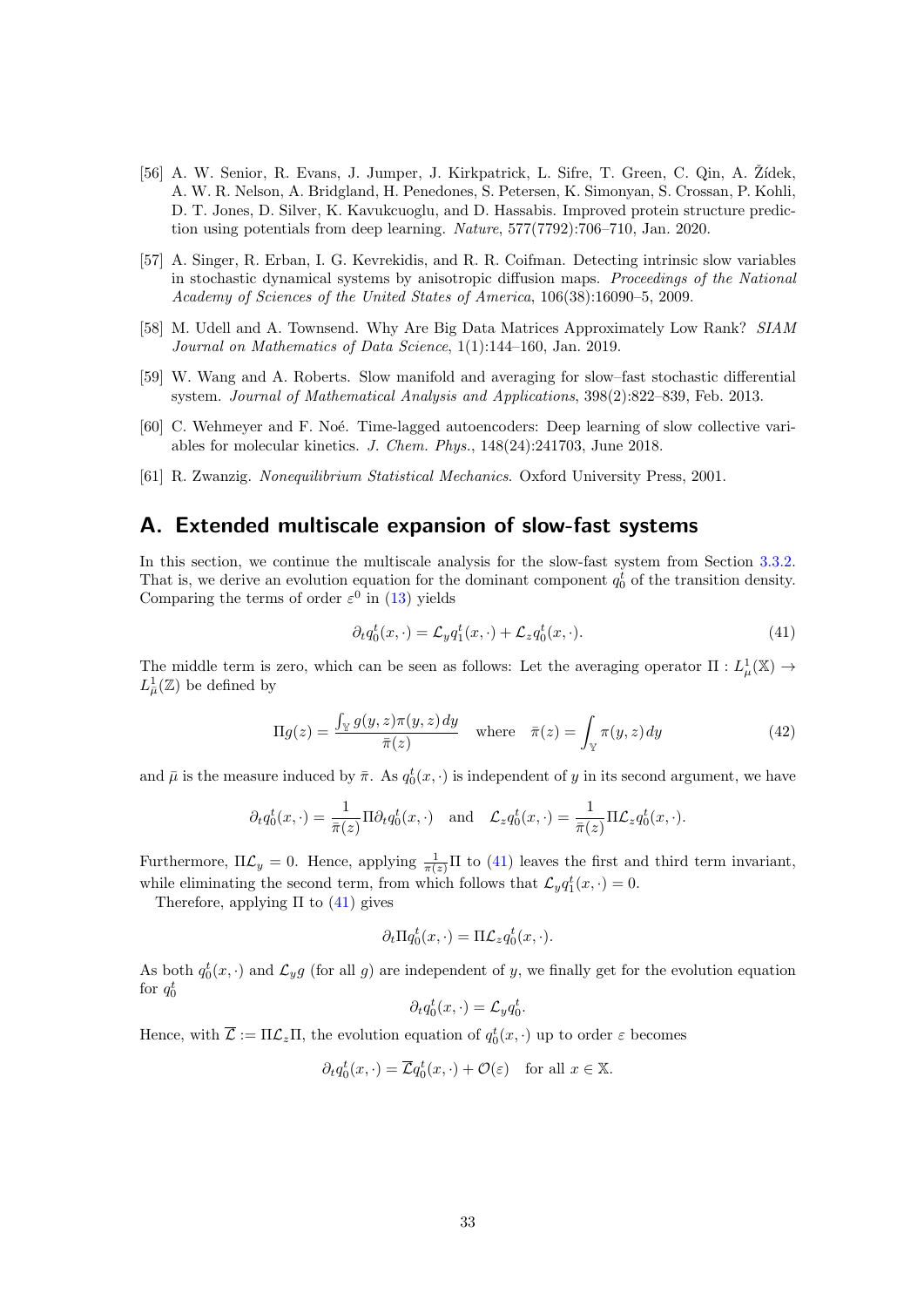# <span id="page-33-0"></span>B. Proof of Theorem [5.1](#page-19-0)

The proof of consists of simple integral and norm estimations. The main argument, used multiple times in the final proof, is formulated in the following lemma:

<span id="page-33-2"></span>**Lemma B.1.** Assume that the system is  $\varepsilon$ -lumpable with respect to  $\xi : \mathbb{X} \to \mathbb{Z}$  and the effective density  $p_L : \mathbb{Z} \times \mathbb{X} \to \mathbb{R}$ . Let  $f_L$  and  $\text{Var } \pi$  be defined as in Theorem [5.1.](#page-19-0) Then

<span id="page-33-1"></span>
$$
||f - f_L \circ \xi||_{L^1_{\mu}} \le ||\bar{\pi}||_{\infty} \varepsilon. \tag{43}
$$

Proof. Writing out the left hand side of [\(43\)](#page-33-1), we get

$$
||f - f_L \circ \xi||_{L^1_{\mu}} = \int_{\mathbb{X}} \left| \left( \frac{1}{|\mathbb{Z}|} \int_{\mathbb{Z}} \int_{\Sigma_{\vartheta}(z)} \int_{\Sigma_{\vartheta}(z)} \left| \frac{p(x, y^{(1)})}{\pi(y^{(1)})} - \frac{p(x, y^{(2)})}{\pi(y^{(2)})} \right| d\mu_{z}(y^{(1)}) d\mu_{z}(y^{(2)}) dz \right) - \left( \frac{1}{|\mathbb{Z}|} \int_{\mathbb{Z}} \int_{\Sigma_{\vartheta}(z)} \int_{\Sigma_{\vartheta}(z)} \left| \frac{p_L(\xi(x), y^{(1)})}{\pi(y^{(1)})} - \frac{p_L(\xi(x), y^{(2)})}{\pi(y^{(2)})} \right| d\mu_{z}(y^{(1)}) d\mu_{z}(y^{(2)}) dz \right) d\mu(x).
$$

Applying the reverse triangle inequality, this becomes

$$
\begin{split} \|f - f_{L} \circ \xi\|_{L^{1}_{\mu}} &\leq \int_{\mathbb{X}} \frac{1}{|\mathbb{Z}|} \int_{\mathbb{Z}} \int_{\Sigma_{\vartheta}(z)} \int_{\Sigma_{\vartheta}(z)} \left| \frac{p(x, y^{(1)})}{\pi(y^{(1)})} - \frac{p(x, y^{(2)})}{\pi(y^{(2)})} \right| \\ &\quad - \frac{p_{L}(\xi(x), y^{(1)})}{\pi(y^{(1)})} + \frac{p_{L}(\xi(x), y^{(2)})}{\pi(y^{(2)})} \left| d\mu_{z}(y^{(1)}) d\mu_{z}(y^{(2)}) d\mu(x) \right. \\ &\leq \int_{\mathbb{X}} \frac{1}{|\mathbb{Z}|} \int_{\mathbb{Z}} \int_{\Sigma_{\vartheta}(z)} \int_{\Sigma_{\vartheta}(z)} \left| \frac{p(x, y^{(1)})}{\pi(y^{(1)})} - \frac{p_{L}(\xi(x), y^{(1)})}{\pi(y^{(1)})} \right| d\mu_{z}(y^{(1)}) d\mu_{z}(y^{(2)}) \, dz \, d\mu(x) \\ &\quad + \int_{\mathbb{X}} \frac{1}{|\mathbb{Z}|} \int_{\mathbb{Z}} \int_{\Sigma_{\vartheta}(z)} \int_{\Sigma_{\vartheta}(z)} \left| \frac{p(x, y^{(2)})}{\pi(y^{(2)})} - \frac{p_{L}(\xi(x), y^{(2)})}{\pi(y^{(2)})} \right| d\mu_{z}(y^{(1)}) \, d\mu_{z}(y^{(2)}) \, dz \, d\mu(x). \end{split}
$$

In each of the two summands, the ingrand is independent of  $y^{(2)}$  and  $y^{(1)}$ , respectively, hence one integral over  $\Sigma_{\vartheta}(z)$  becomes the factor  $\bar{\pi}(z)$ :

$$
\begin{aligned} ||f - f_L \circ \xi||_{L^1_{\mu}} &\le 2 \int_{\mathbb{X}} \frac{1}{|\mathbb{Z}|} \int_{\mathbb{Z}} \int_{\Sigma_{\vartheta}(z)} |p(x, y) - p_L(\xi(x), y)| \, \bar{\pi}(z) \, d\sigma_z(y) \, dz \, d\mu(x) \\ &\le 2 \, ||\bar{\pi}||_{\infty} \int_{\mathbb{X}} \frac{1}{|\mathbb{Z}|} \int_{\mathbb{Z}} \int_{\Sigma_{\vartheta}(z)} |p(x, y) - p_L(\xi(x), y)| \, d\sigma_z(y) \, dz \, d\mu(x) \end{aligned}
$$

By the coarea formula, the inner two integrals simply describe the integration over X with respect to the Lebesgue measure, i.e.,

$$
||f - f_L \circ \xi||_{L^1_{\mu}} \le 2 ||\bar{\pi}||_{\infty} \frac{1}{|\mathbb{Z}|} \int_{\mathbb{X}} ||p(x, \cdot) - p_L(\xi(x), \cdot)||_{L^1} d\mu(x).
$$

The integral over X is the  $L^1_\mu$  norm, so the overall expression is the K-norm (see [\(3\)](#page-4-0)):

$$
||f - f_L \circ \xi||_{L^1_{\mu}} \le 2 ||\bar{\pi}||_{\infty} \frac{1}{|Z|} ||p(*, \cdot) - p_L(\xi(*), \cdot)||_{\mathbb{K}}
$$

 $\leq 2 \|\bar{\pi}\|_{\infty} \varepsilon.$ 

which by the  $\varepsilon$ -lumpability assumption [\(L\)](#page-5-0) is

 $\Box$ 

The proof of the main result now consists only of reducing the difference of the variances to the expression  $|| f - f_L \circ \xi ||_{L^1_{\mu}}$ .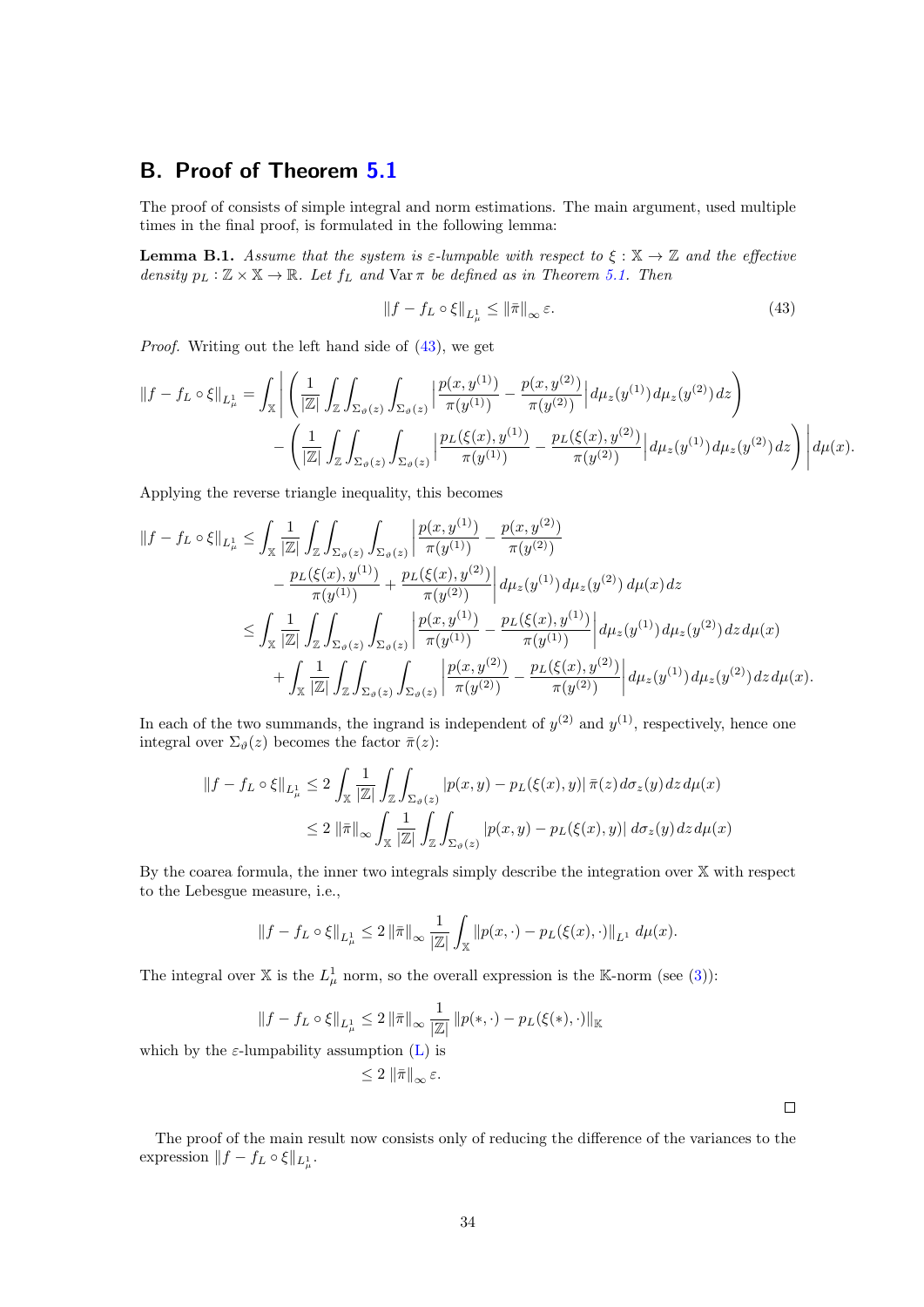Proof of Theorem [5.1.](#page-19-0) We have

$$
\begin{split} |\text{Var}_{\mu}(f) - \text{Var}_{\mu}(f_L \circ \xi)| &= \left| \mathbb{E}_{\mu} \left[ f^2 - (f_L \circ \xi)^2 \right] - \left( \mathbb{E}_{\mu} [f]^2 - \mathbb{E}_{\mu} [f_L \circ \xi]^2 \right) \right| \\ &\leq \underbrace{\left| \mathbb{E}_{\mu} \left[ f^2 - (f_L \circ \xi)^2 \right] \right|}_{=:(\star)} + \underbrace{\left| \mathbb{E}_{\mu} [f]^2 - \mathbb{E}_{\mu} [f_L \circ \xi]^2 \right|}_{=:(\star)} . \end{split}
$$

For the first summand, we get

$$
(\star) = \|f^2 - (f_L \circ \xi)^2\|_{L^1_\mu} = \|(f - f_L \circ \xi)(f + f_L \circ \xi)\|_{L^1_\mu}
$$
  

$$
\le \|f - f_L \circ \xi\|_{L^2_\mu} \|f + f_L \circ \xi\|_{L^2_\mu}.
$$

As  $\mu$  is a finite measure on X, we have  $L^2_{\mu}(\mathbb{X}) \subset L^1_{\mu}(\mathbb{X})$ , hence there exists a  $C > 0$  such that

$$
(\star) \le C^2 \|f - f_L \circ \xi\|_{L^1_\mu} \|f + f_L \circ \xi\|_{L^1_\mu},
$$

which by Lemma [B.1](#page-33-2) can be estimated as

$$
\leq C^2 \|\bar{\pi}\|_\infty \varepsilon \, \|f+f_L\circ \xi\|_{L^1_\mu} \, .
$$

Using the inverse triangle inequality, the remaining factor  $|| f + f_L \circ \xi ||_{L^1_\mu}$  can be estimated as

$$
\begin{aligned} \|f+f_L\circ \xi\|_{L^1_\mu} &\leq \|f-f_L\circ \xi\|_{L^1_\mu}+2\, \|f_L\circ \xi\|_{L^1_\mu} \\ &\leq \|\bar\pi\|_\infty \varepsilon +2\, \|f_L\circ \xi\|_{L^1_\mu} \, . \end{aligned}
$$

Overall, we get for the first summand

$$
(\star) \leq 2C^2 \|f_L \circ \xi\|_{L^1_\mu} \|\bar{\pi}\|_\infty \varepsilon + C^2 \|\bar{\pi}\|_\infty^2 \varepsilon^2
$$

For the second summand, we get

$$
(\star \star) = |(\mathbb{E}_{\mu}[f] + \mathbb{E}_{\mu}[f_L \circ \xi]) (\mathbb{E}_{\mu}[f] - \mathbb{E}_{\mu}[f_L \circ \xi])|
$$
  
\$\leq \|f + f\_L \circ \xi\|\_{L^1\_{\mu}} \|f - f\_L \circ \xi\|\_{L^1\_{\mu}}.

By using Lemma [B.1,](#page-33-2) and the same estimation of  $||f + f_L \circ \xi||_{L^1_{\mu}}$  as above, this becomes

$$
(\star\star)\leq 2\|f_L\circ\xi\|_{L^1_\mu}\|\bar\pi\|_\infty\varepsilon+\|\bar\pi\|_\infty^2\varepsilon^2
$$

Overall, we receive

$$
|\text{Var}_{\mu}(f) - \text{Var}_{\mu}(f_L \circ \xi)| \le 2(1+C^2) \|f_L \circ \xi\|_{L^1_{\mu}} \|\bar{\pi}\|_{\infty} \varepsilon + (1+C^2) \|\bar{\pi}\|_{\infty}^2 \varepsilon^2.
$$

Finally, we show Lemma [5.2:](#page-19-1)

Proof of Lemma [5.2.](#page-19-1) We have

$$
\operatorname{Var}_{\mu}(h \circ \xi) = \mathbb{E}_{\mu}[(h \circ \xi)^{2}] - (\mathbb{E}_{\mu}[h \circ \xi])^{2}
$$
  
= 
$$
\int_{\mathbb{X}} (h(\xi(x)))^{2} \pi(x) dx - \left(\int_{\mathbb{X}} h(\xi(x)) \pi(x) dx\right)^{2}.
$$

Using the coarea formula, this becomes

$$
= \int_{\mathbb{Z}} h^2(z) \int_{\Sigma_{\xi}(z)} \pi(x) d\sigma_z(x) dz + \left( \int_{\mathbb{Z}} h(z) \int_{\Sigma_{\xi}(z)} \pi(x) d\sigma_z(x) dz \right)^2
$$
  
= 
$$
\int_{\mathbb{Z}} h^2(z) \bar{\pi}(z) dz + \left( \int_{\mathbb{Z}} h(z) \bar{\pi}(z) dz \right)^2
$$
  
= 
$$
\text{Var}_{\bar{\mu}}(h).
$$

 $\Box$ 

 $\Box$